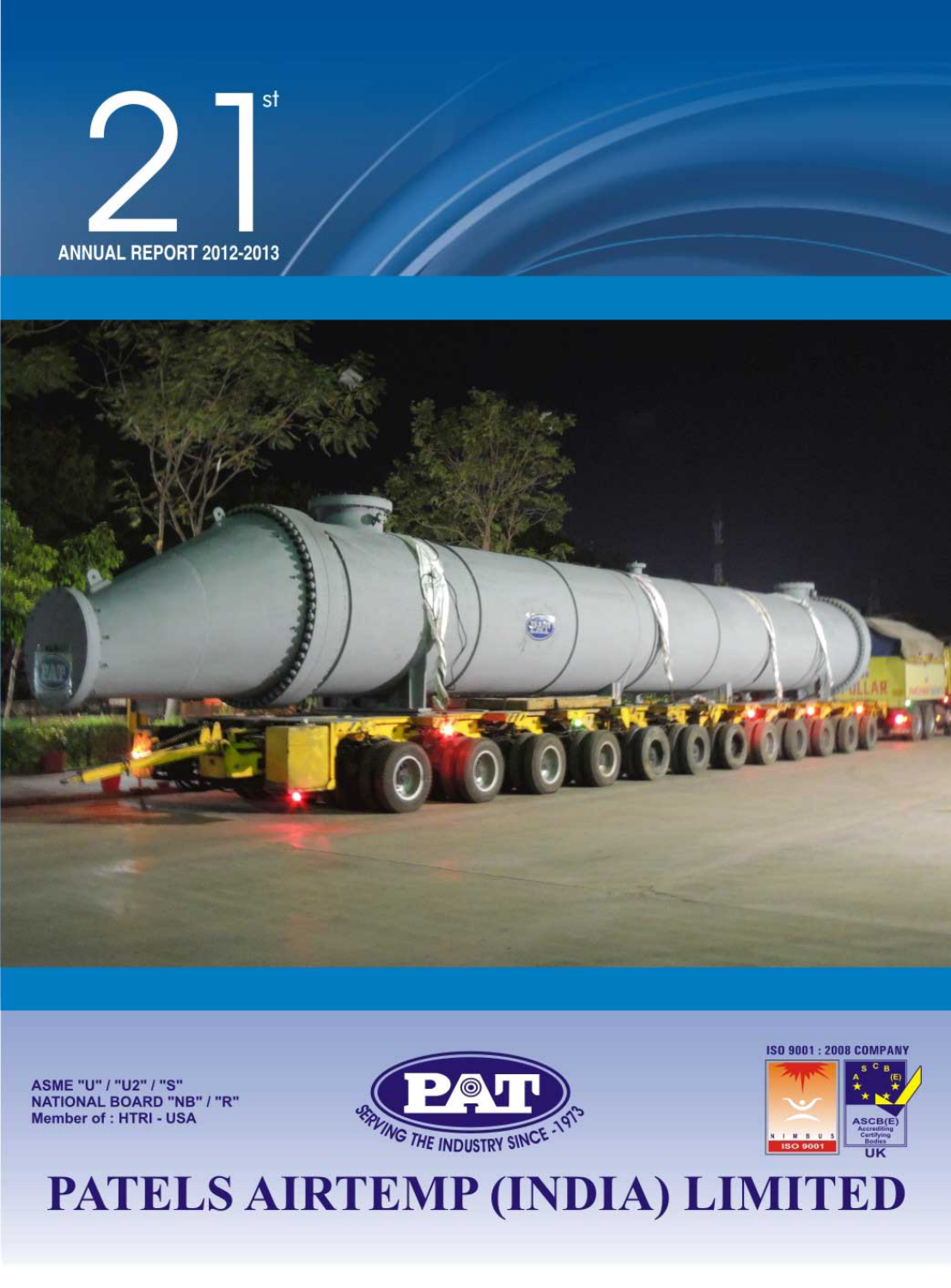

|                                             | PATELS AIRTEMP (INDIA) LIMITED<br>21 <sup>st</sup> ANNUAL REPORT 2012-2013 |                                                                                                                                                                                                                                                                                                                                                                                                                                                                                               |  |  |  |  |
|---------------------------------------------|----------------------------------------------------------------------------|-----------------------------------------------------------------------------------------------------------------------------------------------------------------------------------------------------------------------------------------------------------------------------------------------------------------------------------------------------------------------------------------------------------------------------------------------------------------------------------------------|--|--|--|--|
| <b>BOARD OF</b><br><b>DIRECTORS</b>         |                                                                            | : Shri Narayanbhai G. Patel : Chairman & Managing Director<br>Shri Devidas C. Narumalani : Whole Time Director<br>Shri Narendrabhai G. Patel : Whole Time Director<br>: Whole Time Director<br>Shri Prakashbhai N. Patel<br>Shri Sanjivkumar N. Patel : Whole Time Director<br>Shri Hareshkumar I. Shah<br>: Director<br>Shri Naimeshbhai B. Patel<br>: Director<br>Shri Girishbhai N. Desai<br>: Director<br>Shri Vinodkumar C. Desai<br>: Director<br>Shri Ramanbhai R. Patel<br>: Director |  |  |  |  |
| <b>AUDITORS</b>                             |                                                                            | <b>STATUTORY</b> : Parikh & Majmudar<br>Chartered Accountants,<br>Ahmedabad.                                                                                                                                                                                                                                                                                                                                                                                                                  |  |  |  |  |
| <b>COMPANY</b><br><b>SECRETARY</b>          |                                                                            | : Karansingh I. Karki                                                                                                                                                                                                                                                                                                                                                                                                                                                                         |  |  |  |  |
| <b>BANKERS</b>                              |                                                                            | : Bank of Baroda<br>Navrangpura Branch<br>Ahmedabad.                                                                                                                                                                                                                                                                                                                                                                                                                                          |  |  |  |  |
|                                             |                                                                            | REGD. OFFICE : 5th Floor, Kalpana Complex,<br>310, Oberoi<br><b>BRANCH</b><br>Chambers-II<br>Nr. Memnagar Fire Station,<br>Navrangpura,<br>New Link Road,<br>Ahmedabad - 380 009.<br>Oshiwara, Andheri (w)<br>Mumbai - 400 053.                                                                                                                                                                                                                                                               |  |  |  |  |
| <b>WORKS</b>                                |                                                                            | : 805, 806, 807, 810<br>Rakanpur - 382 721,<br>Via: Sola-Bhadaj Village, Ta.: Kalol,<br>Dist.: Gandhinagar, Gujarat, India                                                                                                                                                                                                                                                                                                                                                                    |  |  |  |  |
| <b>LISTING</b>                              |                                                                            | : Bombay Stock Exchange                                                                                                                                                                                                                                                                                                                                                                                                                                                                       |  |  |  |  |
| <b>ISIN</b>                                 |                                                                            | : INE082C01024                                                                                                                                                                                                                                                                                                                                                                                                                                                                                |  |  |  |  |
| <b>CIN</b>                                  |                                                                            | : L29190GJ1992PLC017801                                                                                                                                                                                                                                                                                                                                                                                                                                                                       |  |  |  |  |
| & SHARE<br><b>TRANSFER</b><br><b>AGENTS</b> |                                                                            | REGISTRARS : M/s. Bigshare Services Pvt. Ltd.<br>E-2/3, Ansa Industrial Estate,<br>Sakivihar Road, Saki Naka,<br>Andheri (E), Mumbai - 400 072<br>Tel: 022 - 28470652, 40430200<br>Fax: 022 - 28475207<br>Email: investor@bigshareonline.com<br>Website: www.bigshareonline.com                                                                                                                                                                                                               |  |  |  |  |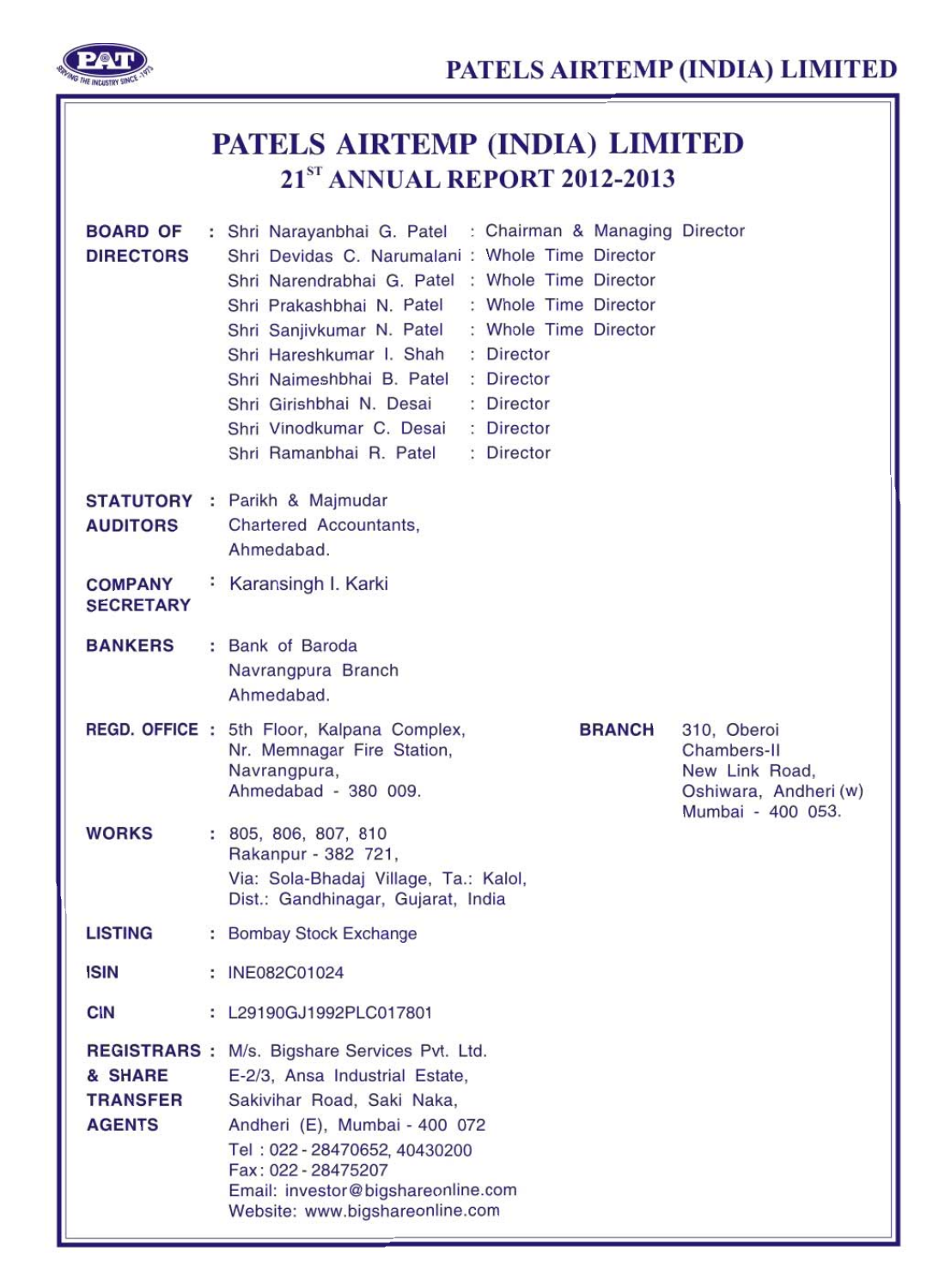

### **NOTICE**

**NOTICE** is hereby given that the 21<sup>st</sup> Annual General Meeting of the Members of **PATELS AIRTEMP (INDIA) LIMITED** will be held on Saturday, the 28th September, 2013 at 10.00 a.m. at the Registered Office of the Company at 5th Floor, Kalpana Complex, Nr. Memnagar Fire Station, Navrangpura, Ahmedabad - 380 009 to transact the following business :

#### **ORDINARY BUSINESS**

- 1. To approve and adopt the Audited Balance Sheet as on 31<sup>st</sup> March, 2013 and Statement of Profit & Loss for the year ended on that date and the Reports of the Directors and Auditors thereon.
- 2. To declare dividend.
- 3. To appoint a director in place of Shri Narayanbhai G. Patel, who retires by rotation and being eligible offers himself for re-appointment.
- 4. To appoint a director in place of Shri Devidas C. Narumalani, who retires by rotation and being eligible offers himself for re-appointment.
- 5. To appoint a director in place of Shri Hareshkumar I. Shah, who retires by rotation and being eligible offers himself for re-appointment.
- 6. To appoint M/s. Parikh & Majmudar, Chartered Accountants, Ahmedabad having Registration No. 107525W as Statutory Auditors of the Company and to fix their Remuneration.

#### **SPECIAL BUSINESS**

**7. To consider and if, thought fit, to pass with or without modifications, the following resolution as an Ordinary Resolution:**

**"RESOLVED THAT** pursuant to the provisions of Section 198, 269, 309, 310 and other applicable provisions, if any, of the Companies Act, 1956 read with Schedule XIII as amended (including any statutory modification(s) or re-enactment thereof for the time being in force), the consent of the

Company be and is hereby accorded to the re-appointment of Shri Prakashbhai N. Patel as Whole Time Director of the Company for a period of three years from 2nd June, 2013 to 1st June, 2016 at a remuneration of  $\bar{\tau}$  1,80,000/- p.m. and such other terms and conditions including remuneration as set out in the explanatory statement hereto annexed."

**"RESOLVED FURTHER THAT** the Board of Directors of the Company (hereinafter referred to as "the Board" which term shall be deemed to include the Remuneration Committee constituted by the Board) be and is hereby authorized to alter or vary or modify the terms and conditions of the said appointment including remuneration subject to the approval of the members in the General Meeting, so long as it does not exceed the limits specified above under part-II of Schedule XIII of the Companies Act, 1956, including any statutory modifications or re-enactment thereof for the time being in force or as may hereafter be made by the Central Government in that behalf from time to time or any amendments thereto as may be agreed to between the Board and Shri Prakashbhai N. Patel and also to do all such acts, deeds, matters and things as may be considered necessary, desirable, or expedient to give effect to this resolution."

**"RESOLVED FURTHER THAT** in the event of any loss or inadequacy of profits in any financial year of the company during the tenure of Shri Prakashbhai N. Patel as Whole Time Director of the company, the remuneration payable to him shall be in accordance with the limits prescribed as to the remuneration payable and which may be considered as minimum remuneration payable to the appointee."

**"RESOLVED FURTHER THAT** Shri Narayanbhai G. Patel, Managing Director of the Company be and is hereby authorised to file the necessary forms in this regard with the Registrar of Companies, Gujarat, and to do all such acts, things, deeds which may be necessary in this regard."

**8. To consider and if, thought fit, to pass with or without modifications, the following resolution as an Ordinary Resolution:**

**"RESOLVED THAT** pursuant to the provisions of Section 198, 269, 309, 310 and other applicable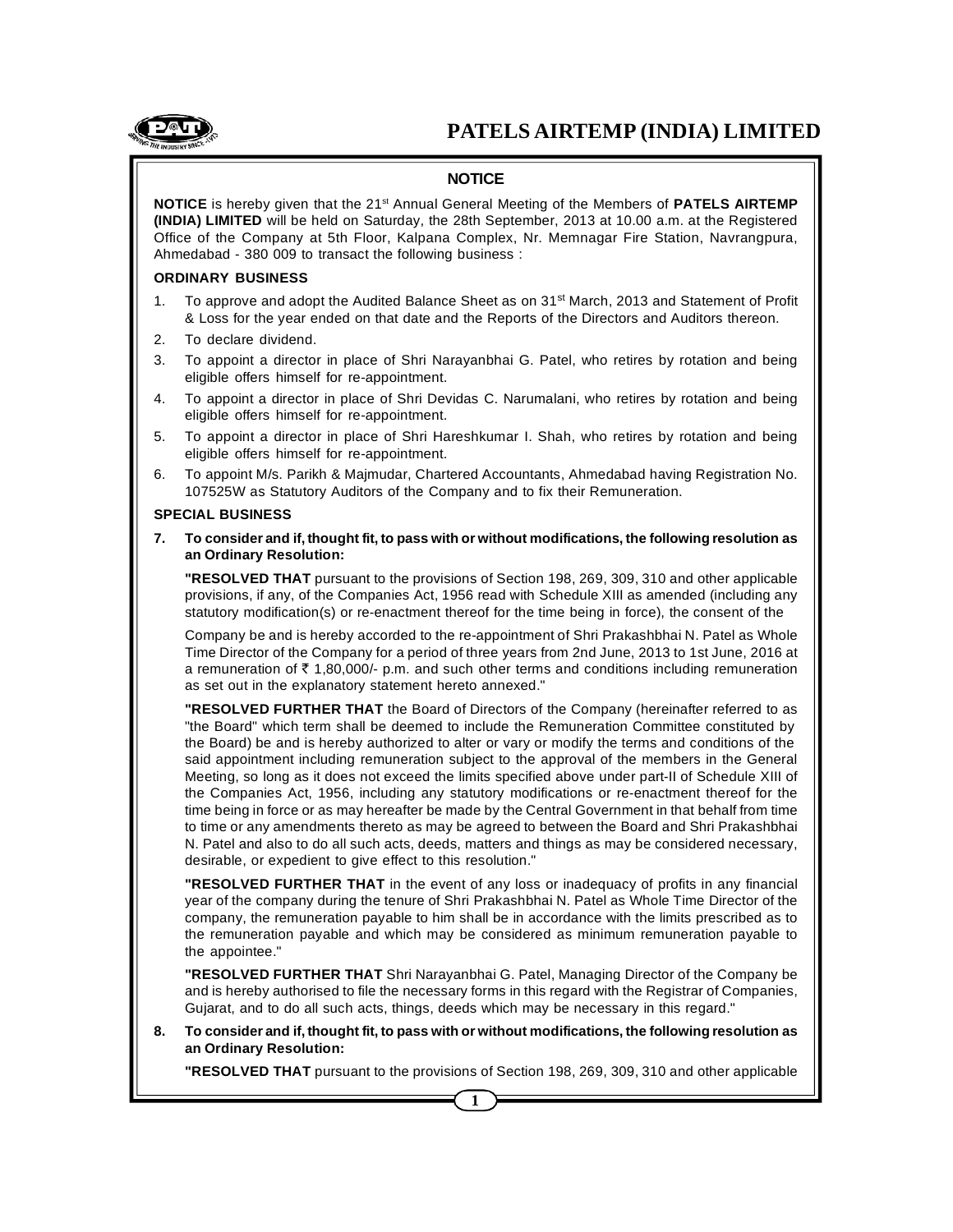

provisions, if any, of the Companies Act, 1956 read with Schedule XIII as amended (including any statutory modification(s) or re-enactment thereof for the time being in force), the consent of the Company be and is hereby accorded to the re-appointment of Shri Narendrabhai G. Patel as Whole Time Director of the Company for a period of three years from 2nd August, 2013 to 1st August, 2016 at a remuneration of  $\bar{\tau}$  1,80,000/- p.m. and such other terms and conditions including remuneration as set out in the explanatory statement hereto annexed."

**"RESOLVED FURTHER THAT** the Board of Directors of the Company (hereinafter referred to as "the Board" which term shall be deemed to include the Remuneration Committee constituted by the Board) be and is hereby authorized to alter or vary or modify the terms and conditions of the said appointment including remuneration subject to the approval of the members in the General Meeting, so long as it does not exceed the limits specified above under part-II of Schedule XIII of the Companies Act, 1956, including any statutory modifications or re-enactment thereof for the time being in force or as may hereafter be made by the Central Government in that behalf from time to time or any amendments thereto as may be agreed to between the Board and Narendrabhai G. Patel and also to do all such acts, deeds, matters and things as may be considered necessary, desirable, or expedient to give effect to this resolution."

**"RESOLVED FURTHER THAT** in the event of any loss or inadequacy of profits in any financial year of the company during the tenure of Shri Narendrabhai G. Patel as Whole Time Director of the company, the remuneration payable to him shall be in accordance with the limits prescribed as to the remuneration payable and which may be considered as minimum remuneration payable to the appointee."

**"RESOLVED FURTHER THAT S**hri Narayanbhai G. Patel, Managing Director of the Company be and is hereby authorised to file the necessary forms in this regard with the Registrar of Companies, Gujarat, and to do all such acts, things, deeds which may be necessary in this regard."

**By Order of the Board of Directors**

**Place :** Rakanpur **NARAYANBHAI G. PATEL Date :**  $29<sup>th</sup>$  May, 2013 **CHAIRMAN & MANAGING DIRECTOR** 

#### **NOTES:-**

- **1. A MEMBER ENTITLED TO ATTEND AND VOTE AT THE MEETING IS ENTITLED TO APPOINT A PROXY AND VOTE ON A POLL INSTEAD OF HIMSELF AND THE PROXY SO APPOINTED NEED NOT BE A MEMBER OF THE COMPANY. THE INSTRUMENT APPOINTING PROXY SHOULD HOWEVER BE DEPOSITED AT THE REGISTERED OFFICE OF THE COMPANY NOT LESS THAN FORTY EIGHT HOURS BEFORE THE COMMENCEMENT OF THE MEETING.**
- 2. The relevant Explanatory Statements pursuant to Section 173(2) of the Companies Act, 1956 in respect of the Special Business items set out in the notice is annexed hereto.
- 3. As required in terms of paragraph IV(G)(i) of Clause 49 of the Listing Agreement, the details of the directors seeking appointment/reappointment at the Meeting are given in detail, is annexed hereto.
- 4. The Register of Members and Share Transfer Books of the Company will remain closed from **Friday, the 20th September, 2013 to Saturday, the 28th September, 2013** (both days inclusive).
- 5. Members are requested to :
	- (i) Notify promptly the change in their registered address, if any, to the Registrar and Share Transfer Agent M/s. Bigshare Services Pvt. Ltd. quoting folio number, if the shares are held in physical form and to their Depository Participant, if the shares are held in demat form.
	- (ii) Notify promptly their E-mail address for speedier and faster means of communication with the company, by sending communication either to our Registrar and Share Transfer Agent M/s.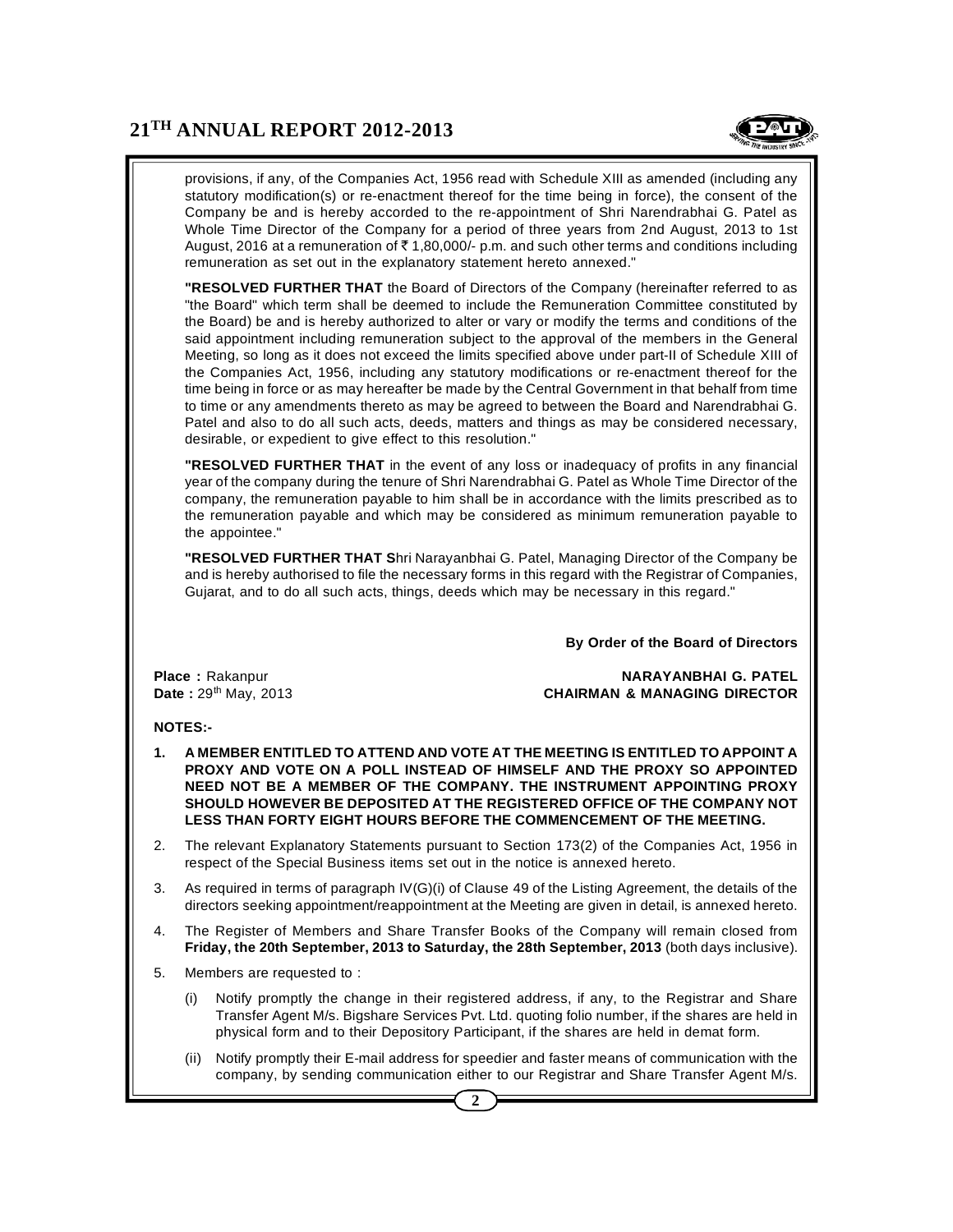

Bigshare Services Pvt. Ltd. by quoting their Ledger Folio No., if the shares are held in physical mode and to their Depository Participants, if the shares are held in demat mode, quoting their DP ID and Client ID.

- (iii) Bring their copy of the Annual Report and the attendance slips duly filled in with them, for attending the meeting. Demat holders are requested to bring their Client ID and DP ID No. for easier identification of attendance at the meeting.
- (iv) Approach the Registrar & Share Transfer Agent for consolidation of folios, if physical shareholdings are under multiple folios.
- (v) Address their questions/queries in writing to the Company, desirous of obtaining any information concerning the accounts and operation of the company, so as to reach at least seven days before the date of the meeting.
- 6. Those shareholders who have not encashed their dividend warrants for the financial year 2006 07 Interim and Final, Dividend for the year 2007-08, Dividend for the year 2008-09, dividend for the financial year 2009-10, Dividend for the Financial Year 2010-11 & Dividend for the Financial Year 2011-12 are advised to submit their claim to the Registrar / Company immediately quoting their folio number. The Unpaid / Unclaimed Dividend for the year 2006-07, 2007-08, 2008-09, 2009-10, 2010-11 & 2011-12 (including Interim Dividend) will become due for transfer to Investor Education & Protection Fund Account in October / November, 2014 & then after. Once the unclaimed dividend is transferred to the fund, no claim shall lie against the fund or the Company in respect of the individual amounts which were unclaimed or unpaid.
- 7. The Securities and Exchange of Board of India (SEBI) has mandated the submission of Permanent Account Number (PAN) by every participant in securities market. Members holding shares in electronic form are, therefore, requested to submit PAN to their Depository Participants with whom they are maintaining their demat account. Members holding shares in physical form can submit their PAN details to the Company/ Registrars and Transfer Agents, M/s. Bigshare Services Pvt. Ltd.
- 8. All documents referred to in the accompanying notice and Explanatory Statements are open for inspection at the Registered Office of the Company on all working days except Saturday and Sunday between 11.00 a.m. to 3.00 p.m. up to the date of Annual General Meeting of the company.
- 9. The Company's Shares have been activated for dematerialization both with National Securities Depository Ltd. and Central Depository Services (India) Ltd. Those shareholders who wish to hold shares in electronic form may approach their Depository Participants. The existing ISIN No. of the Equity Shares of the company is INE082C01024.

#### **Explanatory Statement pursuant to Section 173(2) of the Companies Act, 1956.**

#### **Item No.: 7**

At the 18th Annual General Meeting of the Company held on 28th August, 2010 where Shri Prakashbhai N. Patel, has been re-appointed as Whole Time Director for a period of three years from 2nd June, 2010. The present term of office of Shri Prakashbhai N. Patel expires on 1st June, 2013.

Shri Prakashbhai N. Patel, aged 46 years having Bachelor Degree in Mechanical. He has vast experience in engineering field and associated with the group since last 9 years and he is a Director of the Company since 2004. He looks after marketing of the Project & A.C. Division of the Company as well as day to day administration of the Project & A.C. Division of the Company.

It is in the interest of the Company to continue to avail his services for the growth and conduction of affairs and business of the Company and take advantage of his wide and rich experience, by reappointing him as a Whole Time Director of the Company for a further period of three years from 2nd June, 2013 to 1st June, 2016 and at remuneration of  $\bar{\tau}$  1,80,000/- p.m. and on such terms and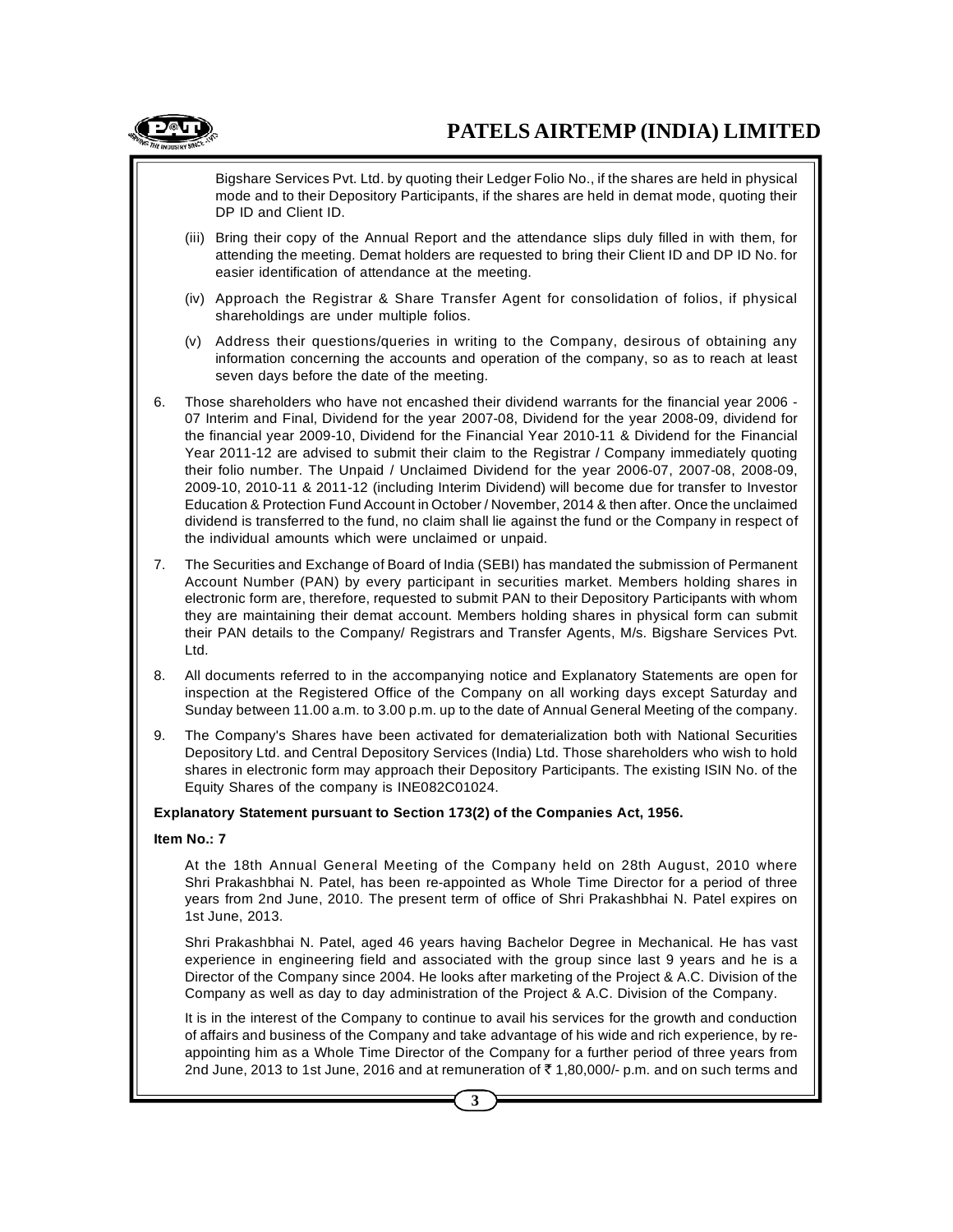

conditions of the remuneration as determined and approved by the Remuneration Committee of the Board of Directors.

Considering the same, the consent of the board be and is hereby accorded subject to the approval of the members in the General Meeting to the re-appointment of Shri Prakashbhai N. Patel as Whole Time Director of the Company. The Board recommended the terms and conditions as given below:

- **I.** PERIOD: From 2.06.2013 to 1.06.2016.
- **II.** REMUNERATION :
- A. Salary:  $\bar{\tau}$  1,80,000/- per month including Dearness and other allowances.
- B. Perquisites: Perquisites are allowed in addition to salary. It shall be restricted to an amount equal to the annual salary subject to ceiling prescribed in Part II of Schedule XIII to the Companies Act, 1956.
- (i) Housing Rent free furnished residential accommodation or House Rent Allowance as may be decided by the Board or Committee.
- (ii) Reimbursement of expenses on gas, electricity, water and furnishings.
- (iii) Reimbursement of medical expenses incurred for self and members of his family as per the rules of the company.
- (iv) Leave travel concession for self and members if his family as per rules of the company.
- (v) Fees of clubs subject to maximum of two clubs.
- (vi) Personal Accident Insurance premium as per the rules of the Company.
- (vii) Provision of car and telephone at residence. The expenditure on use of car for private purpose and long distance calls on telephone shall billed by the Company.
- (viii) Company's contribution to Provident Fund, Superannuation fund or annuity fund, gratuity and encashment of leave, as per the rules of Company.
- (ix) Reimbursement of entertainment expenses actually and properly incurred for the business of the Company.
- C. The Board shall have the authority to alter or vary the terms of re-appointment and remuneration including perquisites and benefits payable to the aforesaid Managerial Personal within the overall limits under Section 198, 309 and Schedule XIII of the Companies Act, 1956.
- D. In the absence or inadequacy of profits in any financial year, the salary mentioned in paragraph (A) & perquisite (B) above shall be minimum remuneration payable to the appointee subject to the provisions of Part-II, Section -II of Schedule-XIII of the Companies Act, 1956. A statement is hereby appended as required under clause (B) (iv) of Part II, Section II of Schedule XIII of the Companies Act, 1956.
- E. The appointee shall not so long as function as such, become interested or otherwise connected directly or through his wife and / or minor children in any selling agency of the Company without the prior approval of the Central Government.
- F. The appointee shall subject to supervision, direction and control of the Board of Directors of the Company be entrusted with such powers and perform such duties as may from time to time be delegated / entrusted to him.
- G. The appointment may be terminated by either party giving to the other party three months remuneration in lieu thereof.

Your directors therefore, recommended the resolution for the approval of the Members.

The above may be treated as an abstract as required under Section 302 of the Companies Act, 1956.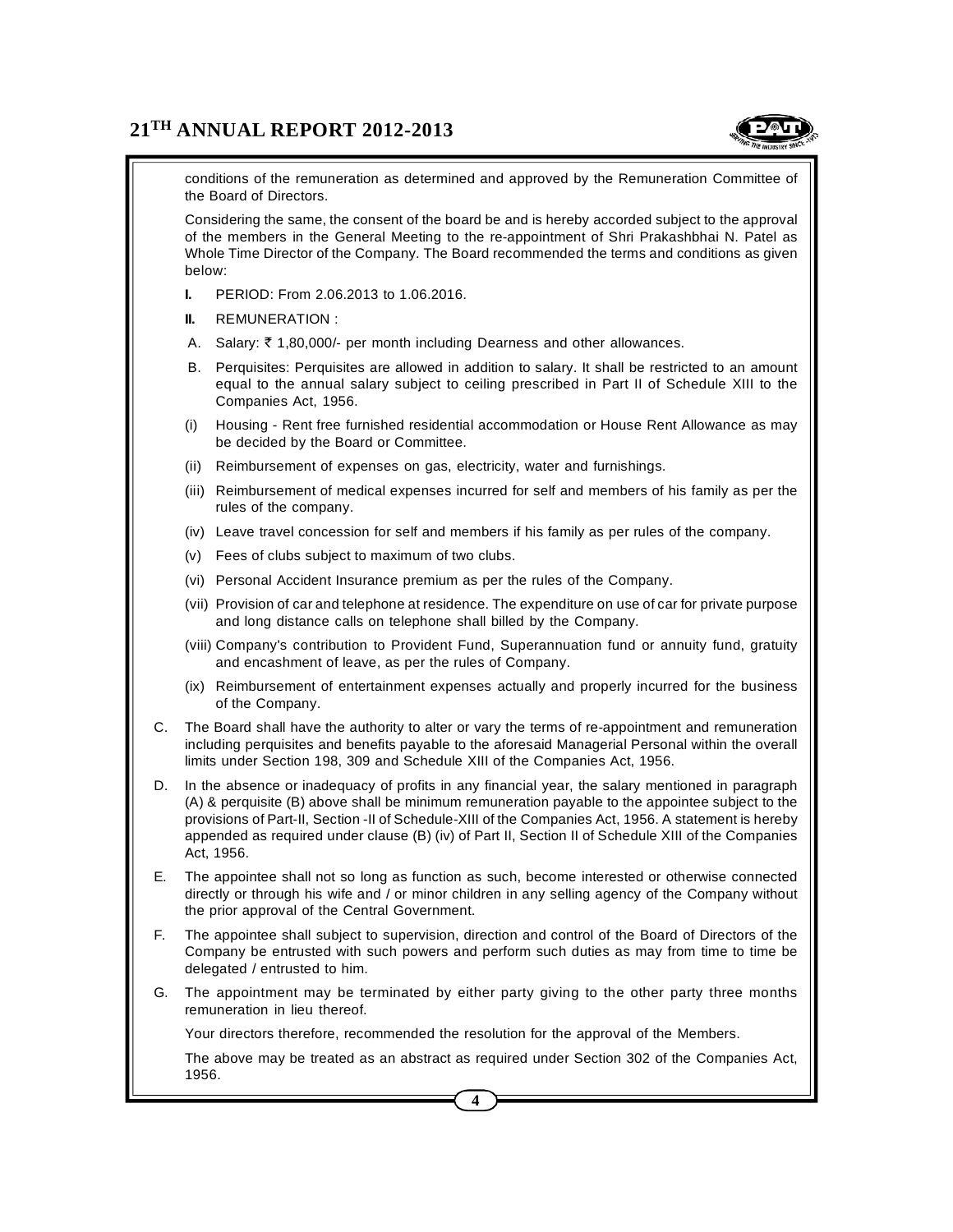Resolutions of the Board Meeting and Remuneration Committee Meeting stating the terms and conditions of appointment and remuneration of the above appointee shall be available for inspection at the Registered Office of the Company on all working days except Saturday and Sunday between 11.00 a.m. to 3.00 p.m. up to the date of the meeting.

The Boards recommends the resolution for the approval of the Share holders. Except Shri Prakashbhai N. Patel himself, Shri Narayanbhai G. Patel & Shri Sanjivkumar N. Patel, relatives of him, none of the others directors are interested or concerned in this resolution.

#### **Item No.: 8**

At the 18th Annual General Meeting of the Company held on 28th August, 2010 where Shri Narendrabhai G. Patel, has been re-appointed as Whole Time Director for a period of three years from 2nd August, 2010. The present term of office of Shri Narendrabhai G. Patel expires on 1st August, 2013.

Shri Narendrabhai G. Patel, aged 56 years having Bachelor Degree in Mechanical. He has been associated with the group for last 18 years and is a Director of the Company since 1994. He looks after marketing of the various products of the Company.

It is in the interest of the Company to continue to avail his services for the growth and conduction of affairs and business of the Company and take advantage of his wide and rich experience, by re-appointing him as a Whole Time Director of the Company for a further period of three years from 2nd August, 2013 to 1st August, 2016 and at remuneration of  $\bar{\tau}$  1,80,000/- p.m. and on such terms and conditions of the remuneration as determined and approved by the Remuneration Committee of the Board of Directors.

Considering the same, the consent of the board be and is hereby accorded subject to the approval of the members in the General Meeting to the re-appointment of Shri Narendrabhai G. Patel as Whole Time Director of the Company. The Board recommended the terms and conditions as given below:

- **I.** PERIOD: From 2.08.2013 to 1.08.2016.
- **II.** REMUNERATION :
- A. Salary:  $\bar{\tau}$  1,80,000/- per month including Dearness and other allowances.
- B. Perquisites: Perquisites are allowed in addition to salary. It shall be restricted to an amount equal to the annual salary subject to ceiling prescribed in Part II of Schedule XIII to the Companies Act, 1956.
- (i) Housing Rent free furnished residential accommodation or House Rent Allowance as may be decided by the Board or Committee.
- (ii) Reimbursement of expenses on gas, electricity, water and furnishings.
- (iii) Reimbursement of medical expenses incurred for self and members of his family as per the rules of the company.
- (iv) Leave travel concession for self and members if his family as per rules of the company.
- (v) Fees of clubs subject to maximum of two clubs.
- (vi) Personal Accident Insurance premium as per the rules of the Company.
- (vii) Provision of car and telephone at residence. The expenditure on use of car for private purpose and long distance calls on telephone shall billed by the Company.
- (viii) Company's contribution to Provident Fund, Superannuation fund or annuity fund, gratuity and encashment of leave, as per the rules of Company.
- (ix) Reimbursement of entertainment expenses actually and properly incurred for the business of the Company.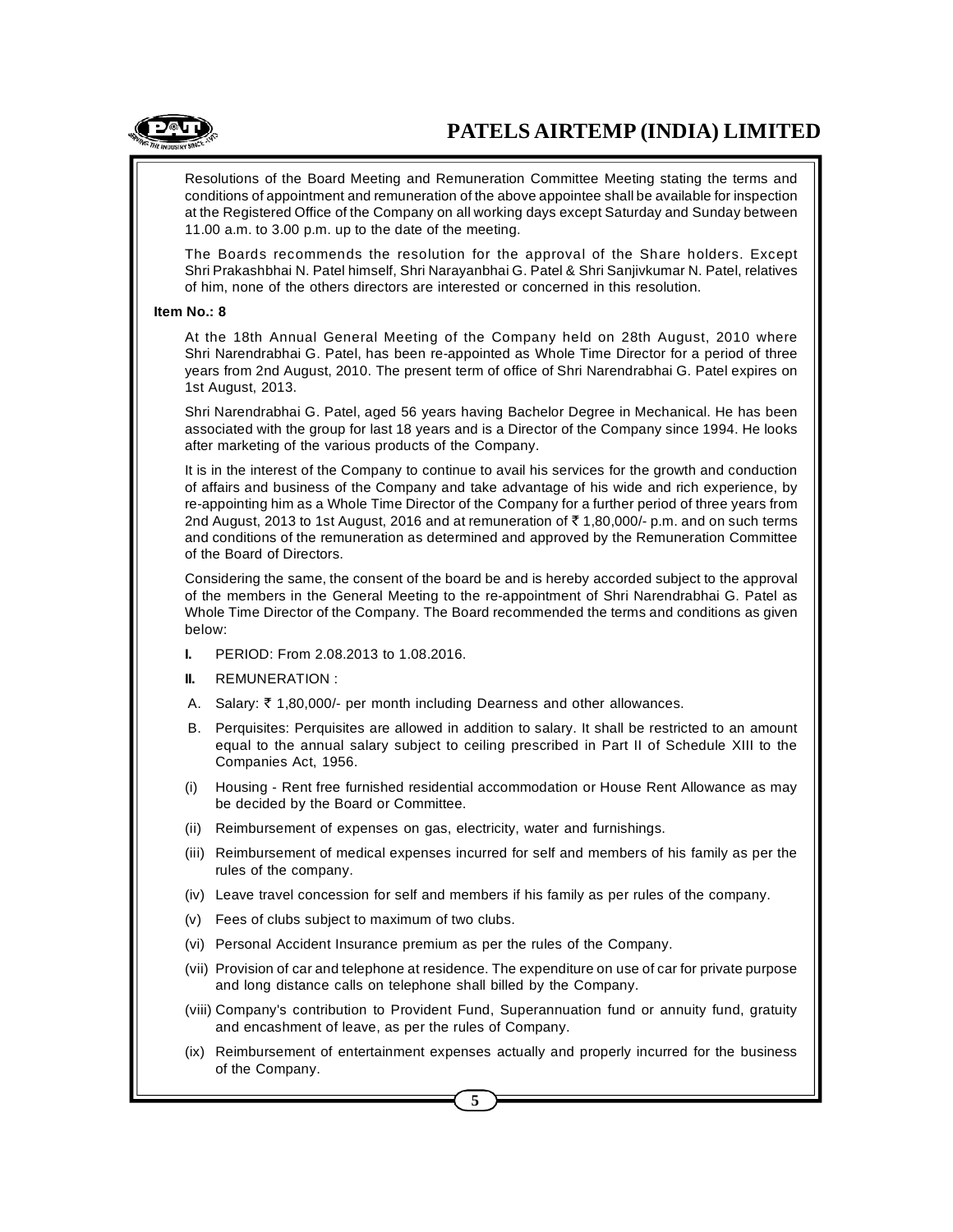

- C. The Board shall have the authority to alter or vary the terms of re-appointment and remuneration including perquisites and benefits payable to the aforesaid Managerial Personal within the overall limits under Section 198, 309 and Schedule XIII of the Companies Act, 1956.
- D. In the absence or inadequacy of profits in any financial year, the salary mentioned in paragraph (A) & perquisite (B) above shall be minimum remuneration payable to the appointee subject to the provisions of Part-II, Section -II of Schedule-XIII of the Companies Act, 1956. A statement is hereby appended as required under clause (B) (iv) of Part II, Section II of Schedule XIII of the Companies Act, 1956.
- E. The appointee shall not so long as function as such, become interested or otherwise connected directly or through his wife and / or minor children in any selling agency of the Company without the prior approval of the Central Government.
- F. The appointee shall subject to supervision, direction and control of the Board of Directors of the Company be entrusted with such powers and perform such duties as may from time to time be delegated / entrusted to him.
- G. The appointment may be terminated by either party giving to the other party three months remuneration in lieu thereof.

Your directors therefore, recommended the resolution for the approval of the Members.

The above may be treated as an abstract as required under Section 302 of the Companies Act, 1956.

Resolutions of the Board Meeting and Remuneration Committee Meeting stating the terms and conditions of appointment and remuneration of the above appointee shall be available for inspection at the Registered Office of the Company on all working days except Saturday and Sunday between 11.00 a.m. to 3.00 p.m. up to the date of the meeting.

Shri Narendrabhai G. Patel is not related to any of the Directors of the Company.

None of the Directors except Shri Narendrabhai G. Patel, himself may be considered as interested in the passing of this resolution.

**By Order of the Board of Directors**

## **Place:** Rakanpur **NARAYANBHAI G. PATEL Date:** 29th May, 2013 **CHAIRMAN & MANAGING DIRECTOR**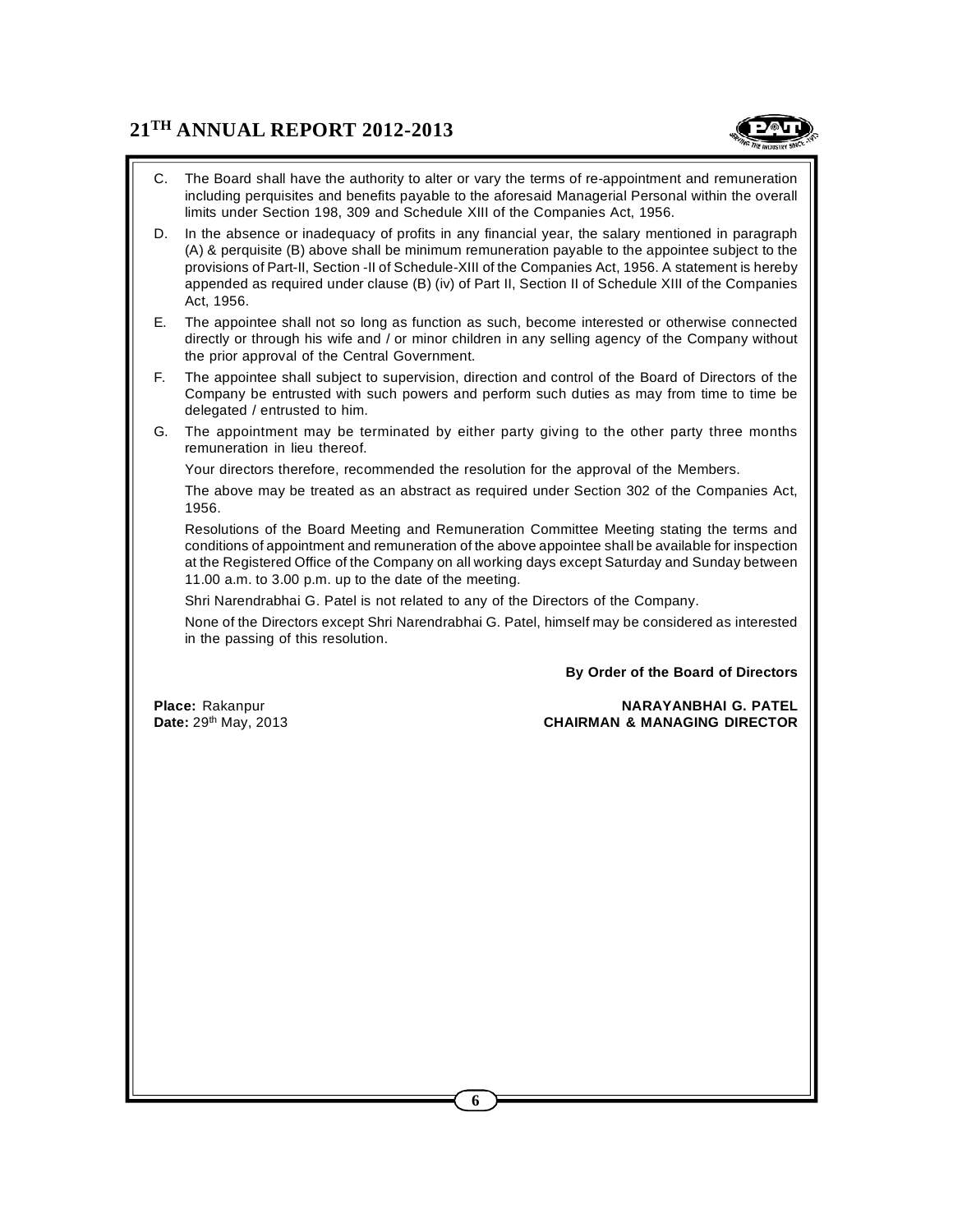

| Details of Directors seeking appointment / re-appointment at the forthcoming<br><b>Annual General Meeting</b><br>(Pursuant to Clause 49 of the Listing Agreement) |                         |                                    |                                          |                                  |                                                                                   |                                                                                         |  |
|-------------------------------------------------------------------------------------------------------------------------------------------------------------------|-------------------------|------------------------------------|------------------------------------------|----------------------------------|-----------------------------------------------------------------------------------|-----------------------------------------------------------------------------------------|--|
| <b>Name of Director</b>                                                                                                                                           | Date of<br><b>Birth</b> | Date of<br>Appointment in specific | <b>Experience</b><br>functional<br>areas | <b>Qualifications</b>            | <b>Directorship</b><br>held in other<br><b>Public Limited</b><br><b>Companies</b> | Member /<br>Chairman<br>of Committees<br>in other<br><b>Public Limited</b><br>Companies |  |
| Shri Narayanbhai G Patel                                                                                                                                          |                         | 21-04-1940   10-06-1992            | Engineering<br>Industry                  | B.E. (Mech)<br>M.E.(Air & Refg.) | Nil                                                                               | Nil                                                                                     |  |
| Shri Devidas C. Narumalani 101.06.1949 10.06.1992                                                                                                                 |                         |                                    | Engineering<br>Industry                  | B.Tech<br>(IIT-Bombay)           | Nil                                                                               | Nil                                                                                     |  |
| Shri Hareshkumar I Shah                                                                                                                                           |                         | 18-10-1946   29-10-2005            | Businessman                              | B.E. (Mech)                      | Nil                                                                               | Nil                                                                                     |  |
| Shri Prakashbhai N. Patel                                                                                                                                         |                         | 23.07.1966 27.05.2004              | Engineering<br>Industry                  | B.E.(Mechanical)                 | Nil                                                                               | Nil                                                                                     |  |
| Shri Narendrabhai G. Patel                                                                                                                                        |                         | 13.02.1958 21.06.1994              | Engineering<br>Industry                  | B.E.(Mechanical)<br>DBM          | Nil                                                                               | Nil                                                                                     |  |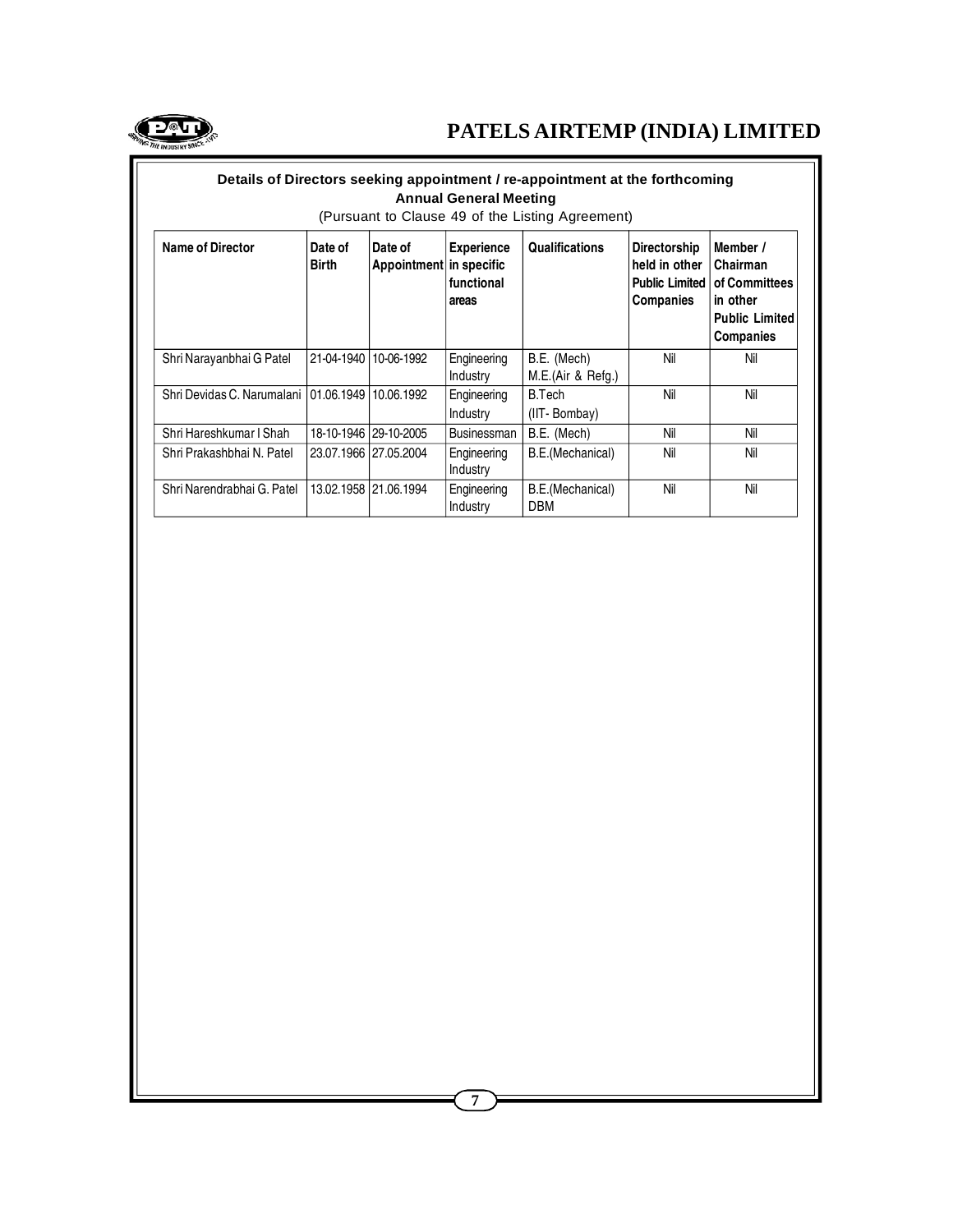

# **DIRECTORS' REPORT**

#### **Dear Members,**

Patels Airtemp (India) Ltd.

Your Directors have pleasure in presenting this 21<sup>st</sup> Annual Report together with the Audited Statements of Accounts for the year ended on 31<sup>st</sup> March, 2013. Your Directors always try to maximize the value to the share holders. We have maintained our tradition of coming forth with high quality content and services. Our tradition in no way inhibits our capacity for innovations.

As trustees of the Company, we share our vision of growth with you. Our guiding principles are a blend of realism and optimism which has been and will be the guiding force of all our future endeavours. The summary of operating results for the year and appropriation of divisible profits is given below:

#### **FINANCIAL RESULTS:**

|                                                  |         | (₹ in Lacs) |
|--------------------------------------------------|---------|-------------|
| <b>Particulars</b>                               | 2012-13 | 2011-12     |
| Sales and Other Income (Including Excise Duties) | 9919.23 | 8023.64     |
| Profit before Interest and Finance Charges       | 1160.67 | 1234.07     |
| Depreciation and Taxes & prior period Adjustment |         |             |
| Less: Interest & Finance Charges                 | 271.97  | 305.03      |
| Depreciation                                     | 152.71  | 132.62      |
| <b>Profit before Taxation</b>                    | 735.99  | 796.42      |
| Provision for Taxation - Current                 | 230.00  | 235.91      |
| - Deferred                                       | 11.93   | 18.48       |
| - Wealth Tax                                     | 0.80    | 0.90        |
| - Short / (Excess) Provision of                  |         |             |
| earlier year W/O<br>- Short / (Excess) Provision | 0.58    | 1.26        |
| of Wealth Tax                                    | (0.20)  | (0.10)      |
| <b>Profit after Tax</b>                          | 492.88  | 539.97      |
| Less Prior Period Adjustment                     | (1.76)  | 3.87        |
| <b>Net Profit</b>                                | 494.64  | 536.10      |
| Balance brought forward from previous year       | 3221.64 | 2893.40     |
| Less Corporate Dividend Tax                      | 16.45   | 16.45       |
| Less: Proposed Dividend                          | 101.41  | 101.41      |
| Less Transfer to General Reserve                 | 90.00   | 90.00       |
| Surplus carried forward to Balance Sheet         | 3508.43 | 3221.64     |
| Earning Per Share                                | 9.76    | 10.57       |

#### **DIVIDEND**

Your Directors are pleased to recommend payment of dividend for the year ended March 31, 2013, ₹ 2/- per Equity Share of the face value of ₹ 10/- (i.e. 20%) on 5070240 paid up Equity Shares, subject to approval of shareholders at the Annual General Meeting. The Corporate Dividend Tax works out to  $\overline{z}$  16.45 lacs.

#### **PERFORMANCE**

During the year under consideration, your company achieved net sales including export sales of ₹ 9057.95 lacs as against ₹ 7133.58 lacs for the previous year. Profit Before Tax is 735.99 lacs against  $\bar{\zeta}$  796.42 lacs during the previous year. The net Profit after tax at  $\bar{\zeta}$  494.64 lacs as compared to the previous year of  $\bar{\tau}$  536.10 lacs.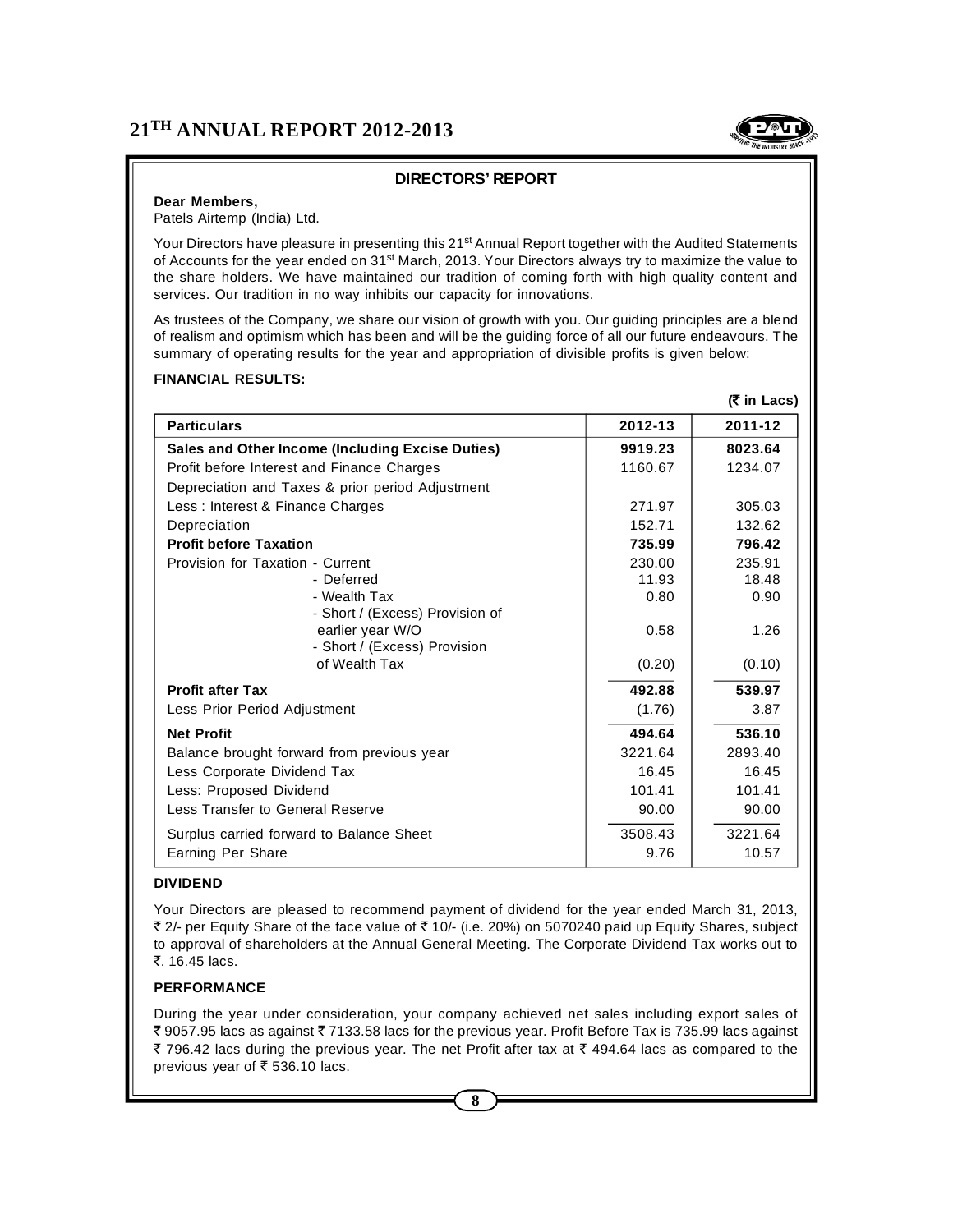

#### **FUTURE PROSPECTS**

As you are aware, your Company is focusing on the business of manufacturing a range of shell and tube Heat exchangers, Air cooled Heat Exchangers, Refrigeration and Air Conditioning equipments, pressure vessels, etc. which broadly fall under the category of capital goods. They have multifarious applications in several industries.

Your Company has started focusing not only on the domestic market but also on the international market and your directors are pleased to inform the members that in the current fiscal year FY 2012-13 your company has entered into a long term supply arrangements with a leading global manufacturer of heat exchangers whereby your company has started manufacturing and supplying heat exchangers to entered into after an exhaustive audit of your Company's facilities and capabilities and this augurs very well for your company and it is a testimony that your company's facilities and capabilities are capable to meet very strict international standards.

As you aware that the Company is in engineering industry and is engaged in manufacturing/fabricating tailor made machines and therefore, the order book position of such type of company can play pivotal role in the growth of the Company. Your directors are pleased to state that continuing the past trend; the Company is having confirmed orders of about Rs.40 Crores on hand as on 29th May,2013. Thus, inspite of the economic slow down, your directors are confident of repeating similar growth in line with the past trend for fiscal year 2013-14. However, your directors are cautious and making untiring efforts so as not to compromise on growth, quality, and profitability of the Company.

#### **DEPOSITS**

The Company has not invited / accepted any deposits from the public under the provisions of Section 58A of the Companies Act, 1956 and rules made there under.

#### **DIRECTORS**

Shri Narayanbhai G. Patel, Shri Devidas C. Narumalani and Shri Hareshkumar I Shah, retire by rotation and being eligible offer themselves for the reappointment. Your directors has approved in its board meeting held on 29/05/13, re-appointment of Shri Prakashbhai N. Patel & Shri Narendrabhai G. Patel as Whole Time Directors of the Company for further period of three years from 02/06/13 to 01/06/16 & 02/08/13 to 01/08/16 respectively on terms and conditions as mentioned in Notice of the forthcoming Annual General Meeting.

The particulars of the directors retiring by rotation are given in the notice / explanatory statement portion of the accompanying notice.

#### **CORPORATE GOVERNANCE**

The report on Corporate Governance as per Clause 49 of the Listing Agreement is annexed herewith.

#### **LISTING OF SECURITIES:**

Your company's Equity shares are listed on Bombay Stock Exchange Ltd. (BSE). The Company has paid Annual Listing Fees for the year 2013-14 to the Stock Exchange.

#### **DIRECTORS' RESPONSIBILITY STATEMENT**

Pursuant to the requirement under Section 217(2AA) of the Companies Act, 1956 with respect to Directors' Responsibility Statement, it is hereby confirmed:

- (i) that in preparation of the annual accounts, all the applicable accounting standards have been followed along with proper explanation relating to material departures;
- (ii) that the Directors have selected such accounting policies and applied them consistently and made judgments and estimates that were reasonable and prudent so as to give a true and fair view of the state of affairs of the company at the end of the financial year and of the profit and loss account of the Company for the year under review;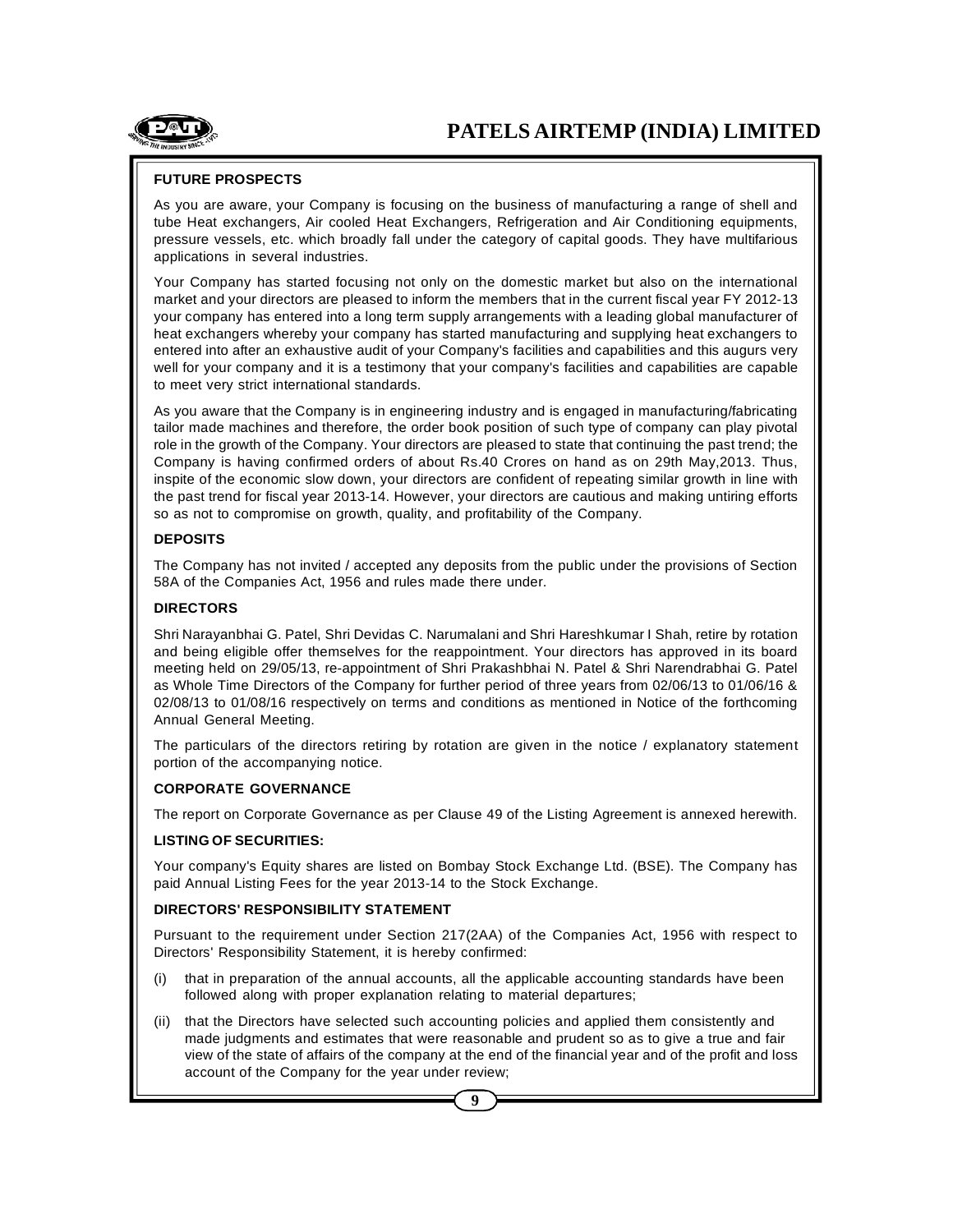

- (iii) that the Directors have taken proper and sufficient care for the maintenance of adequate accounting records in accordance with the provisions of the Companies Act, 1956 for safeguarding the assets of the Company and preventing and detecting fraud and other irregularities ;
- (iv) that the Directors have prepared the Annual Accounts for the financial year ended  $31<sup>st</sup>$  March, 2013 on a 'going concern' basis.

## **STATUTORY AUDITORS**

M/s. Parikh & Majmudar, Chartered Accountants (Reg. No. 107525W), Ahmedabad, Auditors of the Company hold office until the conclusion of the ensuing Annual General Meeting. The Company has received a letter to the effect that their appointment would be within the prescribed limits under Section 224(1-B) of the companies Act, 1956. The said auditors will be appointed as auditors of the Company at the ensuing Annual General Meeting. The notes to the accounts referred to in the Auditors' Report are self explanatory and therefore do not call for any further comments.

Your Directors request you to appoint Auditors as proposed and as set out in the accompanying notice of the Annual General Meeting.

#### **COST AUDITORS**

Pursuant to Section 233-B of the Companies Act, 1956 and Circular No. F No. 52/26/cab-2010 dated 24.01.2012 issued by the Ministry of Corporate affairs, Cost Audit Branch ordering the Cost Audit of the Listed Companies for its "Engineering machinery (including electrical & electronic product)" every year. Hence to comply the said Circular, the Company has re-appointed M/s. Rajendra Patel and Associates, Ahmedabad as a Cost Accountant for the year 2013-14. The Company has received a letter to the effect that their appointment would be within the prescribed limits under Section 224(1-B) of the companies Act, 1956. The Report will be submitted to the Central Government on or before the due date.

#### **PERSONNEL**

There is no employee drawing remuneration for which information is required to be submitted under Section 217(2A) of the Companies Act, 1956 read with Companies (Particulars of Employees) Rules, 1975 as amended, hence not given.

#### **CONSERVATION OF ENERGY**

The main source of energy is power. However, power is not a major input in the manufacturing process and therefore, no substantial conservation of energy is possible. Again the Company is not required to give the particulars in the prescribed Form A under Rule 2 of the Companies (Disclosure of Particulars in the Report of the Board of Directors) Rules, 1988.

#### **RESEARCH & DEVELOPMENT AND TECHNOLOGY ABSORPTION**

The particulars as required under Section 217(1) (e) of the Companies Act, 1956 read with the Companies (Disclosure of Particulars in the Report of the Board of Directors) Rules, 1988 with respect to Research & Development and Technology Absorption are given in Annexure to this report.

#### **APPRECIATION**

Your Directors wish to place on record their deep appreciation of the continued support and guidance provided by the Central and State Governments and all Regulatory bodies.

Your Directors also take opportunity to thanks the esteemed shareholders, customers, business associates, and Company's Banks for the faith reposed by them in your Company and its management.

Your Directors place on record their deep appreciation of the dedication and commitment of your Company's employees at all levels and look forward to their support in the future as well.

#### **For and on behalf of the Board of Directors,**

**Place:** Rakanpur

**Date:** 29th May, 2013 **NARAYANBHAI G. PATEL CHAIRMAN & MANAGING DIRECTOR**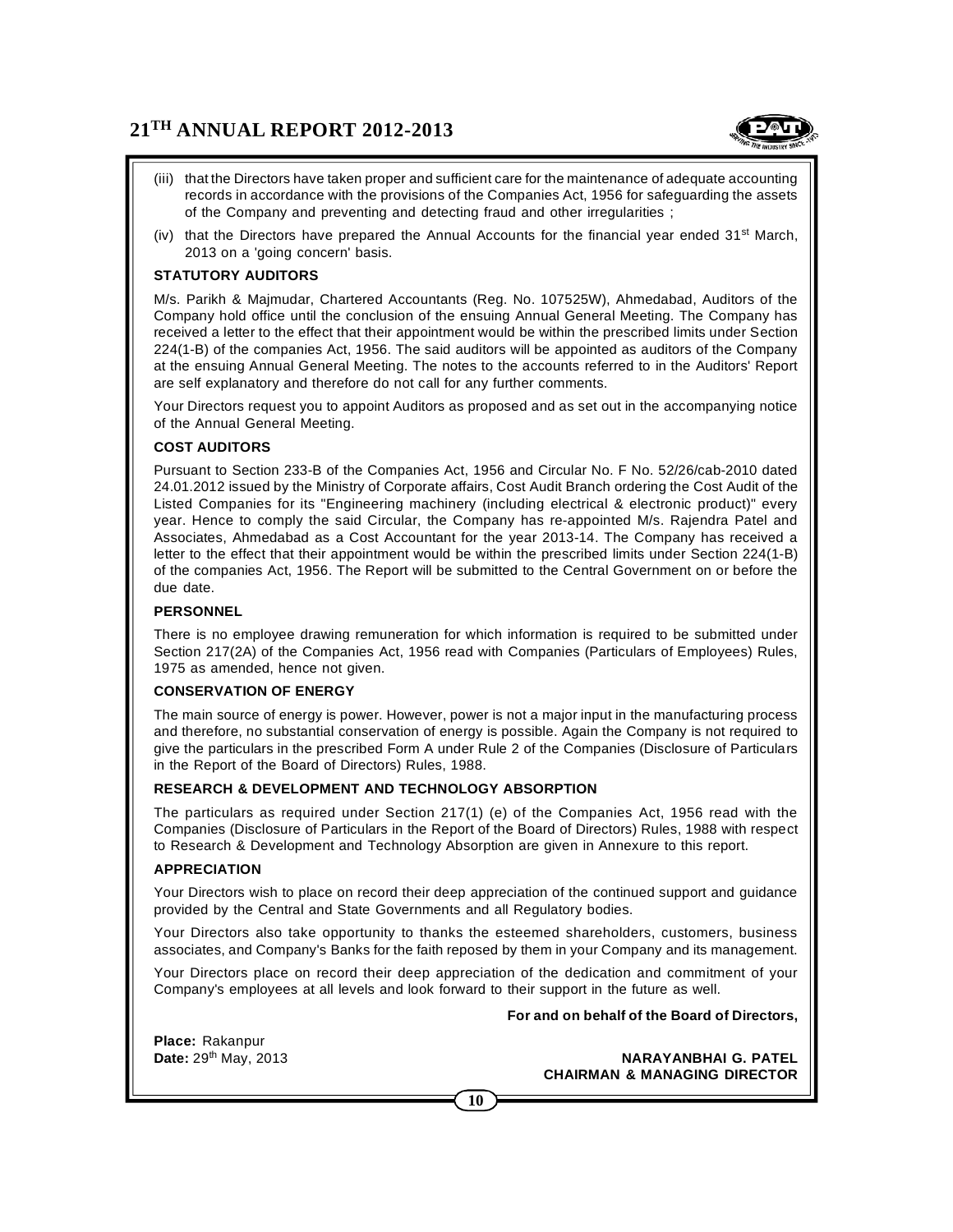

#### **ANNEXURE TO THE DIRECTORS' REPORT**

Disclosure of Particulars with respect to Technology Absorption and Research & Development as required under the Companies (Disclosure of Particulars in the Report of Board of Directors) Rules, 1988.

#### **Form - B**

#### **Technology Absorption**

#### **(1) Research & Development (R & D)**

The Company has established a well equipped testing & NDE laboratory with the number of sophisticated instruments for testing and non destructive examination related to the product being manufactured. To upgrade the technology and technical qualifications, your Company has renewed ASME "U" and "NB"/'R' Stamp of National Board of USA and added ASME "U2"/ "S" Stamp authorization for improving the system and quality. Your Company is ISO 9001-2008 certified. Various technical softwares like PVElite, Auto Desk Mechanical, Microprotol, Paulin Research Group etc were updated for design & development of various products.

#### **(2) Technology Absorption, Adaptation & Innovation**

The company has invested about Rs. 50 Lacs for Plant & Machineries to upgrade HI-tech equipments. The Company has HTRI Membership agreement for Catagory - II and Licence agreement for EHT (for enhanced heat transfer) and Honeywell Uni Sim UHX (for feed water heater) for latest technology in Heat Transfer from U.S.A. For Air cooled Heat Exchangers, another finning machine is added for fast delivery period. In-house, systems and operations are being innovated for better quality and to perform up to customers' requirement.

**For and on behalf of the Board of Directors,**

**Place:** Rakanpur

**Date:** 29th May, 2013 **NARAYANBHAI G. PATEL CHAIRMAN & MANAGING DIRECTOR**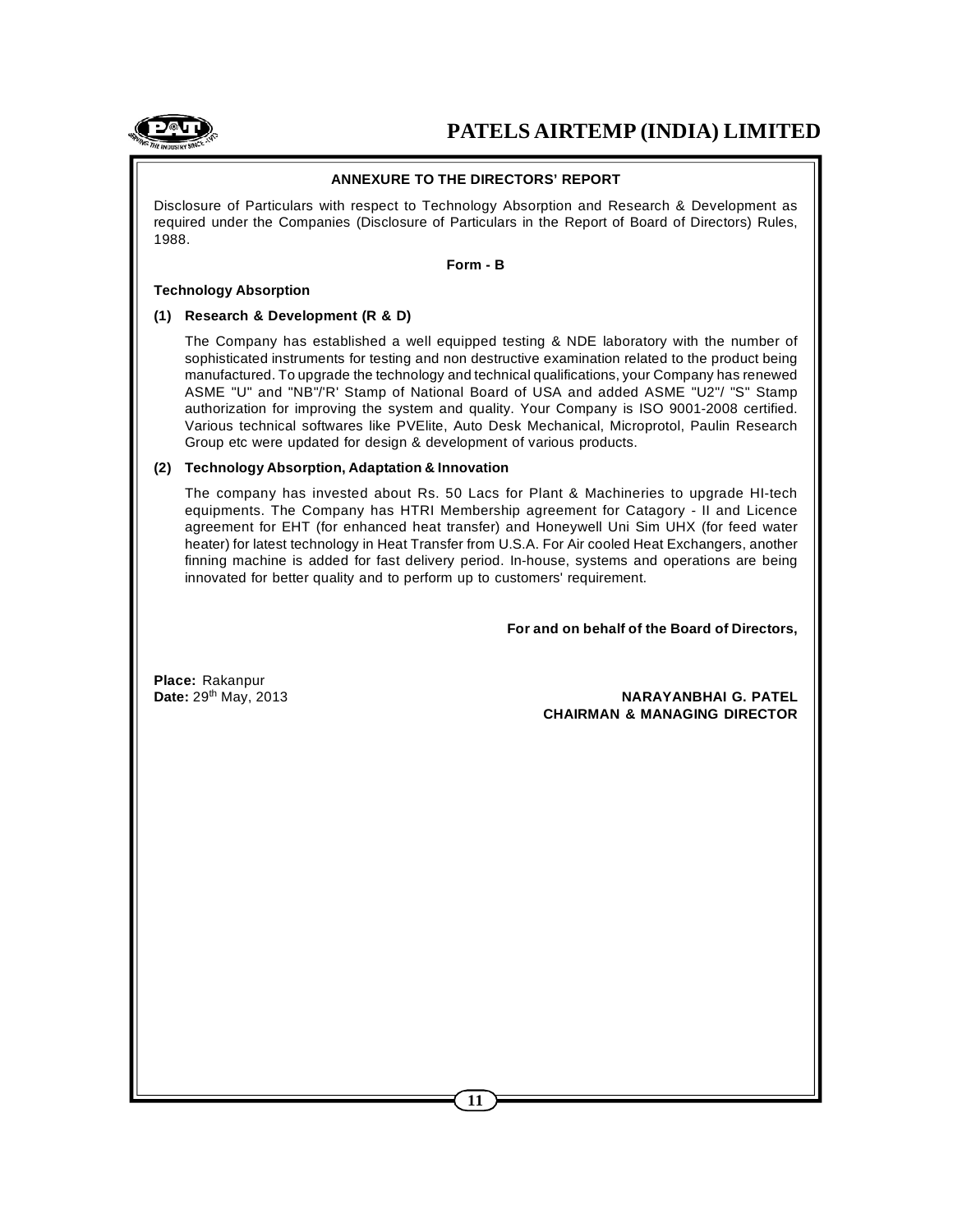

# **CORPORATE GOVERANANCE REPORT**

# **(Pursuant to Clause 49 of the Listing Agreement)**

The detailed report on Corporate Governance as per the format prescribed by SEBI and incorporated in Clause 49 of the Listing Agreement is set out below:

# **1. CORPORATE GOVERANANCE PHILOSOPHY**

Corporate Governance is a set of systems and practices to ensure that the affairs of the Company are being managed in a way which ensures accountability, transparency & fairness in all transactions in the widest sense and meet its stakeholder's aspirations. Good Governance practices steam from the culture and mindset of the organization and at Patels Airtemp we are committed to meet the aspirations of all our stakeholders.

Our governance practices are product of self-desire, reflecting the culture of the trusteeship that is deeply ingrained in our value system and reflected in our strategic thought process.

The Company in pursuance of Code of Corporate Governance, strongly believe that it must organize its affairs to the utmost satisfaction of all the concerned. The Company believes that the governance norms originating in the stock market institutions as an integral part of its Corporate Governance Philosophy should be respected both in letter and spirit. The Company endeavor to ensure transparency, control and accountability, in all areas of its operations.

## **2. BOARD OF DIRECTORS**

The Board of Directors of the company comprises of the combination of Executive and Non-Executive Directors. Out of total strength of ten Directors, five Directors are Promoter/ Executive Directors and five Directors are Non-executive and Independent Directors. Committees like Audit Committee, Remuneration Committee and Investors' Grievance and Share Transfer Committee comprise majority of Independence Directors, being their Chairman and members.

The names and category of Directors on the Board as on  $31<sup>st</sup>$  March, 2013 and as on the date of this report, the number of Directorship and Committee Membership held by them in other Public Companies, their attendance at the Board Meetings held during the financial year 2012-13 and also at the last AGM held is given below :

| <b>Name of Directors</b> |                                                       | <b>Attendance Particulars</b>          |                                                       |                           | Nos. of Directorship and Committee<br>Membership / Chairmanship held in<br>other Public Companies |                            |          |
|--------------------------|-------------------------------------------------------|----------------------------------------|-------------------------------------------------------|---------------------------|---------------------------------------------------------------------------------------------------|----------------------------|----------|
|                          | <b>Sr. Promoter Executive</b><br><b>No. Directors</b> | <b>Board</b><br><b>Meeting</b><br>Held | <b>Board</b><br><b>Meeting</b><br>Attended<br>Meeting | Last<br>Annual<br>General | Other<br>Directorship   Membership                                                                | <b>Committee Committee</b> | Chairman |
| 1.                       | Shri Narayanbhai G. Patel-MD                          | 6                                      | 6                                                     | Present                   |                                                                                                   |                            |          |
| 2.                       | Shri Devidas C. Narumalani #                          | 6                                      | 6                                                     | Present                   |                                                                                                   |                            |          |
|                          | <b>Executive Directors</b>                            |                                        |                                                       |                           |                                                                                                   |                            |          |
| ΙЗ.                      | Shri Narendrabhai G. Patel #                          | 6                                      | 6                                                     | Present                   |                                                                                                   |                            |          |
| Ι4.                      | Shri Prakashbhai N. Patel #                           | 6                                      | 6                                                     | Present                   |                                                                                                   |                            |          |
| l5.                      | Shri Sanjivkumar N. Patel #                           | 6                                      | 5                                                     | Present                   |                                                                                                   |                            |          |
|                          | <b>Non Executive / Independent Directors</b>          |                                        |                                                       |                           |                                                                                                   |                            |          |
| 16.                      | Shri Girishbhai N. Desai                              | 6                                      | 4                                                     | Absent                    |                                                                                                   |                            |          |
| 7.                       | Shri Hareshkumar I. Shah                              | 6                                      | 6                                                     | Absent                    |                                                                                                   |                            |          |
| 8.                       | Shri Naimeshbhai B. Patel                             | 6                                      | 3                                                     | Absent                    |                                                                                                   |                            |          |
| Ι9.                      | Shri Vinodkumar C. Desai                              | 6                                      | $\overline{2}$                                        | Absent                    |                                                                                                   |                            |          |
|                          | 10.IShri Ramanbhai R. Patel                           | 6                                      | 5                                                     | Absent                    |                                                                                                   |                            |          |
|                          |                                                       |                                        |                                                       |                           | # WTD - Whole Time Director, MD - Managing Director                                               |                            |          |
|                          |                                                       |                                        |                                                       |                           |                                                                                                   |                            |          |

**12**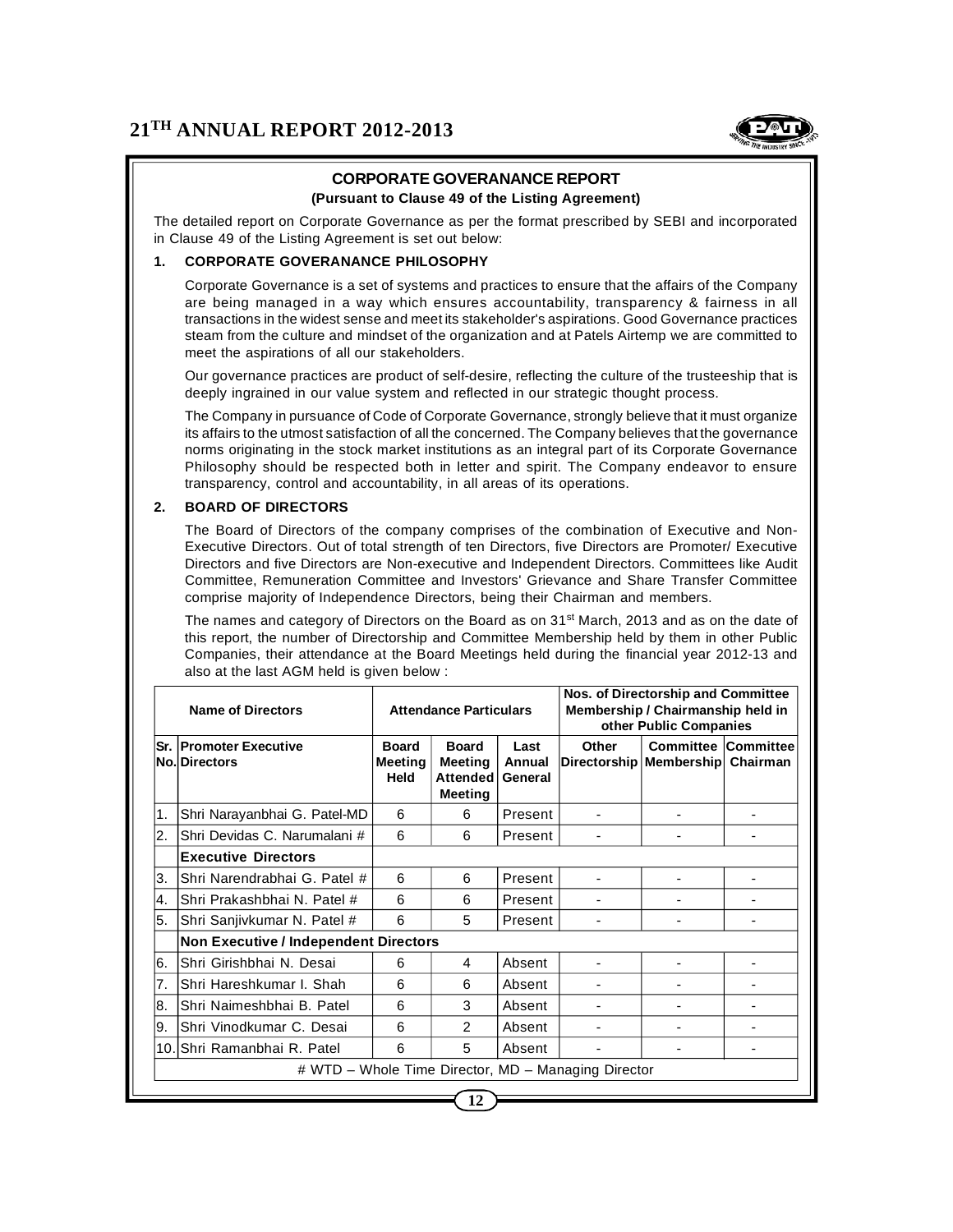

**(in `)**

During the financial year 2012-13, Six (6) Board Meetings were held Viz. on 11<sup>th</sup> May, 2012,  $26<sup>th</sup>$  May, 2012, 17<sup>th</sup> July, 2012,14<sup>th</sup> August, 2012, 10<sup>th</sup> November, 2012, and 9<sup>th</sup> February, 2013.

As required by Clause 49 VI A of the Listing Agreement, the particulars of Directors seeking re-appointment are given in the accompanied notice portion.

#### **3. AUDIT COMMITTEE**

The audit committee was constituted on  $30<sup>th</sup>$  March, 2003, which currently comprises three independent Non - executive Directors viz. Shri HareshkumarI. Shah as Chairman, Shri Girishbhai N. Desai, Shri Ramanbhai R. Patel and one Executive Director Shri Narayanbhai G. Patel as members and Shri Karansingh I. Karki as secretary w.e.f 1<sup>st</sup> November, 2012. The terms of reference of Audit Committee are to cover the matters specified under Clause 49 of the Listing Agreement and in Section 292A of the Companies Act, 1956 and the functions of the Committee that inter alia include the overview of the Company's financial reporting processes, review of the quarterly, half yearly and yearly financial statements, review of adequacy of internal control system, review of the financial and risk management policies and review of significant findings and adequacy of internal audit function cover.

#### **4. REMUNERATION COMMITTEE**

The Board of the Company has constituted Remuneration Committee as per Clause 49 of the Listing Agreement on 30<sup>th</sup> March, 2003 which currently comprises of three independent and non - executive Directors Viz. Shri Hareshkumar I.Shah as Chairman and Shri Ramanbhai R. Patel and Shri Vinodkumar C. Desai as member and one executive Director, Shri Narayanbhai G. Patel as a member of the Committee.The Remuneration Committee has been constituted to recommend / review the remuneration package of the Managing and Whole Time Directors based on performance and detailed criteria and also empowered to decide on Employees' Stock Option Scheme. No stock options have been granted to executive Directors and Non- executive Directors. The Non-Executive Directors do not draw any remuneration from the Company other than sitting fees.

|                            |                     |                     | , . ,        |
|----------------------------|---------------------|---------------------|--------------|
| <b>NAME OF DIRECTOR</b>    | <b>REMUNERATION</b> | <b>SITTING FEES</b> | <b>TOTAL</b> |
| Shri Narayanbhai G. Patel  | 24,19,200/-         | <b>NIL</b>          | 24,19,200/-  |
| Shri Devidas C. Narumalani | 24,19,200/-         | <b>NIL</b>          | 24,19,200/-  |
| Shri Narendrabhai G. Patel | 24,19,200/-         | NIL                 | 24,19,200/-  |
| Shri Prakashbhai N. Patel  | 24,19,200/-         | NIL                 | 24,19,200/-  |
| Shri Sanjivkumar N. Patel  | 24,19,200/-         | NIL                 | 24,19,200/-  |

DETAILS OF REMUNERATION PAID TO MANAGING DIRECTORS / WHOLE TIME DIRECTORS DURING THE FINANCIAL YEAR 2012-13 IS GIVEN BELOW:

#### **5. INVESTORS' GRIEVANCE COMMITTEE**

In compliance with the Corporate Governance Code, the Company has constituted the Investors' Grievance Committee on 30<sup>th</sup> Mach, 2003 by constituting the Share Transfer Committee as the "Share Transfer - cum - Investors" Grievance Committee. The scope of the committee was extended to include overview of all matters connected with Investors Grievance and Redressal Mechanism of members such as, dematerialization, transfer / transmission of shares, non- receipt of Annual Report / dividends etc. beside the function of the share transfer approval etc. The minutes of the Committee Meetings were placed at the Board Meeting from time to time. The Committee oversee the performance of M/s. Bigshare Services Pvt. Ltd.-Registrar and Share Transfer Agent of the Company and recommends measure to improve the level of investor related services. Though the powers to approve share transfer / transmission have been delegated to the Registrar & Share Transfer Agent and also to Shri Narayanbhai G. Patel, Chairman & Managing Director of the Company for quick action.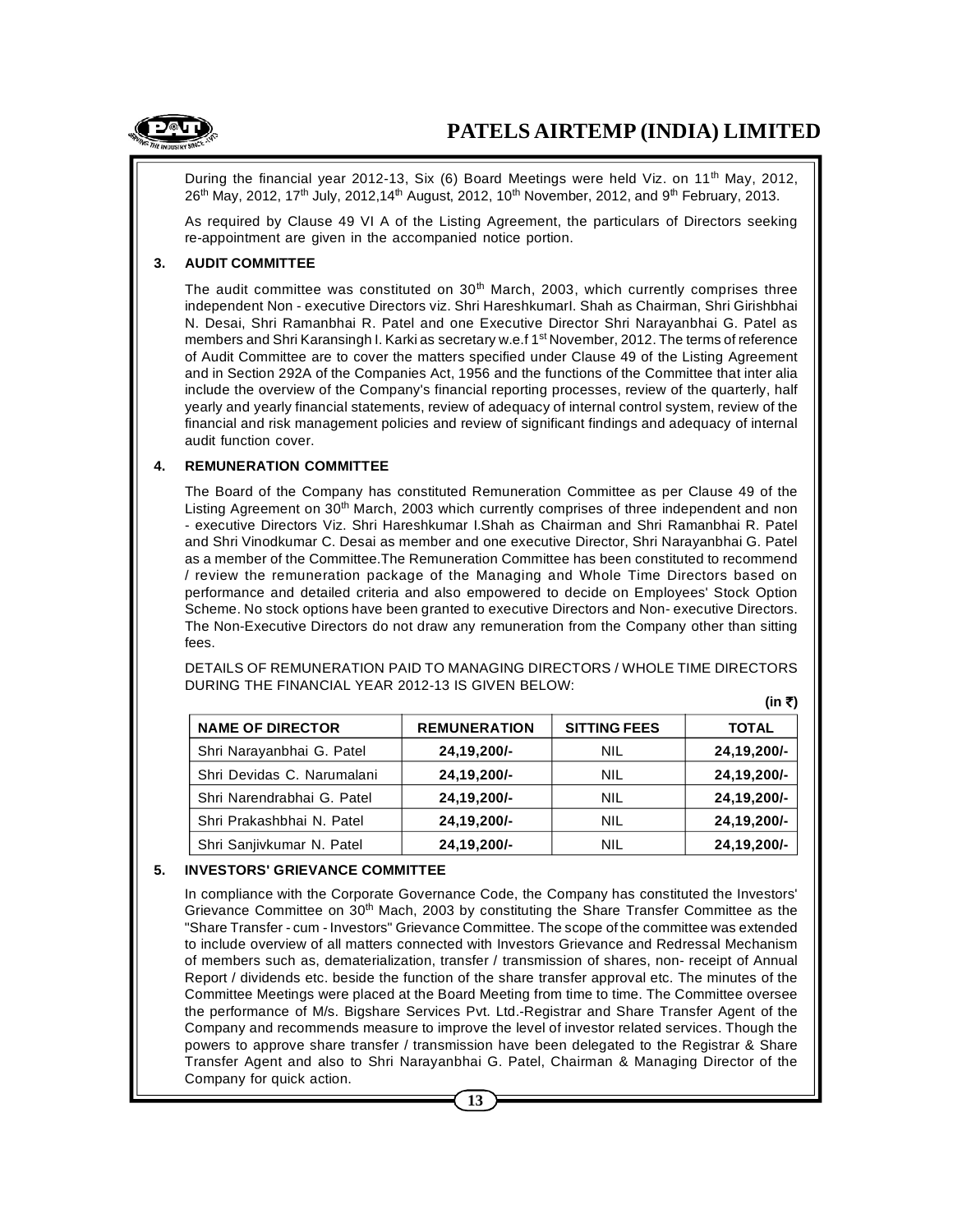

The Committee comprises of three independent Directors; Shri Hareshkumar I. Shah as Chairman, Shri Ramanbhai R.Patel and Shri Vinodkumar C.Desai and one Executive Director, Shri Committee. Due to resignation of Shri Hardik J. Modi, Shri Karansingh I. Karki appointed as Company Secretary cum compliance officer w.e.f 1st November, 2012 for managing and resolving the Investors Grievances. The Committee meets regularly at reasonable interval to approve transfer and also to consider shareholders complaints.

#### **Name and designation of Compliance Officer:**

#### **Mr. Karansingh I. Karki, Company Secretary**

No. of shareholders' complaints received during the year: 14 Complaints

No. of complaints not resolved to the satisfaction of shareholders: Nil

No. of pending share transfers: Nil

All valid transfer received during the financial year 2012-13 have been acted upon by the Company and there is no pending share transfers.

#### **6. GENERAL BODY MEETINGS**

Date, time and venue where Annual General Meetings / Extra Ordinary General Meetings were held in last three years.

| <b>Financial</b><br>Year        | Date and Time                                     | <b>Venue</b>                                                                                               | No. of Special<br><b>Resolution Passed</b> |
|---------------------------------|---------------------------------------------------|------------------------------------------------------------------------------------------------------------|--------------------------------------------|
| 2009-10<br>18 <sup>th</sup> AGM | 28 <sup>th</sup> August, 2010<br>at 10.00 A.M.    | 5 <sup>th</sup> Floor, Kalpana Complex,<br>Nr. Memnagar Fire Station,<br>Navrangpura, Ahmedabad - 380 009. | No.                                        |
| 2010-11<br>19 <sup>th</sup> AGM | 30 <sup>th</sup> September, 2011<br>at 10.00 A.M. | 5 <sup>th</sup> Floor, Kalpana Complex,<br>Nr. Memnagar Fire Station,<br>Navrangpura, Ahmedabad - 380 009. |                                            |
| 2011-12<br>20 <sup>th</sup> AGM | 28 <sup>th</sup> September, 2012<br>at 10.00 A.M. | 5 <sup>th</sup> Floor, Kalpana Complex,<br>Nr. Memnagar Fire Station,<br>Navrangpura, Ahmedabad - 380 009. | No.                                        |

No Extra Ordinary General Meeting was held during last three years. The Company has not passed any resolutions through Postal Ballot.

#### **7. DISCLOSURES**

- (a) There are no material transactions with its promoters, directors or the management, their subsidiaries or relatives, except as given in Notes on Accounts, which may have potential, conflict with the interest of the Company at large.
- (b) No penalties have been imposed on the Company by the Stock Exchange/s or SEBI or any statutory authority, on the matter related to capital market during the last three years.

#### **8. MEANS OF COMMUNICATION**

Our Company's quarterly, half yearly and yearly financial results were taken on record by the Board of Directors and submitted to the Stock Exchange in terms of the requirements of Clause 41 of the Listing Agreement. These were published in the newspaper as per the prescribed guidelines. The Management Discussion & Analysis Report forms a part of this Annual Report. In pursuance of Clause 54 of the Listing Agreement, the company is maintaining its website www.patelsairtemp.com containing basic information about the company e.g. details of its business, financial information, shareholding pattern, compliance with corporate governance. The company also agrees to ensure that the contents of the said website are updated at any given point of time.

#### **8A. SEBI COMPLAINTS REDRESS SYSTEM (SCORES)**

The investor complaints are processed in a centralized web based complaints redress system. The salient features of this system are: Centralised database of all complaints, online upload of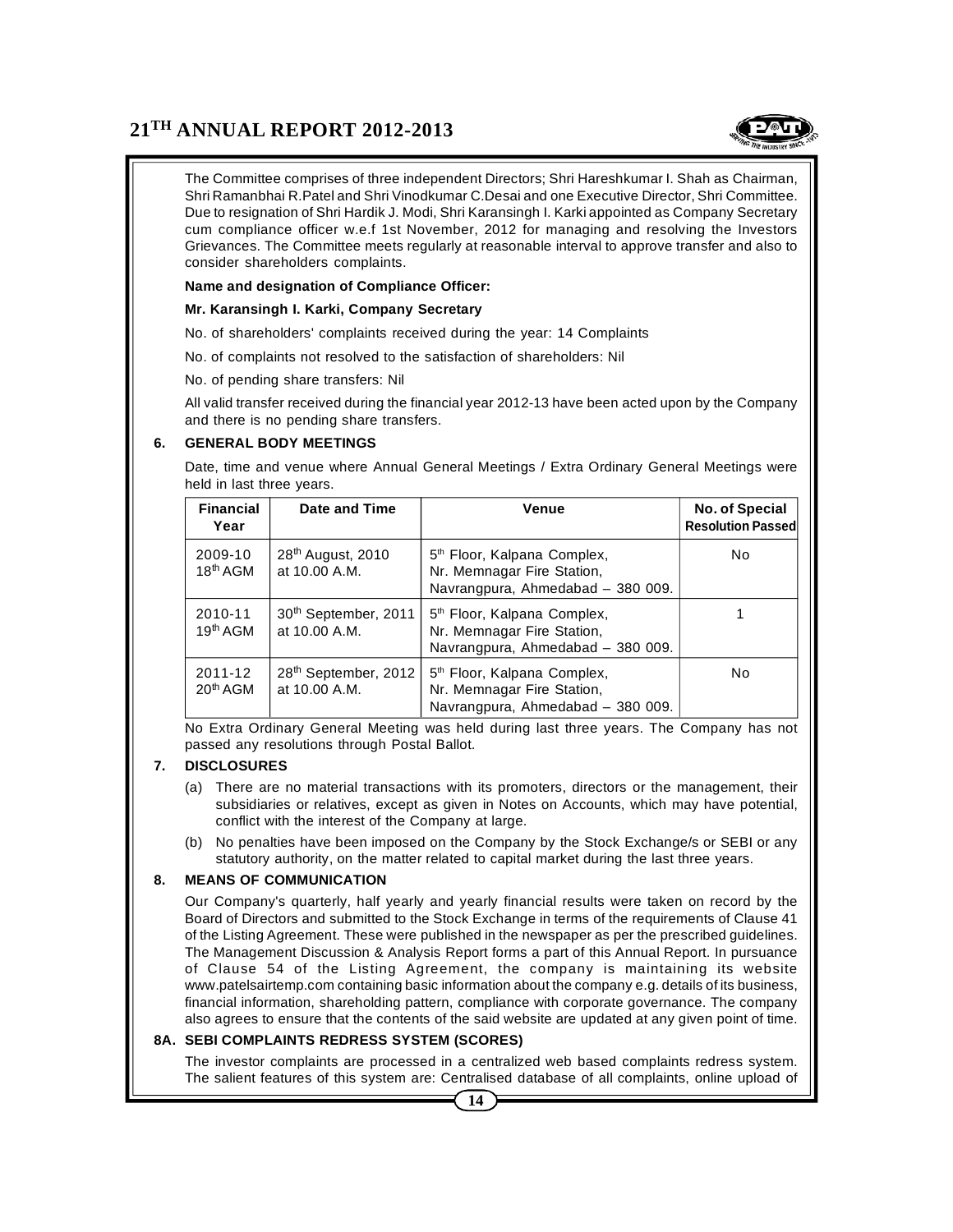

Action Taken Reports (ATRs) by the concerned companies and online viewing by investors of actions taken on the complaint and its current status.

# **9. USAGE OF ELECTRONIC PAYMENT MODES FOR MAKING PAYMENTS TO INVESTORS**

In view of the **SEBI vide its circular No. CIR/MRD/DP/10/2013 dated 21st March, 2013,** the Electronic Clearing Services (ECS/NECS) facility should mandatorily be used by the companies for the distribution of dividend to its members. In order to avail the facility of ECS/NECS, members holding shares in physical form are requested to provide bank account details such as Bank & Branch Name MICR, IFSC codes etc. to the Company or its Registrar and Share Transfer Agents (R&T).

**The format of NECS mandate form has been given on the Page No.- 45 of this Annual Report 2012-13.**

#### **10. GENERAL SHAREHOLDERS INFORMATION**

- **a) Annual General Meeting:**
	- **Date :** Saturday, 28th September, 2013
	- **Time :** 10.00 a. m.
	- **Venue** : Registered Office: 5<sup>th</sup> Floor, Kalpana Complex,

Nr. Memnagar Fire Station, Navrangpura, Ahmedabad: 380 009

- **b) Financial Calendar:** The Company follows April to March as its financial year. The results for every quarter beginning from April is declared in the month following the quarter, however, the result for the fourth quarter are clubbed with the declaration of audited accounts within 60 days of the year, whenever possible.
- **c) Book Closure Date(s):** Friday, the 20<sup>th</sup> September, 2013 to Saturday, the 28<sup>th</sup> September, 2013 (both days inclusive). Entitlement for payment of dividend for the year 2012-13 would be on the close of the day of  $20<sup>th</sup>$  September 2013, for both physical and demat shareholders.
- **d) Listing on Stock Exchange :** The equity shares of the company are listed on the Bombay Stock Exchange Ltd. (BSE), Phiroze Jeejeebhoy Towers, Dalal Street, Mumbai - 400 001. The Company has paid the listing fees for the year 2013-14 to the Bombay Stock Exchange Ltd., Mumbai.

#### **e) Stock Code / Name: BSE 517417 Script Name: PATELSAI,**

The ISIN Number of the Company on both the depositories, NSDL and CDSL is INE082C01024.

**f) Stock Market Price / Data :** The details of monthly high / low price of the Company's Shares traded on the Mumbai Stock Exchange during the financial year 2012-13 is furnished below :

| <b>Months</b> | High Price (₹.) | Low Price $(\overline{\mathbf{z}}_n)$ |
|---------------|-----------------|---------------------------------------|
| Apr-12        | 49.70           | 43.15                                 |
| $May-12$      | 47.90           | 38.00                                 |
| $Jun-12$      | 55.95           | 39.50                                 |
| $Jul-12$      | 52.95           | 42.10                                 |
| Aug-12        | 45.75           | 39.75                                 |
| Sep-12        | 46.90           | 39.75                                 |
| $Oct-12$      | 49.75           | 43.05                                 |
| <b>Nov-12</b> | 48.85           | 41.10                                 |
| $Dec-12$      | 48.95           | 41.00                                 |
| $Jan-13$      | 47.80           | 40.20                                 |
| $Feb-13$      | 47.00           | 40.35                                 |
| $Mar-13$      | 47.90           | 38.30                                 |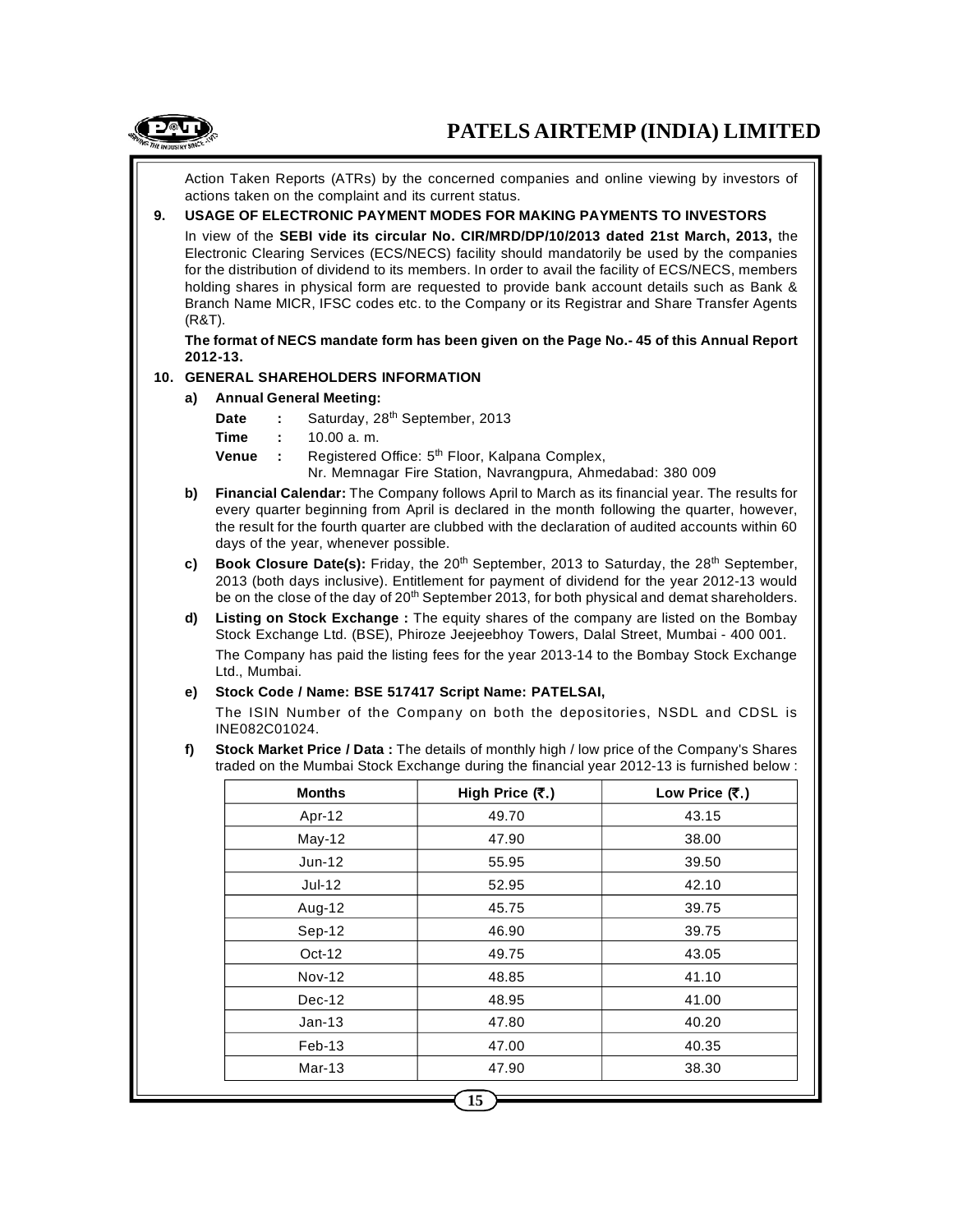

**g)** Registrar & Share Transfer Agents: In terms of SEBI Circulars dated 27.12.2002 & dated 12.02.2003 on appointment of common agency for share registry works, the Company has appointed the below mentioned agency as Registrar & Share Transfer Agent, for both physical and demat segment of equity shares of the company, which provides all shareholders related services :

#### **Bigshare Services Pvt. Ltd.,**

Regd. Office : E-2/3, Ansa Industrial Estate, Sakivihar, Saki Naka, Andheri(E), Mumbai - 400 072 Tele. No. (022) 40430200/ 28470652, Fax No. (022) 28475207, E-mail Address: www.bigshareonline.com

**h) Share Transfer System:** The transfer of shares in physical form is processed and completed by M/s.Bigshare Services Pvt. Ltd. within a period of 30 days from the date of receipt thereof. In case of shares in electronic form, the transfer is processed by NSDL/CDSL through the respective Depository Participants. Demat requests are normally confirmed within an average period of 25 days from the date of receipt.

| Shareholding of<br><b>Nominal Share</b> |    |            | Number of<br><b>Shareholders</b> | $%$ of<br>Total | <b>Share</b> | $%$ of<br>Total |
|-----------------------------------------|----|------------|----------------------------------|-----------------|--------------|-----------------|
| 1                                       | to | 500        | 6,462                            | 88.76           | 808,767      | 15.9513         |
| 501                                     | to | 1000       | 406                              | 5.58            | 331,767      | 6.5434          |
| 1001                                    | to | 2000       | 189                              | 2.60            | 282,350      | 5.5688          |
| 2001                                    | to | 3000       | 64                               | 0.88            | 161,987      | 3.1949          |
| 3001                                    | to | 4000       | 46                               | 0.63            | 168,904      | 3.3313          |
| 4001                                    | to | 5000       | 28                               | 0.38            | 128,807      | 2.5405          |
| 5001                                    | to | 10000      | 43                               | 0.59            | 297,807      | 5.8736          |
| 10001                                   | to | 9999999999 | 42                               | 0.58            | 2.889.851    | 56.9963         |
| <b>TOTAL</b>                            |    |            | 7,280                            | 100.00          | 5.070.240    | 100.0000        |

## **(i) Distribution of Shareholding as on 31st March, 2013.**

#### **(ii) Category of Equity Shareholders as on 31st March, 2013.**

| Sr.<br>No. | Category                                                   | No. of<br><b>Shares</b> | % to Share<br>Capital |
|------------|------------------------------------------------------------|-------------------------|-----------------------|
| А.         | <b>PROMOTERS SHAREHOLDING</b>                              |                         |                       |
| 1.         | Promoters, Promoters Group, Directors &<br>Their Relatives | 2,028,275               | 40.00                 |
| В.         | <b>PUBLIC SHAREHOLDING</b>                                 |                         |                       |
| 2.         | Mutual Funds / UTI                                         | 0                       | 0.00                  |
| 3.         | Banks / Financial Institutions                             | 0                       | 0.00                  |
| 4.         | Foreign Institutional Investors                            | $\Omega$                | 0.00                  |
| 5.         | <b>Bodies Corporate</b>                                    | 158,362                 | 3.12                  |
| 6.         | <b>NRIS</b>                                                | 123,430                 | 2.43                  |
| 7.         | <b>Clearing Members</b>                                    | 10,777                  | 0.21                  |
| 8.         | Trust                                                      | 1,000                   | 0.02                  |
| 9.         | Indian Public                                              | 2,748,396               | 54.21                 |
|            | <b>TOTAL</b>                                               | 5,070,240               | 100.00                |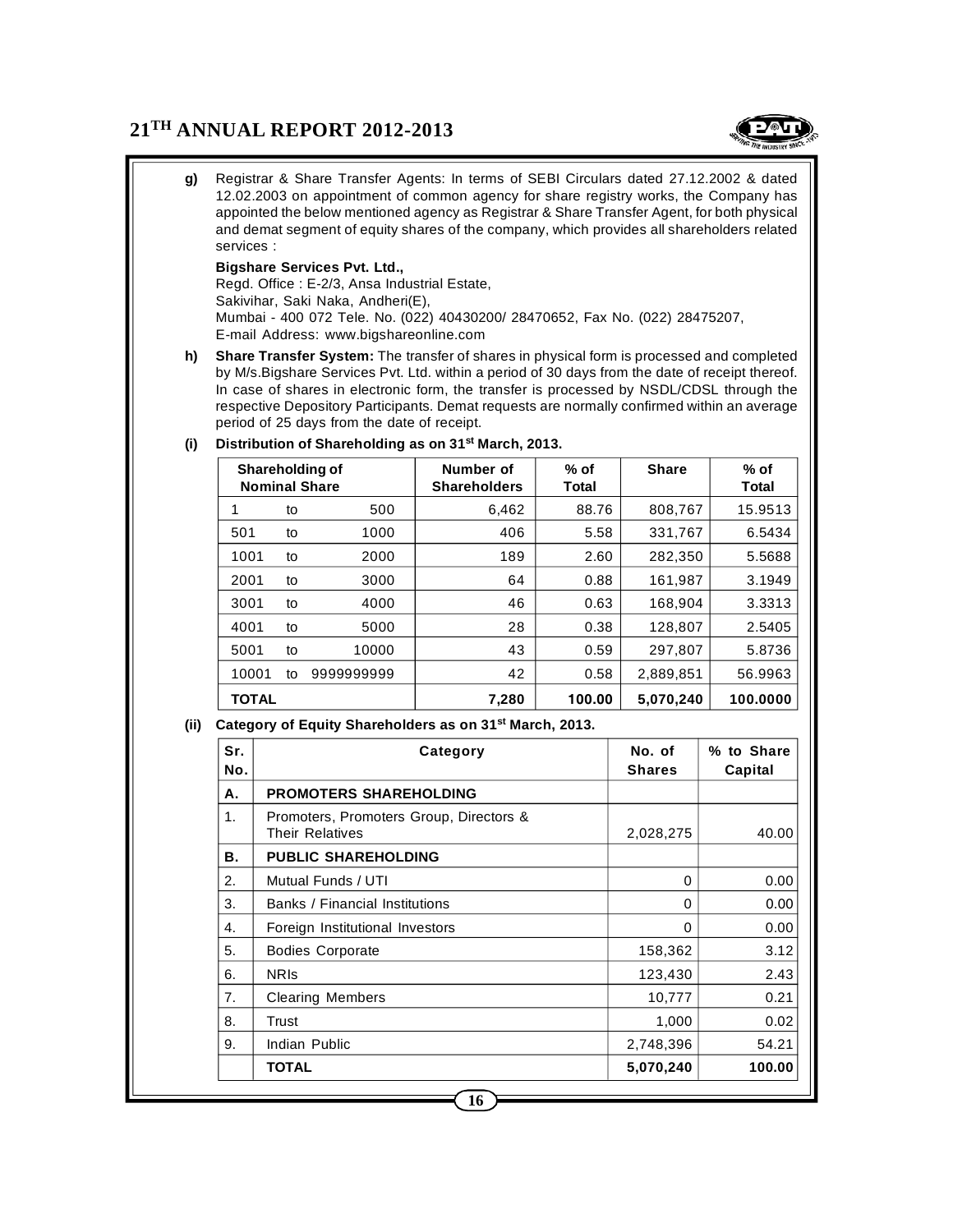

# **PATELS AIRTEMP (INDIA) LIMITED**

- **i) Dematerialisation of Shares:** The Company's shares are under demat mode. The ISIN No. of the Company is INE082C01024. Members who are desirous of holding their shares in demat form are requested to apply to their Depository Participants in prescribed demat requisition form along with original share certificate. About 96.80% of the total Equity capital of the Company is held in demat form as on 31<sup>st</sup> March, 2013.
- **j) Plant Location(s):** The Company's plants are located at:

**Plant :**

805, 806,807, 810 Rakanpur - 382721 Via: Sola-Bhadaj Village, Ta: Kalol, Dist. Gandhinagar, Gujarat.

#### **Project Division:**

5<sup>th</sup> Floor, Kalpana Complex, Nr. Memnagar Fire Station, Navrangpura, Ahmedabad-380 009

#### **Mumbai Office:**

310, Oberoi Chambers-II, New Link Road, Oshiwara, Andheri (W), Mumbai 400 053

**k) Address for Correspondence:** For both physical & Electronic form:

#### **M/S. Bigshare Services Private Limited (R&T)**

E-2/3, Ansa Industrial Estate, Sakivihar Road, Saki Naka, Andheri (E), Mumbai-400 072 Tel: 022-28470652 Fax No: 022-2875207 Email: investor@bigshareonline.com Website: www.bigshareonline.com

**l)** For any assistance regarding dematerialization of shares, share transfers, change of address, non-receipt of dividend or any other query, relating to shares:

#### **Patels Airtemp (India) Ltd.**

Regd. Office : 5<sup>th</sup> Floor, Kalpana Complex, Nr. Memnagar Fire Station, Navrangpura, Ahmedabad - 380 009. Ph. No. : (079) 27913694/5/6, Fax No. (079) 27913693 Website: www.patelsairtemp.com

**m)** As required by Clause 49 of the Listing Agreement with the stock exchange the Auditors' Certificate on Corporate Governance is given as Annexure to this report.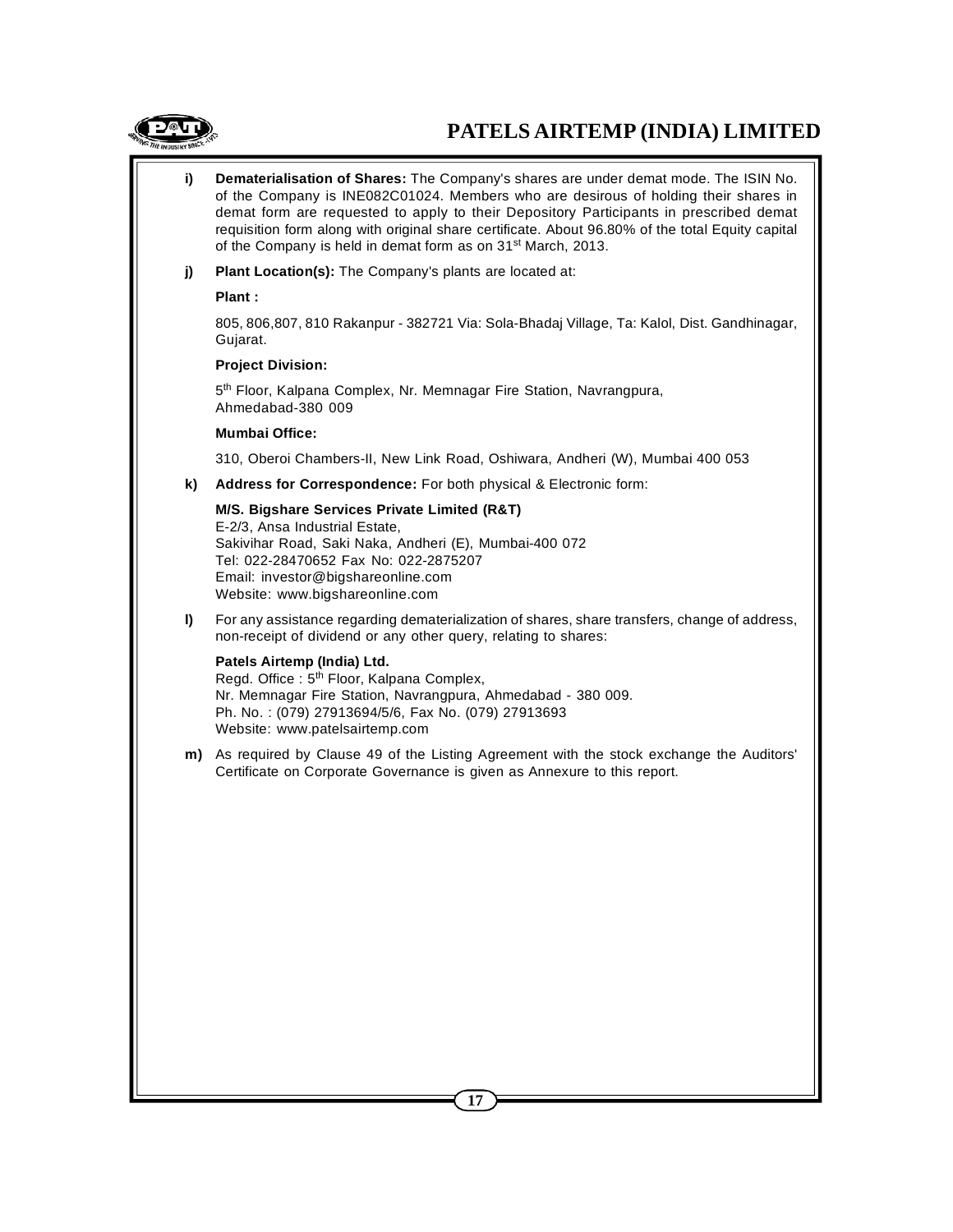

# **Corporate Governance Compliance Certificate**

To,

The Members

Patels Airtemp (India) Limited

In accordance with Clause 49 of the Listing Agreement entered into by Patels Airtemp (I) Limited with the Bombay Stock Exchange Limited, Mumbai, We have examined all relevant records of the Company relating to its compliance of condition of Corporate Governance as stipulated in clause 49 for the financial year ended 31.03.2013.

It is the responsibility of the Company to prepare and maintain the relevant necessary records under the SEBI Guidelines, Listing agreement and other applicable laws. Our responsibility to carry out an examination on the basis of our professional judgment so as to award a responsible assurance of the correctness and completeness of the records for the purpose of this certificate.

We have obtained all the information and explanation which to the best of our knowledge and belief where necessary for the purpose of the certificates and have been provided with such records, documents, certificates etc. as had been required by us.

The company is yet to lay down a Risk Management Policy and Procedures thereof and therefore we are unable comment on the same.

We certified that from the records produced and explanation given to us by the company for the purposes of this certificate and to the best of our information the company has generally complied with the mandatory requirements of the said clause 49 of the Listing Agreement except stated as above.

> **FOR PARIKH & MAJMUDAR** CHARTERED ACCOUNTANTS

**Place:** Ahmedabad **C.A. Dr. HITEN PARIKH Date:** 29th May, 2013 PARTNER M. No. 40230 FRM No.: 107525W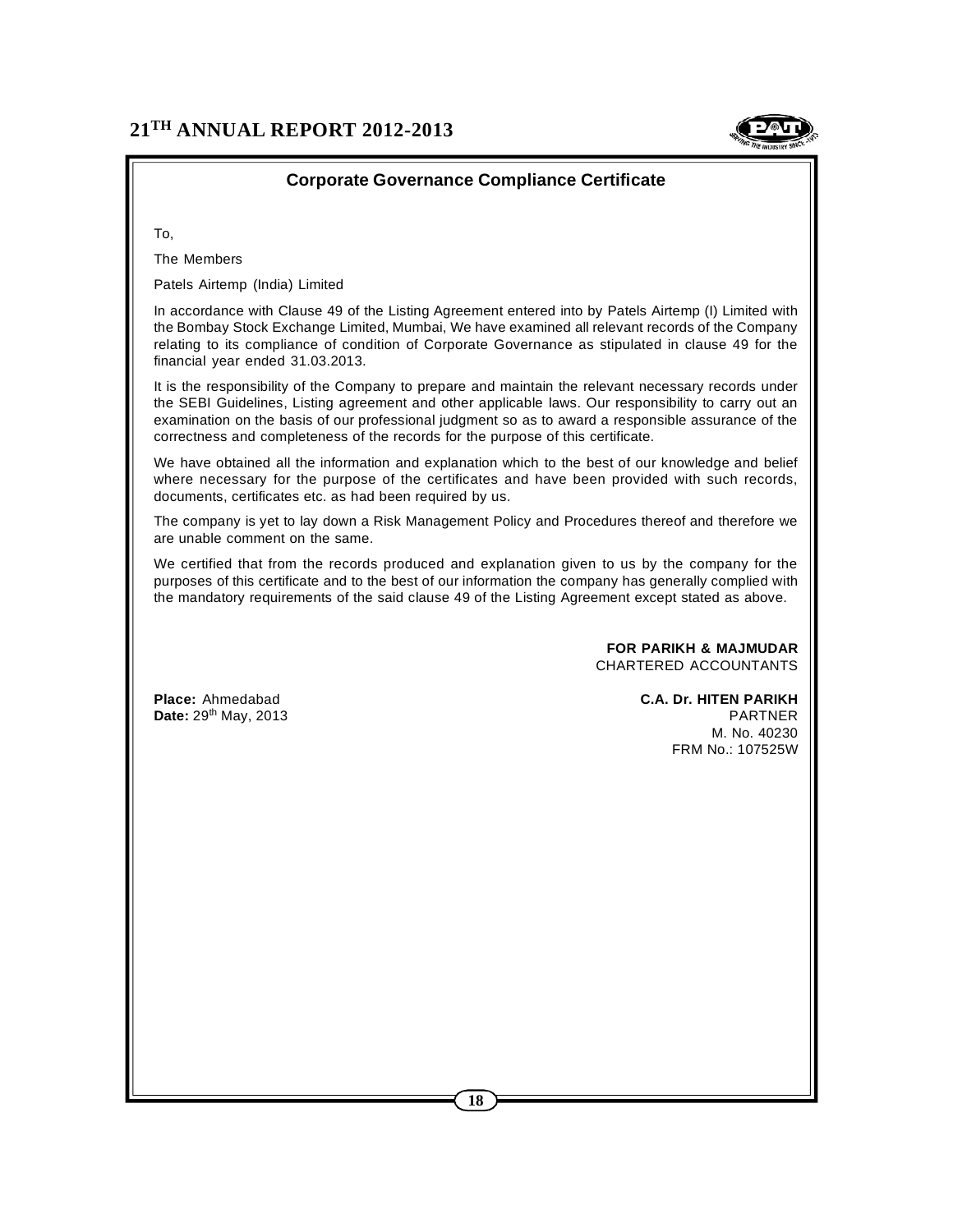

# **MANAGEMENT DISCUSSION AND ANALYSIS**

#### **INDUSTRY STRUCTURE AND DEVELOPMENT**

The Company is engaged in the manufacture and sale of extensive range of Heat Exchangers such as Shell & Tube type, Finned tube type and Air cooled Heat Exchangers, Pressure Vessels, Air-conditioning and Refrigeration Equipments and Turnkey HVAC Projects in India & marketing of equipments even outside India. All these products are supplied to leading Industrial Sections like Power Projects, Refineries, Fertilizers, Cements, Petrochemicals, Pharmaceuticals, Textile and Chemical Industries.

With the highly innovative environment, the Company could sustain its sales even in highly cut-thought competition and the prevailing market conditions.

#### **PRODUCT - WISE PERFORMANCE**

The Company is operating in one segment i.e. engineering fabrication having different products, such as Heat Exchangers, Air Cooled Heat Exchangers, Pressure Vessels, Air-conditioning & Refrigeration Equipments, Turnkey HVAC projects and other Misc. products, the turnover of which are given in Notes on Accounts portion of the Annual Report. Your company has decided to stick to high value added engineering products. These products are regularly procured by the Industrial Process Plants / Units. These products has ASME "U"/ "U2"/ "S" Stamp authorization, it is expected to improve profitability of the company in the future. For updating Heat Transfer Technology, Company has become member of HTRI (Heat Transfer Research, Inc, U.S.A.).

#### **FUTURE OUTLOOK**

The long-term fundamentals of the Indian economy which is expected to remain strong. Key fundamentals generally include demographics, rising income and purchasing power of population and large investment in pipeline. The growth of the economy is being driven primarily by domestic investment and consumption, with limited dependence on exports or the demand situation in other economies. At the same time, there are some concerns, particularly with regard to inflation. Inflationary pressures emerging from commodity and food prices have shown signs of becoming more generalised, leading to the containing of inflation becoming the key priority of policy makers. In addition, the global economic environment continues to remain uncertain with slow recovery and fiscal concerns in developed markets. Keeping in mind the aforesaid factors, your company will make all efforts to encash the opportunities which come across.

#### **OPPORTUNITIES**

Export in the developed countries like USA, Canada & Europe and other countries like Italy, China, Japan, etc is to be developed and it is expected to provide large impetus to engineering exports to these countries after obtaining the ASME "U"/ "U2"/ "S" Stamp Authorization. Your company is preparing itself to meet the increased demand in the years to come through efficient production management system which will enable to minimize the risk of raw materials price fluctuations.

#### **RISK FACTORS**

Risk is an integral part of every business and your company always tries to deliver superior shareholder value by achieving an appropriate trade-off between risk and returns. Our risk management strategy is based on a clear understanding of various risks i.e. operational risk, marketing risk involved, systematic risk assessment and taking steps to overcome risks and continuous monitoring.

The industry is facing stiff competition from big players who are producing on large scale production and have the advantage of economies in cost, facing challenges from cheaper imports and the industry is also facing risks from unorganized sector particularly from the marketing in the state and nearby states which have major thrust on Air-conditioning and Refrigerator parts. However, Your Company does not foresee any risk due to its concentration on quality commitment for better products and prompt after sales and service. The Government of India's measures to curb cheaper imports imposing anti dumping duties and other restrictions will give much needed relief to the domestic industry.

**19**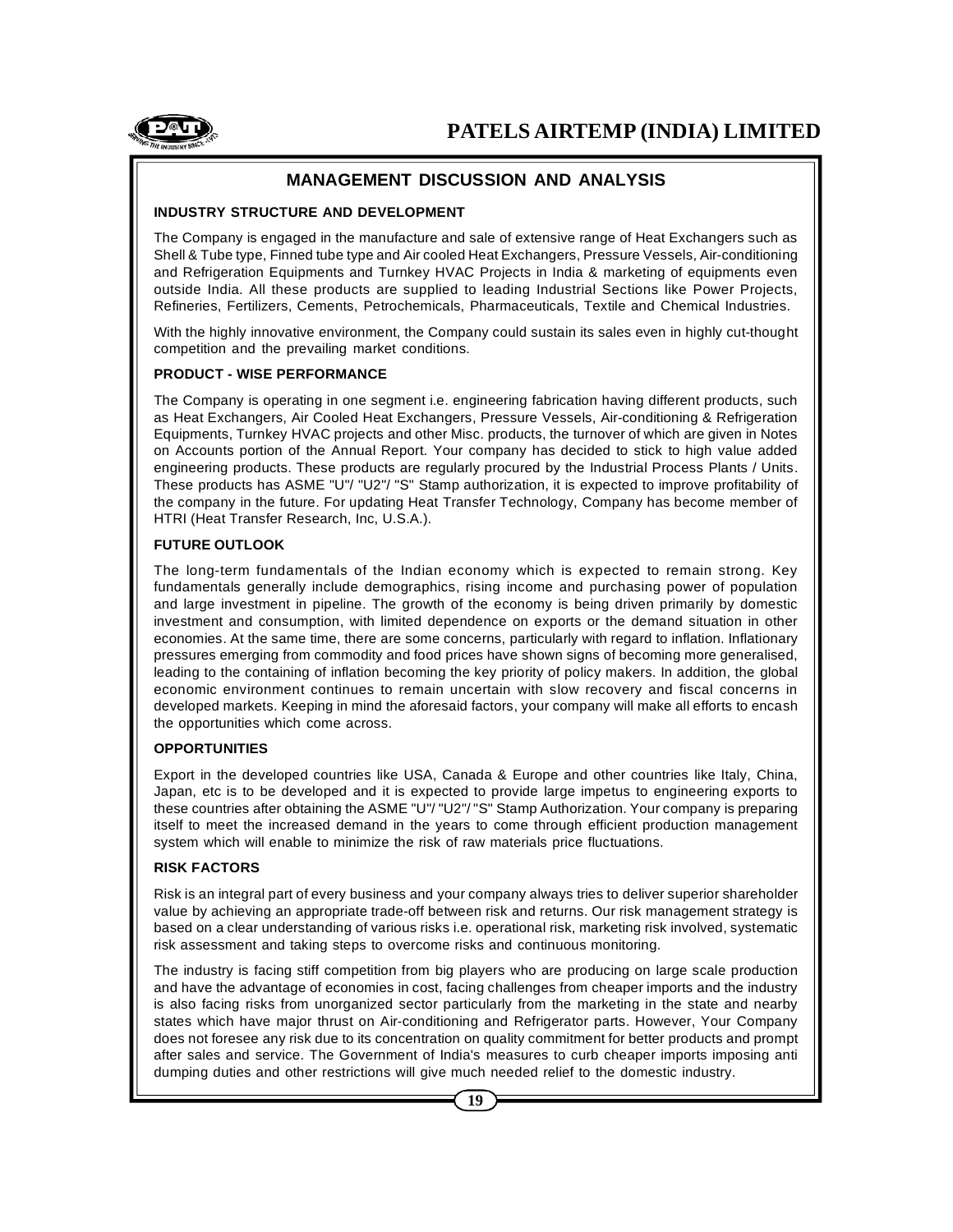

# **QUALITY CONTROL**

The Company features its achievements to adherence to strict quality standards. This has been achieved through our efforts to strike the balance between resources and technology to develop products at same level in excellence with international standards. The quality standard is taken care from the initial stage of production to ensure high end product quality.

#### **INTERNAL CONTROL SYSTEM**

The Company has adequate internal control system in operation commensurate with the size and nature of its business for enduring efficiency of operation and protection of Company's assets. The Audit Committee formed by the company review on periodical basis the compliance with the Company's policies, procedures and prevailing laws.

#### **INDUSTRIAL RELATION & HUMAN RESOURCES**

To praise the sophisticated production process, we have a team of experienced workers who are skilled and trained to get best out of it. Regular orientation programs are being conducted by the company wherein workers are directly exposed to the experts, which keep them with the latest technology and development.

The Company's philosophy is to provide to its employees friendly working environment and a performance oriented work culture. The company believes that human resources are important asset for giving Company a competitive edge in a competitive environment.

The Company's relations with the employees at all levels are very cordial and peaceful. The company has about 260 employees working with them as on 31<sup>st</sup> March, 2013 on permanent as well as contractual basis.

#### **CAUTIONARY STATEMENT**

The statement given in this report, describing the Company's objectives, estimates and expectations and future plans may contribute towards forward looking statement within the meaning of applicable laws and / or regulations. Actual performance may differ materially from those either expressed or implied.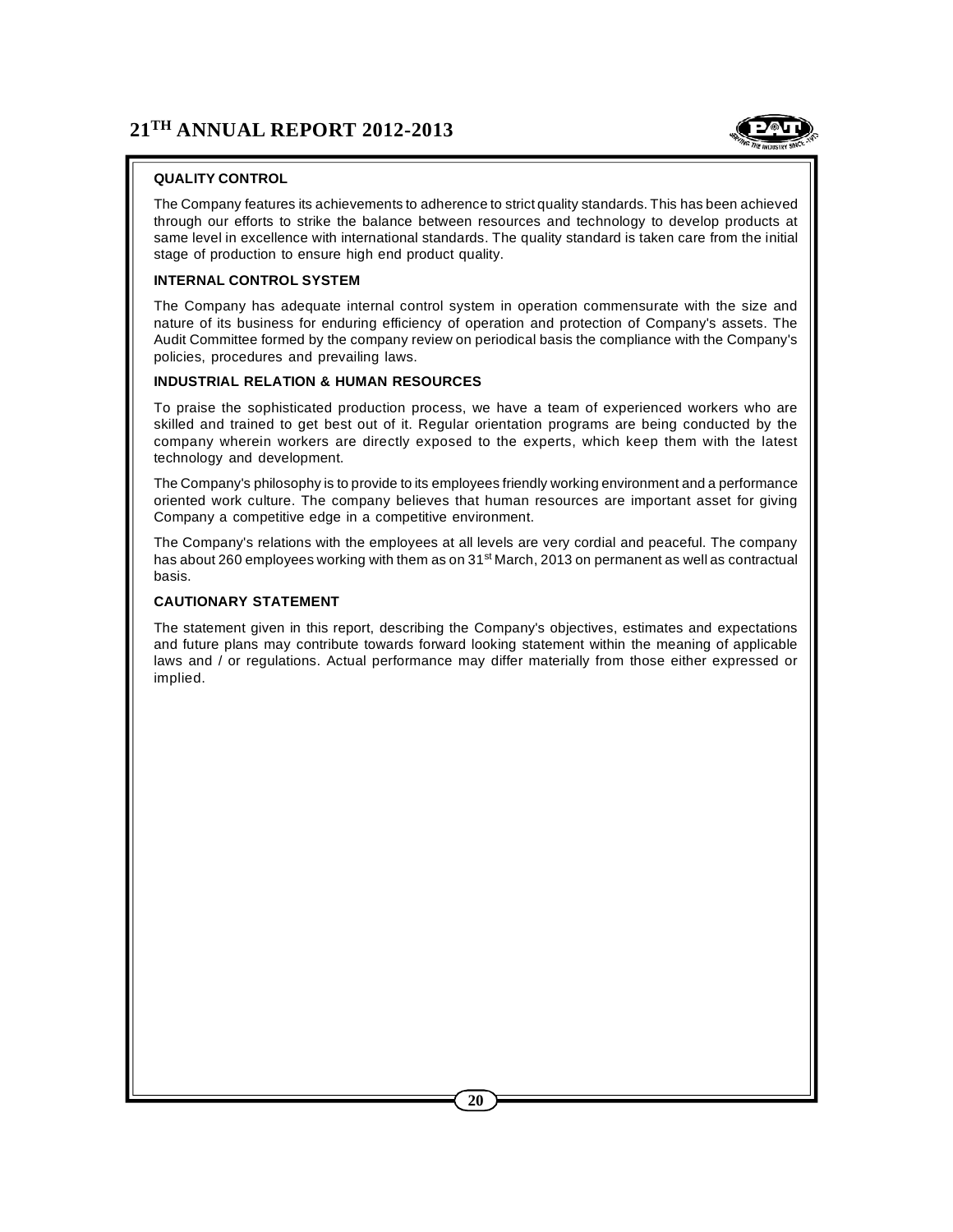

# **INDEPENDENT AUDITORAS' REPORT**

#### To The Members of **PATELS AIRTEMP (INDIA) LIMITED**

#### **Report on the Financial Statements**

We have audited the accompanying financial statements of PATELS AIRTEMP (INDIA) LIMITED ('the Company") which comprise the Balance Sheet as at March 31, 2013, the Statement of Profit and Loss and the Cash flow statement for the year then ended, and a summary of significant accounting policies and other explanatory information.

#### **Management's Responsibility for the Financial Statements**

Management is responsible for the preparation of these financial statements that give a true and fair view of the financial position, financial performance and cash flows of the Company in accordance with the Accounting Standards referred to in sub-section (3C) of section 211 of the Companies Act, 1956 ("the Act"). This responsibility includes the design, implementation and maintenance of internal control relevant to the preparation and presentation of the financial statements that give a true and fair view and are free from material misstatement, whether due to fraud or error.

#### **Auditor's Responsibility**

Our responsibility is to express an opinion on these financial statements based on our audit. We conducted our audit in accordance with the Standards on Auditing issued by the Institute of Chartered Accountants of India. Those Standards require that we comply with ethical requirements and plan and perform the audit to obtain reasonable assurance about whether the financial statements are free from material misstatement.

An audit involves performing procedures to obtain audit evidence about the amounts and disclosures in the financial statements. The procedures selected depend on the auditor's judgment, including the assessment of the risks of material misstatement of the financial statements, whether due to fraud or error. In making those risk assessments, the auditor considers internal control relevant to the Company's preparation and fair presentation of the financial statements in order to design audit procedures that are appropriate in the circumstances. An audit also includes evaluating the appropriateness of accounting policies used and the reasonableness of the accounting estimates made by management, as well as evaluating the overall presentation of the financial statements.

We believe that the audit evidence we have obtained is sufficient and appropriate to provide a basis for our audit opinion.

#### **Opinion**

In our opinion and to the best of our information and according to the explanations given to us, the financial statements give the information required by the Act in the manner so required and give a true and fair view in conformity with the accounting principles generally accepted in India:

- (i) in the case of the Balance Sheet, of the state of affairs of the Company as at March 31, 2013;
- (ii) in the case of the Statement of Profit and Loss, of the Profit for the year ended on that date and
- (iii) In the case of the cash flow statement, of the cash flows for the Year ended on that date.

#### **Report on Other Legal and Regulatory Requirements**

- 1. As required by the Companies (Auditor's Report), Order, 2003("the Order"), as amended, issued by the Central Government of India in terms of sub-section(4A) of section 227 of the Act, we give in the Annexure a statement on the matters specified in paragraphs 4 and 5 of the Order.
- 2. As required by section 227(3) of the Act, we report that:
	- (a) we have obtained all the information and explanations which to the best of our knowledge and belief were necessary for the purpose of our audit;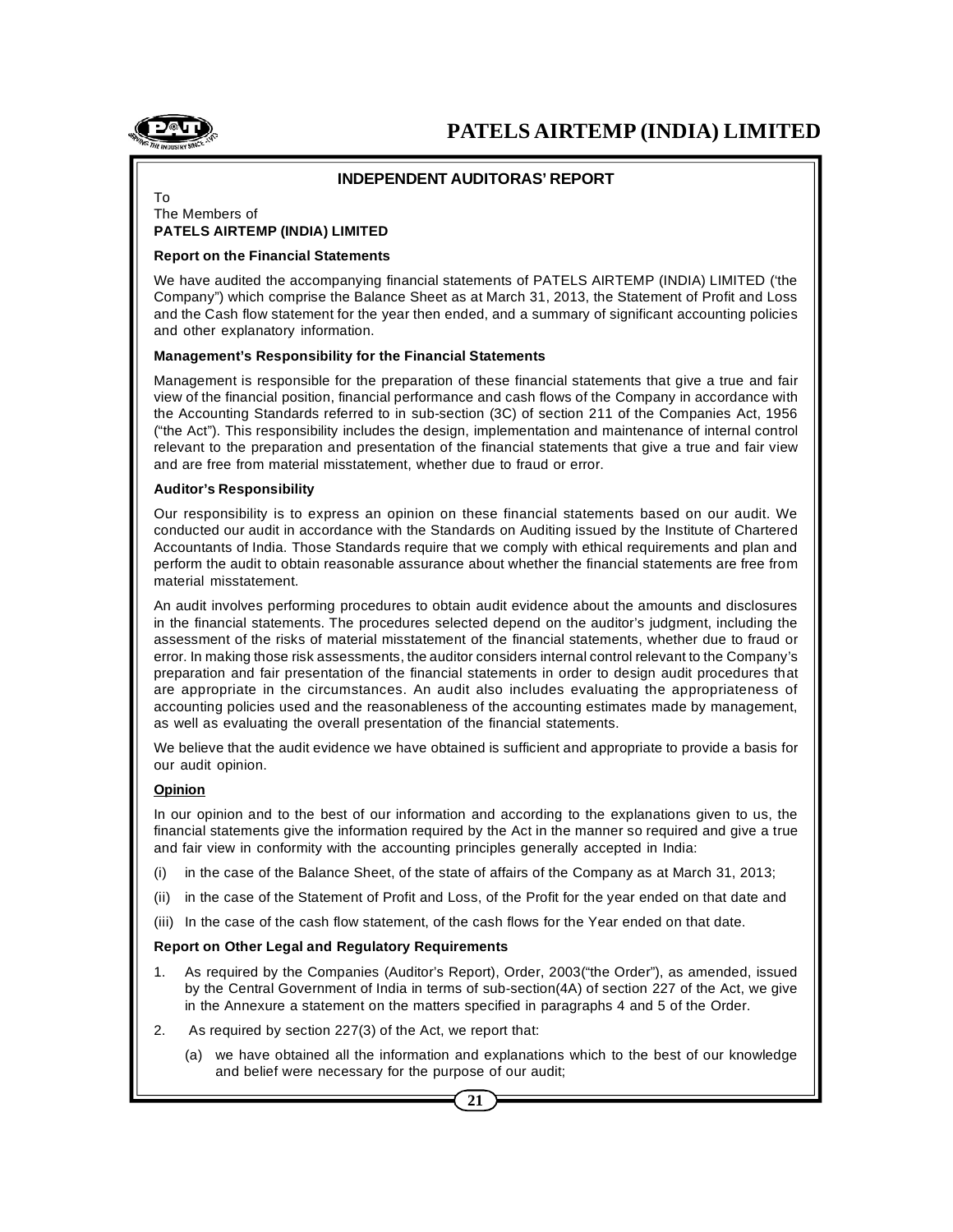

- (b) in our opinion, proper books of accounts as required by law have been kept by the Company so far as appears from our examination of those books,
- (c) the Balance Sheet, Statement of Profit and Loss and Cash Flow Statement dealt with by this Report are in agreement with the books of account,
- (d) in our opinion, the Balance Sheet, Statement of Profit and Loss and Cash Flow Statement comply with the Accounting Standards referred to in subsection (3C) of section 211 of the Companies Act, 1956 and
- (e) on the basis of written representations received from the directors as on March 31, 2013, and taken on record by the Board of Directors, none of the directors is disqualified as on March 31, 2013, from being appointed as a director in terms of clause (g) of sub-section (1) of section 274 of the Companies Act, 1956.

**FOR PARIKH & MAJMUDAR** CHARTERED ACCOUNTANTS

**Place:** Ahmedabad **C.A. Dr. HITEN PARIKH**

**Date:** 29<sup>th</sup> May, 2013 **PARTNER** M. No. 40230 FRM No.: 107525W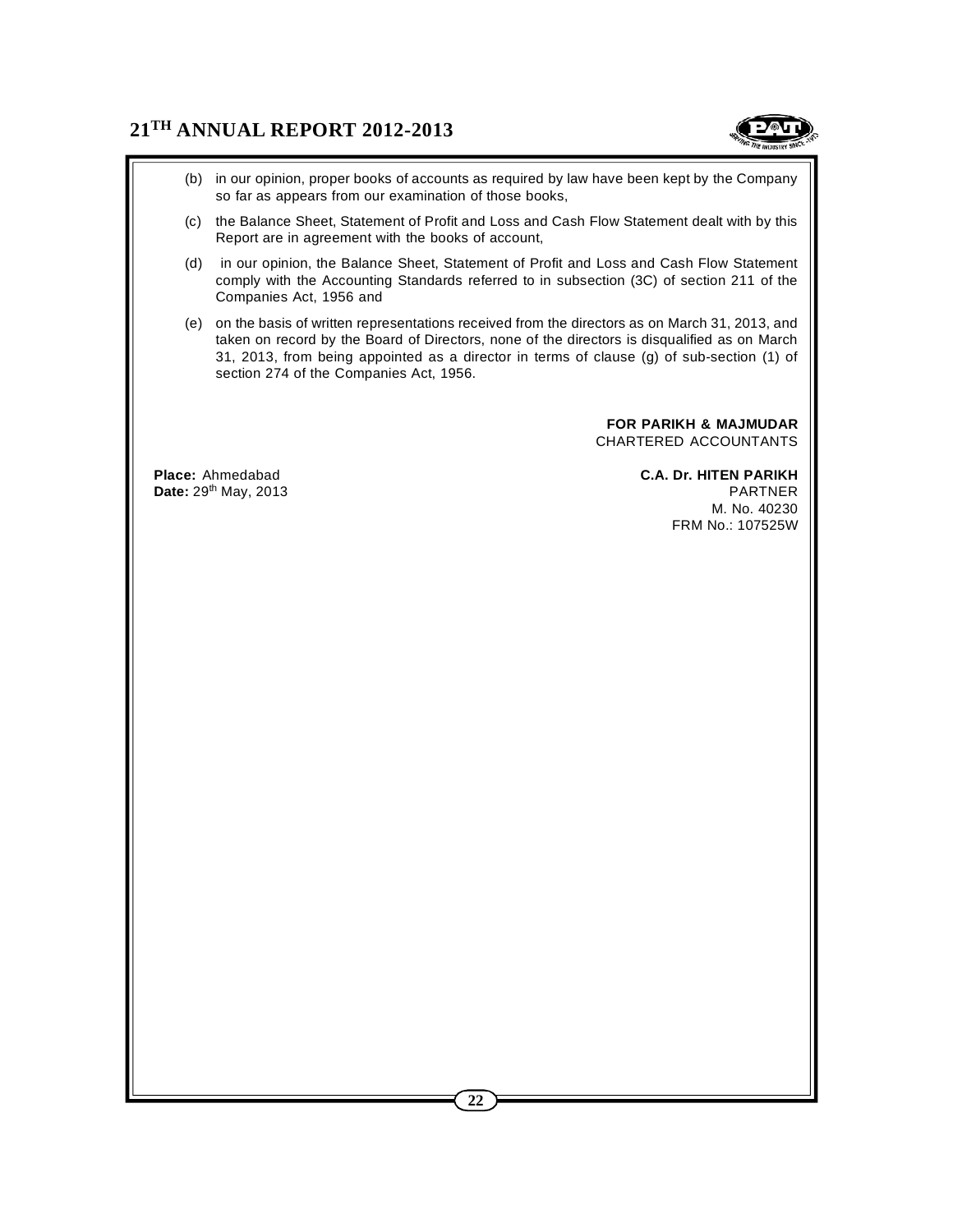

# **ANNEXURE TO AUDITORS' REPORT**

**The Annexure referred to in our report to the members of PATELS AIRTEMP (INDIA) LIMITED ("The Company") for the year ended on 31stMarch, 2013, We report that;**

- i) a) The company has generally maintained proper records showing full particulars, including quantitative details and situation of the fixed assets.
	- b) As explained to us, a major portion of the fixed assets has been physically verified by the management during the year in accordance with a phased programme of verification adopted by the Company. In our opinion, the frequency of verification is reasonable having regard to the size of the company & nature of its assets. As informed to us, no material discrepancies were noticed on such physical verification.
	- c) According to the information and explanation given to us, the company has not disposed off a substantial part of its fixed assets during the year and the going concern status of the company is not affected
- ii) a) As explained to us, inventories were physically verified by the management at reasonable intervals during the year.
	- b) In our opinion & according to the information & explanations given to us, the procedures of physical verification of inventories followed by the management were reasonable & adequate in relation to the size of the company & nature of its business.
	- c) In our opinion and according to the information and explanations given to us, the company is maintaining proper records of inventory. The discrepancies noticed on verification between the Physical stocks and the book records were not material.
- iii) In respect of loans secured or unsecured, granted or taken by the company to/from companies, firms or other parties covered in the register maintained under section 301 of the Companies Act, 1956.
	- a) In respect of loans secured or unsecured, granted or taken by the company to/from companies, firms or other parties covered in the register maintained under section 301 of the Companies Act, 1956.According to the information and explanation given to us, the company has not granted any loan, secured or unsecured, to any company or firm or other party covered in the register maintained under section 301 of the Companies Act, 1956.
	- b) The company has taken Unsecured Loan from one party covered under register maintained u/s 301 of the Companies Act,1956 during the year. [closing balance Rs. 530.68 lacs] [Maximum balance during the year Rs. 530.68 lacs]
	- c) In our opinion and according to the information and explanation given to us, the rate of interest & other terms and conditions of the unsecured loan taken by the company from the parties covered under the register maintained under section 301 of the Companies Act, 1956 are prima facie not prejudicial to the interest of the company.
	- d) The Loan taken by the Company is repayable on demand and therefore the question of any over due amount does not arise.
- iv) In our opinion & according to the information & explanations given to us, there is adequate internal control system commensurate with the size of the company & nature of its business for the purchase of inventory, fixed assets & also for the sales of goods and services. During the course of our audit, we have not observed any continuing failure to correct major weaknesses in Internal control system.
- v) In our opinion & according to the informations & explanations given to us, there are no contracts or arrangements, the particulars of which need to be entered in the register required to be maintain u/s 301 of the Companies Act, 1956.
- vi) The Company has not accepted any deposit from the public during the year.

**23**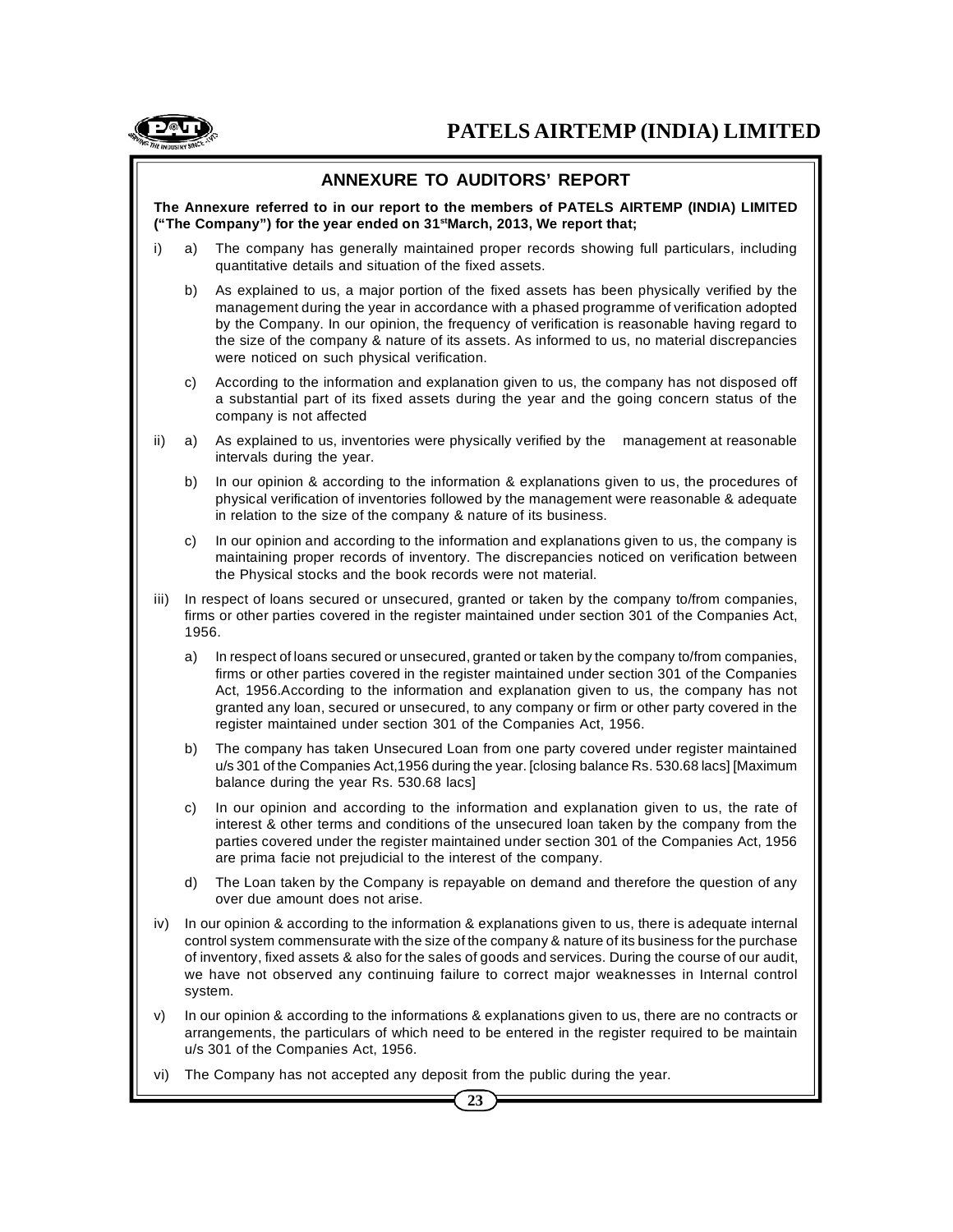

- vii) The Company has appointed a firm of Chartered Accountants for Internal Audit. In our opinion, the internal audit is commensurate with its size & nature of its business.
- viii) We have broadly reviewed the books of accounts maintained by the company in respect of products where pursuance to the rules made by the Central Government of India, the maintenance of Cost records has been prescribed u/s 209(1) clause (d) of the Companies Act 1956 and we are of the opinion that prima facie, the prescribed accounts & records have been maintained. We have however, not made a detailed examination of the records.
- ix) a) According to the records of the company, undisputed statutory dues including provident fund, Employees State Insurance, Income Tax, Wealth Tax, Service Tax, Customs Duty, Excise Duty, Cess & Other Statutory dues have been regularly deposited during the year with the appropriate authorities. According to the information & explanation given to us, no un-disputed amounts were outstanding as at  $31^{st}$  March 2013 for a period of more than six months from the date of becoming payable.
	- b) The Company has no disputed statutory dues that have not been deposited on account of matters pending before appropriate authorities.
- x) The Company does not have accumulated losses at the end of the financial year and has not incurred cash losses in the financial year and in the immediately preceding financial year.
- xi) According to information & explanations given to us, the company has not defaulted in repayment of dues to Banks.
- xii) In our opinion and according to the information and explanation given to us, no loans and advances have been granted by the company on the basis of security by way of pledge of shares, debenture and other securities.
- xiii) According to the information & explanations given to us, the company is not a chit fund or a nidhi /mutual benefit fund/society.
- xiv) According to the information & explanations given to us, the company is not dealing or trading in shares, securities, debentures & other investments.
- xv) According to information and explanations given to us, the Company has not given any guarantee for loans taken by others from banks or financial institutions.
- xvi) According to the Information & explanations given to us the term loans have been broadly applied for the purpose for which they have been raised.
- xvii) On the basis of information and explanations given to us and on the basis of over all examination of the Balance Sheet and the Cash flow Statement of the Company, we report that no funds raised on short term basis have been used during the year for long term investments.
- xviii)The Company has not made any Preferential allotment of shares during the year under review.
- xix) The Company has not issued any debentures during the year.
- xx) The Company has not raised any money by public issue during the year.
- xxi) According to the information & explanations given to us, no fraud on or by the company has been noticed or reported during the course of our audit.

**FOR PARIKH & MAJMUDAR** CHARTERED ACCOUNTANTS

**Place:** Ahmedabad **C.A. Dr. HITEN PARIKH Date:** 29th May, 2013 PARTNER M. No. 40230 FRM No.: 107525W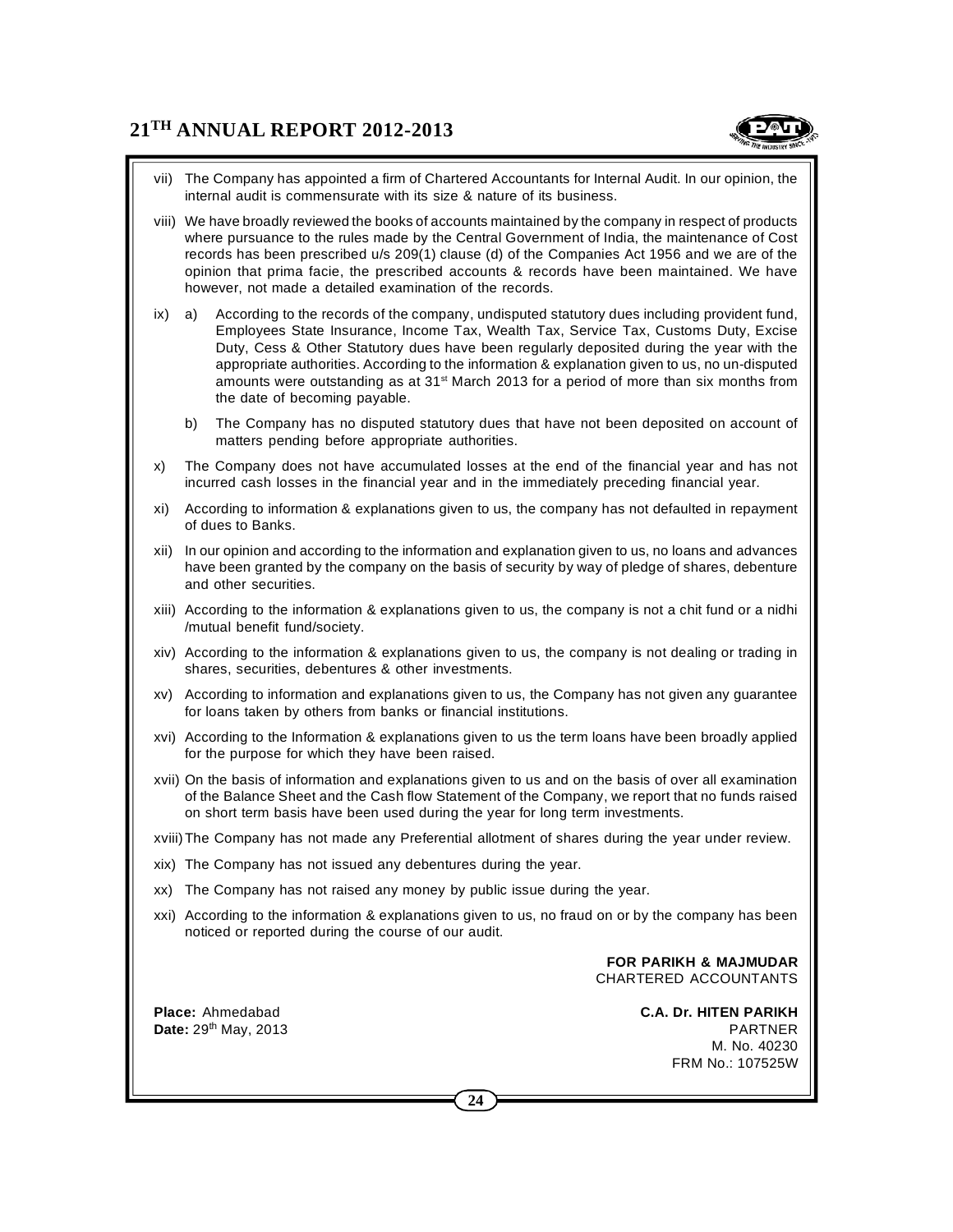

| <b>Particulars</b><br>Note No.<br>As at<br>As at<br>31 March, 2012<br>31 March, 2013<br>₹<br>₹<br>A EQUITY AND LIABILITIES<br>1 Shareholders' funds<br>(a) Share capital<br>1<br>50,702,400<br>50,702,400<br>$\overline{2}$<br>(b) Reserves and surplus<br>406,843,148<br>369,164,168<br>457,545,548<br>419.866.568<br>2 Non-current liabilities<br>3<br>(a) Long-term borrowings<br>53,067,815<br>48,493,318<br>(b) Deferred tax liabilities (net)<br>4<br>23,467,458<br>22,274,264<br>(c) Other long-term liabilities<br>5<br>4,040,026<br>2,701,928<br>(d) Long-term provisions<br>6<br>1,586,143<br>1,464,449<br>82, 161, 442<br>74,933,959<br>3 Current liabilities<br>(a) Short-term borrowings<br>7<br>86,732,880<br>111,548,727<br>(b) Trade payables<br>8<br>100,994,128<br>186, 141, 506<br>(c) Other current liabilities<br>9<br>20,381,505<br>43,227,146<br>(d) Short-term provisions<br>10<br>15,680,716<br>13,006,208<br>223,789,229<br>353,923,587<br><b>TOTAL</b><br>763,496,219<br>848,724,114<br><b>B ASSETS</b><br>Non-current assets<br>1<br>11<br>(a) Fixed assets<br>(i)<br>Tangible assets<br>193,091,476<br>193,942,072<br>Intangible assets<br>(ii)<br>2,875,668<br>3,861,527<br>Capital work-in-progress<br>(iii)<br>195,967,144<br>197,803,599<br>12<br>(b) Non-current investments<br>280,000<br>280,000<br>(c) Long-term loans and advances<br>13<br>7,137,171<br>10,608,023<br>(d) Other non-current assets<br>14<br>36,455,416<br>33,235,635<br>43,872,587<br>44,123,658<br>2 Current assets<br>(a) Current investments<br>(b) Inventories<br>15<br>202,102,391<br>291,955,950<br>(c) Trade receivables<br>16<br>189, 182, 678<br>233,780,683<br>(d) Cash and cash equivalents<br>17<br>122,581,475<br>67,468,655<br>(e) Short-term loans and advances<br>18<br>9,789,944<br>13,591,569<br>Other current assets<br>(f)<br>523,656,488<br>606,796,857<br>763,496,219<br>848,724,114<br>ΤΟΤΑΙ<br><b>Significant Accounting Policies</b><br>Α<br>Notes on Financial Statements<br>1 to 40<br>For and on behalf of the Board of Directors of<br>As per our report of even date<br>For, PARIKH & MAJMUDAR<br>PATELS AIRTEMP (INDIA) LIMITED<br>CHARTERED ACCOUNTANTS<br>NARAYANBHAI G. PATEL<br><b>C.A. Dr. HITEN PARIKH</b><br><b>CHAIRMAN &amp; MANAGING DIRECTOR</b><br><b>PARTNER</b><br>SANJIVKUMAR N. PATEL<br>M NO. 040230<br><b>KARANSINGH I. KARKI</b> | BALANCE SHEET AS AT 31 <sup>ST</sup> MARCH, 2013 |  |  |  |  |
|-------------------------------------------------------------------------------------------------------------------------------------------------------------------------------------------------------------------------------------------------------------------------------------------------------------------------------------------------------------------------------------------------------------------------------------------------------------------------------------------------------------------------------------------------------------------------------------------------------------------------------------------------------------------------------------------------------------------------------------------------------------------------------------------------------------------------------------------------------------------------------------------------------------------------------------------------------------------------------------------------------------------------------------------------------------------------------------------------------------------------------------------------------------------------------------------------------------------------------------------------------------------------------------------------------------------------------------------------------------------------------------------------------------------------------------------------------------------------------------------------------------------------------------------------------------------------------------------------------------------------------------------------------------------------------------------------------------------------------------------------------------------------------------------------------------------------------------------------------------------------------------------------------------------------------------------------------------------------------------------------------------------------------------------------------------------------------------------------------------------------------------------------------------------------------------------------------------------------------------------------------------------------------------------------------------------------------------------------------------------------------------------|--------------------------------------------------|--|--|--|--|
|                                                                                                                                                                                                                                                                                                                                                                                                                                                                                                                                                                                                                                                                                                                                                                                                                                                                                                                                                                                                                                                                                                                                                                                                                                                                                                                                                                                                                                                                                                                                                                                                                                                                                                                                                                                                                                                                                                                                                                                                                                                                                                                                                                                                                                                                                                                                                                                           |                                                  |  |  |  |  |
|                                                                                                                                                                                                                                                                                                                                                                                                                                                                                                                                                                                                                                                                                                                                                                                                                                                                                                                                                                                                                                                                                                                                                                                                                                                                                                                                                                                                                                                                                                                                                                                                                                                                                                                                                                                                                                                                                                                                                                                                                                                                                                                                                                                                                                                                                                                                                                                           |                                                  |  |  |  |  |
|                                                                                                                                                                                                                                                                                                                                                                                                                                                                                                                                                                                                                                                                                                                                                                                                                                                                                                                                                                                                                                                                                                                                                                                                                                                                                                                                                                                                                                                                                                                                                                                                                                                                                                                                                                                                                                                                                                                                                                                                                                                                                                                                                                                                                                                                                                                                                                                           |                                                  |  |  |  |  |
|                                                                                                                                                                                                                                                                                                                                                                                                                                                                                                                                                                                                                                                                                                                                                                                                                                                                                                                                                                                                                                                                                                                                                                                                                                                                                                                                                                                                                                                                                                                                                                                                                                                                                                                                                                                                                                                                                                                                                                                                                                                                                                                                                                                                                                                                                                                                                                                           |                                                  |  |  |  |  |
|                                                                                                                                                                                                                                                                                                                                                                                                                                                                                                                                                                                                                                                                                                                                                                                                                                                                                                                                                                                                                                                                                                                                                                                                                                                                                                                                                                                                                                                                                                                                                                                                                                                                                                                                                                                                                                                                                                                                                                                                                                                                                                                                                                                                                                                                                                                                                                                           |                                                  |  |  |  |  |
|                                                                                                                                                                                                                                                                                                                                                                                                                                                                                                                                                                                                                                                                                                                                                                                                                                                                                                                                                                                                                                                                                                                                                                                                                                                                                                                                                                                                                                                                                                                                                                                                                                                                                                                                                                                                                                                                                                                                                                                                                                                                                                                                                                                                                                                                                                                                                                                           |                                                  |  |  |  |  |
|                                                                                                                                                                                                                                                                                                                                                                                                                                                                                                                                                                                                                                                                                                                                                                                                                                                                                                                                                                                                                                                                                                                                                                                                                                                                                                                                                                                                                                                                                                                                                                                                                                                                                                                                                                                                                                                                                                                                                                                                                                                                                                                                                                                                                                                                                                                                                                                           |                                                  |  |  |  |  |
|                                                                                                                                                                                                                                                                                                                                                                                                                                                                                                                                                                                                                                                                                                                                                                                                                                                                                                                                                                                                                                                                                                                                                                                                                                                                                                                                                                                                                                                                                                                                                                                                                                                                                                                                                                                                                                                                                                                                                                                                                                                                                                                                                                                                                                                                                                                                                                                           |                                                  |  |  |  |  |
|                                                                                                                                                                                                                                                                                                                                                                                                                                                                                                                                                                                                                                                                                                                                                                                                                                                                                                                                                                                                                                                                                                                                                                                                                                                                                                                                                                                                                                                                                                                                                                                                                                                                                                                                                                                                                                                                                                                                                                                                                                                                                                                                                                                                                                                                                                                                                                                           |                                                  |  |  |  |  |
|                                                                                                                                                                                                                                                                                                                                                                                                                                                                                                                                                                                                                                                                                                                                                                                                                                                                                                                                                                                                                                                                                                                                                                                                                                                                                                                                                                                                                                                                                                                                                                                                                                                                                                                                                                                                                                                                                                                                                                                                                                                                                                                                                                                                                                                                                                                                                                                           |                                                  |  |  |  |  |
|                                                                                                                                                                                                                                                                                                                                                                                                                                                                                                                                                                                                                                                                                                                                                                                                                                                                                                                                                                                                                                                                                                                                                                                                                                                                                                                                                                                                                                                                                                                                                                                                                                                                                                                                                                                                                                                                                                                                                                                                                                                                                                                                                                                                                                                                                                                                                                                           |                                                  |  |  |  |  |
|                                                                                                                                                                                                                                                                                                                                                                                                                                                                                                                                                                                                                                                                                                                                                                                                                                                                                                                                                                                                                                                                                                                                                                                                                                                                                                                                                                                                                                                                                                                                                                                                                                                                                                                                                                                                                                                                                                                                                                                                                                                                                                                                                                                                                                                                                                                                                                                           |                                                  |  |  |  |  |
|                                                                                                                                                                                                                                                                                                                                                                                                                                                                                                                                                                                                                                                                                                                                                                                                                                                                                                                                                                                                                                                                                                                                                                                                                                                                                                                                                                                                                                                                                                                                                                                                                                                                                                                                                                                                                                                                                                                                                                                                                                                                                                                                                                                                                                                                                                                                                                                           |                                                  |  |  |  |  |
|                                                                                                                                                                                                                                                                                                                                                                                                                                                                                                                                                                                                                                                                                                                                                                                                                                                                                                                                                                                                                                                                                                                                                                                                                                                                                                                                                                                                                                                                                                                                                                                                                                                                                                                                                                                                                                                                                                                                                                                                                                                                                                                                                                                                                                                                                                                                                                                           |                                                  |  |  |  |  |
|                                                                                                                                                                                                                                                                                                                                                                                                                                                                                                                                                                                                                                                                                                                                                                                                                                                                                                                                                                                                                                                                                                                                                                                                                                                                                                                                                                                                                                                                                                                                                                                                                                                                                                                                                                                                                                                                                                                                                                                                                                                                                                                                                                                                                                                                                                                                                                                           |                                                  |  |  |  |  |
|                                                                                                                                                                                                                                                                                                                                                                                                                                                                                                                                                                                                                                                                                                                                                                                                                                                                                                                                                                                                                                                                                                                                                                                                                                                                                                                                                                                                                                                                                                                                                                                                                                                                                                                                                                                                                                                                                                                                                                                                                                                                                                                                                                                                                                                                                                                                                                                           |                                                  |  |  |  |  |
|                                                                                                                                                                                                                                                                                                                                                                                                                                                                                                                                                                                                                                                                                                                                                                                                                                                                                                                                                                                                                                                                                                                                                                                                                                                                                                                                                                                                                                                                                                                                                                                                                                                                                                                                                                                                                                                                                                                                                                                                                                                                                                                                                                                                                                                                                                                                                                                           |                                                  |  |  |  |  |
|                                                                                                                                                                                                                                                                                                                                                                                                                                                                                                                                                                                                                                                                                                                                                                                                                                                                                                                                                                                                                                                                                                                                                                                                                                                                                                                                                                                                                                                                                                                                                                                                                                                                                                                                                                                                                                                                                                                                                                                                                                                                                                                                                                                                                                                                                                                                                                                           |                                                  |  |  |  |  |
|                                                                                                                                                                                                                                                                                                                                                                                                                                                                                                                                                                                                                                                                                                                                                                                                                                                                                                                                                                                                                                                                                                                                                                                                                                                                                                                                                                                                                                                                                                                                                                                                                                                                                                                                                                                                                                                                                                                                                                                                                                                                                                                                                                                                                                                                                                                                                                                           |                                                  |  |  |  |  |
|                                                                                                                                                                                                                                                                                                                                                                                                                                                                                                                                                                                                                                                                                                                                                                                                                                                                                                                                                                                                                                                                                                                                                                                                                                                                                                                                                                                                                                                                                                                                                                                                                                                                                                                                                                                                                                                                                                                                                                                                                                                                                                                                                                                                                                                                                                                                                                                           |                                                  |  |  |  |  |
|                                                                                                                                                                                                                                                                                                                                                                                                                                                                                                                                                                                                                                                                                                                                                                                                                                                                                                                                                                                                                                                                                                                                                                                                                                                                                                                                                                                                                                                                                                                                                                                                                                                                                                                                                                                                                                                                                                                                                                                                                                                                                                                                                                                                                                                                                                                                                                                           |                                                  |  |  |  |  |
|                                                                                                                                                                                                                                                                                                                                                                                                                                                                                                                                                                                                                                                                                                                                                                                                                                                                                                                                                                                                                                                                                                                                                                                                                                                                                                                                                                                                                                                                                                                                                                                                                                                                                                                                                                                                                                                                                                                                                                                                                                                                                                                                                                                                                                                                                                                                                                                           |                                                  |  |  |  |  |
|                                                                                                                                                                                                                                                                                                                                                                                                                                                                                                                                                                                                                                                                                                                                                                                                                                                                                                                                                                                                                                                                                                                                                                                                                                                                                                                                                                                                                                                                                                                                                                                                                                                                                                                                                                                                                                                                                                                                                                                                                                                                                                                                                                                                                                                                                                                                                                                           |                                                  |  |  |  |  |
|                                                                                                                                                                                                                                                                                                                                                                                                                                                                                                                                                                                                                                                                                                                                                                                                                                                                                                                                                                                                                                                                                                                                                                                                                                                                                                                                                                                                                                                                                                                                                                                                                                                                                                                                                                                                                                                                                                                                                                                                                                                                                                                                                                                                                                                                                                                                                                                           |                                                  |  |  |  |  |
|                                                                                                                                                                                                                                                                                                                                                                                                                                                                                                                                                                                                                                                                                                                                                                                                                                                                                                                                                                                                                                                                                                                                                                                                                                                                                                                                                                                                                                                                                                                                                                                                                                                                                                                                                                                                                                                                                                                                                                                                                                                                                                                                                                                                                                                                                                                                                                                           |                                                  |  |  |  |  |
|                                                                                                                                                                                                                                                                                                                                                                                                                                                                                                                                                                                                                                                                                                                                                                                                                                                                                                                                                                                                                                                                                                                                                                                                                                                                                                                                                                                                                                                                                                                                                                                                                                                                                                                                                                                                                                                                                                                                                                                                                                                                                                                                                                                                                                                                                                                                                                                           |                                                  |  |  |  |  |
|                                                                                                                                                                                                                                                                                                                                                                                                                                                                                                                                                                                                                                                                                                                                                                                                                                                                                                                                                                                                                                                                                                                                                                                                                                                                                                                                                                                                                                                                                                                                                                                                                                                                                                                                                                                                                                                                                                                                                                                                                                                                                                                                                                                                                                                                                                                                                                                           |                                                  |  |  |  |  |
|                                                                                                                                                                                                                                                                                                                                                                                                                                                                                                                                                                                                                                                                                                                                                                                                                                                                                                                                                                                                                                                                                                                                                                                                                                                                                                                                                                                                                                                                                                                                                                                                                                                                                                                                                                                                                                                                                                                                                                                                                                                                                                                                                                                                                                                                                                                                                                                           |                                                  |  |  |  |  |
|                                                                                                                                                                                                                                                                                                                                                                                                                                                                                                                                                                                                                                                                                                                                                                                                                                                                                                                                                                                                                                                                                                                                                                                                                                                                                                                                                                                                                                                                                                                                                                                                                                                                                                                                                                                                                                                                                                                                                                                                                                                                                                                                                                                                                                                                                                                                                                                           |                                                  |  |  |  |  |
|                                                                                                                                                                                                                                                                                                                                                                                                                                                                                                                                                                                                                                                                                                                                                                                                                                                                                                                                                                                                                                                                                                                                                                                                                                                                                                                                                                                                                                                                                                                                                                                                                                                                                                                                                                                                                                                                                                                                                                                                                                                                                                                                                                                                                                                                                                                                                                                           |                                                  |  |  |  |  |
|                                                                                                                                                                                                                                                                                                                                                                                                                                                                                                                                                                                                                                                                                                                                                                                                                                                                                                                                                                                                                                                                                                                                                                                                                                                                                                                                                                                                                                                                                                                                                                                                                                                                                                                                                                                                                                                                                                                                                                                                                                                                                                                                                                                                                                                                                                                                                                                           |                                                  |  |  |  |  |
|                                                                                                                                                                                                                                                                                                                                                                                                                                                                                                                                                                                                                                                                                                                                                                                                                                                                                                                                                                                                                                                                                                                                                                                                                                                                                                                                                                                                                                                                                                                                                                                                                                                                                                                                                                                                                                                                                                                                                                                                                                                                                                                                                                                                                                                                                                                                                                                           |                                                  |  |  |  |  |
|                                                                                                                                                                                                                                                                                                                                                                                                                                                                                                                                                                                                                                                                                                                                                                                                                                                                                                                                                                                                                                                                                                                                                                                                                                                                                                                                                                                                                                                                                                                                                                                                                                                                                                                                                                                                                                                                                                                                                                                                                                                                                                                                                                                                                                                                                                                                                                                           |                                                  |  |  |  |  |
|                                                                                                                                                                                                                                                                                                                                                                                                                                                                                                                                                                                                                                                                                                                                                                                                                                                                                                                                                                                                                                                                                                                                                                                                                                                                                                                                                                                                                                                                                                                                                                                                                                                                                                                                                                                                                                                                                                                                                                                                                                                                                                                                                                                                                                                                                                                                                                                           |                                                  |  |  |  |  |
|                                                                                                                                                                                                                                                                                                                                                                                                                                                                                                                                                                                                                                                                                                                                                                                                                                                                                                                                                                                                                                                                                                                                                                                                                                                                                                                                                                                                                                                                                                                                                                                                                                                                                                                                                                                                                                                                                                                                                                                                                                                                                                                                                                                                                                                                                                                                                                                           |                                                  |  |  |  |  |
|                                                                                                                                                                                                                                                                                                                                                                                                                                                                                                                                                                                                                                                                                                                                                                                                                                                                                                                                                                                                                                                                                                                                                                                                                                                                                                                                                                                                                                                                                                                                                                                                                                                                                                                                                                                                                                                                                                                                                                                                                                                                                                                                                                                                                                                                                                                                                                                           |                                                  |  |  |  |  |
|                                                                                                                                                                                                                                                                                                                                                                                                                                                                                                                                                                                                                                                                                                                                                                                                                                                                                                                                                                                                                                                                                                                                                                                                                                                                                                                                                                                                                                                                                                                                                                                                                                                                                                                                                                                                                                                                                                                                                                                                                                                                                                                                                                                                                                                                                                                                                                                           |                                                  |  |  |  |  |
|                                                                                                                                                                                                                                                                                                                                                                                                                                                                                                                                                                                                                                                                                                                                                                                                                                                                                                                                                                                                                                                                                                                                                                                                                                                                                                                                                                                                                                                                                                                                                                                                                                                                                                                                                                                                                                                                                                                                                                                                                                                                                                                                                                                                                                                                                                                                                                                           |                                                  |  |  |  |  |
|                                                                                                                                                                                                                                                                                                                                                                                                                                                                                                                                                                                                                                                                                                                                                                                                                                                                                                                                                                                                                                                                                                                                                                                                                                                                                                                                                                                                                                                                                                                                                                                                                                                                                                                                                                                                                                                                                                                                                                                                                                                                                                                                                                                                                                                                                                                                                                                           |                                                  |  |  |  |  |
|                                                                                                                                                                                                                                                                                                                                                                                                                                                                                                                                                                                                                                                                                                                                                                                                                                                                                                                                                                                                                                                                                                                                                                                                                                                                                                                                                                                                                                                                                                                                                                                                                                                                                                                                                                                                                                                                                                                                                                                                                                                                                                                                                                                                                                                                                                                                                                                           |                                                  |  |  |  |  |
|                                                                                                                                                                                                                                                                                                                                                                                                                                                                                                                                                                                                                                                                                                                                                                                                                                                                                                                                                                                                                                                                                                                                                                                                                                                                                                                                                                                                                                                                                                                                                                                                                                                                                                                                                                                                                                                                                                                                                                                                                                                                                                                                                                                                                                                                                                                                                                                           |                                                  |  |  |  |  |
|                                                                                                                                                                                                                                                                                                                                                                                                                                                                                                                                                                                                                                                                                                                                                                                                                                                                                                                                                                                                                                                                                                                                                                                                                                                                                                                                                                                                                                                                                                                                                                                                                                                                                                                                                                                                                                                                                                                                                                                                                                                                                                                                                                                                                                                                                                                                                                                           |                                                  |  |  |  |  |
|                                                                                                                                                                                                                                                                                                                                                                                                                                                                                                                                                                                                                                                                                                                                                                                                                                                                                                                                                                                                                                                                                                                                                                                                                                                                                                                                                                                                                                                                                                                                                                                                                                                                                                                                                                                                                                                                                                                                                                                                                                                                                                                                                                                                                                                                                                                                                                                           |                                                  |  |  |  |  |
|                                                                                                                                                                                                                                                                                                                                                                                                                                                                                                                                                                                                                                                                                                                                                                                                                                                                                                                                                                                                                                                                                                                                                                                                                                                                                                                                                                                                                                                                                                                                                                                                                                                                                                                                                                                                                                                                                                                                                                                                                                                                                                                                                                                                                                                                                                                                                                                           |                                                  |  |  |  |  |
|                                                                                                                                                                                                                                                                                                                                                                                                                                                                                                                                                                                                                                                                                                                                                                                                                                                                                                                                                                                                                                                                                                                                                                                                                                                                                                                                                                                                                                                                                                                                                                                                                                                                                                                                                                                                                                                                                                                                                                                                                                                                                                                                                                                                                                                                                                                                                                                           |                                                  |  |  |  |  |
| <b>DIRECTOR</b><br><b>COMPANY SECRETARY</b><br>FRM No.: 107525W                                                                                                                                                                                                                                                                                                                                                                                                                                                                                                                                                                                                                                                                                                                                                                                                                                                                                                                                                                                                                                                                                                                                                                                                                                                                                                                                                                                                                                                                                                                                                                                                                                                                                                                                                                                                                                                                                                                                                                                                                                                                                                                                                                                                                                                                                                                           |                                                  |  |  |  |  |

**Place :** Ahmedabad **Place :** Rakanpur **Date :** 29-05-2013 **Date :** 29-05-2013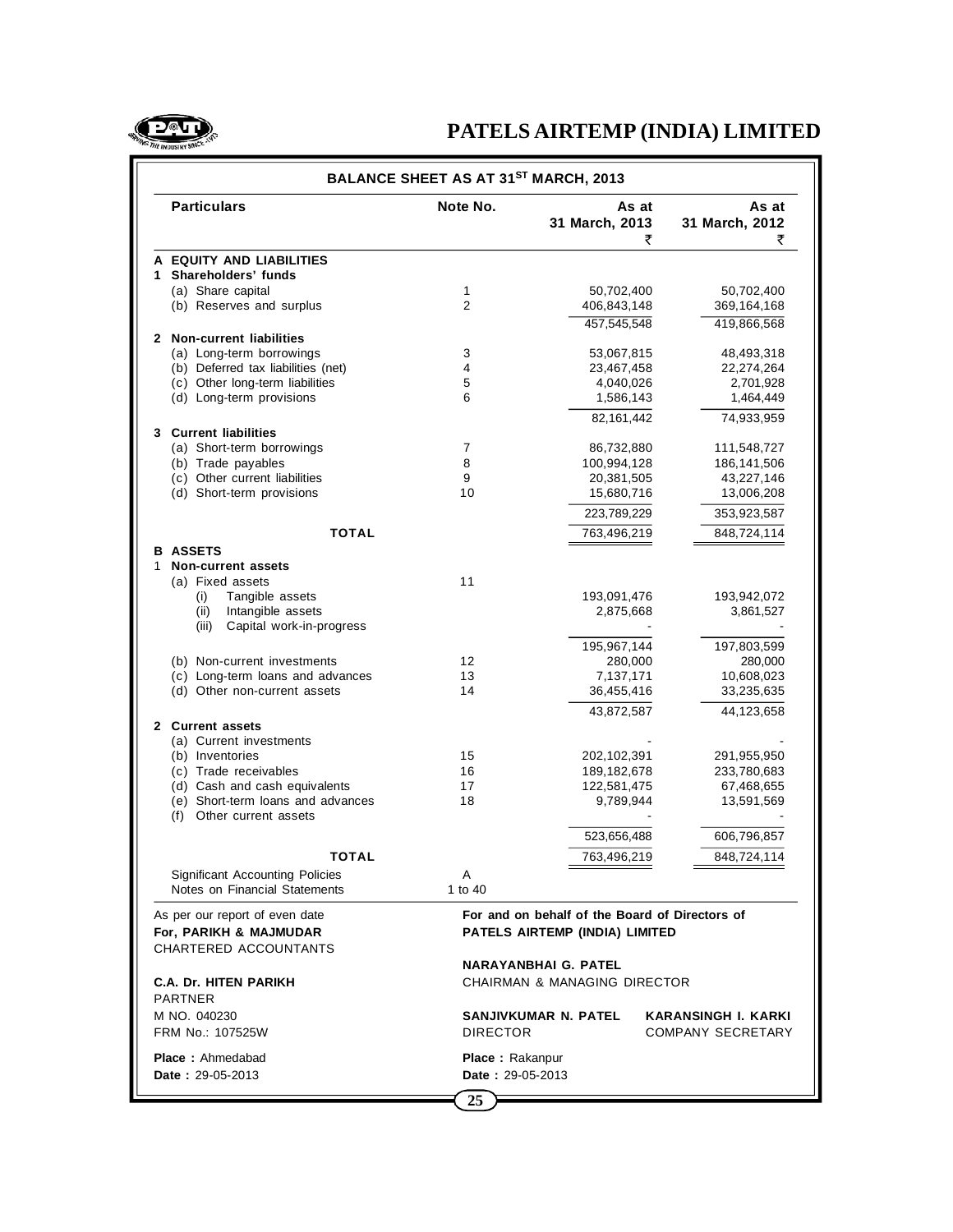

|   | <b>Particulars</b>                                                                              | <b>Note</b><br>No. | For the year ended<br>31 March, 2013<br>₹                                        | For the year ended<br>31 March, 2012<br>₹ |
|---|-------------------------------------------------------------------------------------------------|--------------------|----------------------------------------------------------------------------------|-------------------------------------------|
|   | A CONTINUING OPERATIONS                                                                         |                    |                                                                                  |                                           |
|   | 1 Revenue from Operations (Gross)                                                               | 19                 | 989,123,437                                                                      | 800,656,171                               |
|   | Less: Excise duty                                                                               |                    | 83,328,552                                                                       | 87,297,913                                |
|   | Revenue from Operations (Net)                                                                   |                    | 905,794,885                                                                      | 713,358,258                               |
|   | 2 Other income                                                                                  | 20                 | 2,799,698                                                                        | 1,707,965                                 |
| 3 | Total revenue (1+2)                                                                             |                    | 908,594,583                                                                      | 715,066,223                               |
| 4 | <b>Expenses</b>                                                                                 |                    |                                                                                  |                                           |
|   | (a) Cost of Materials Consumed                                                                  | 21                 | 458,389,058                                                                      | 498,295,390                               |
|   | (b) Purchases of Stock-in-Trade                                                                 | 22                 | 21,176,092                                                                       | 3,095,783                                 |
|   | (c) Changes in inventories of finished goods,<br>work-in-progress and stck-in-trade             | 23                 | 65,225,502                                                                       | (139, 498, 330)                           |
|   | (d) Employee benefits Expenses                                                                  | 24                 | 51,137,305                                                                       | 48,201,624                                |
|   | (e) Other Manufacturing Expenses                                                                | 25                 | 119,051,839                                                                      | 116,773,576                               |
|   | (f) Depreciation and Amortisation Expense                                                       | 11                 | 15,270,719                                                                       | 13,262,113                                |
|   | (g) Finance Cost                                                                                | 26                 | 27,196,871                                                                       | 30,503,585                                |
|   | (h) Other Expenses                                                                              | 27                 | 77,564,187                                                                       | 64,614,447                                |
|   | (i) Prior Period Adjustment                                                                     |                    | (176,079)                                                                        | 386,588                                   |
|   | <b>Total expenses</b>                                                                           |                    | 834,835,494                                                                      | 635,634,776                               |
|   | 5 Profit before exceptional and extraordinary<br>items and tax $(3 - 4)$<br>6 Exceptional items |                    | 73,759,089                                                                       | 79,431,447                                |
|   | 7 Profit before extraordinary items                                                             |                    |                                                                                  |                                           |
|   | and tax $(5 + 6)$<br>8 Extraordinary items                                                      |                    | 73,759,089                                                                       | 79,431,447                                |
|   | a) Profit / (Loss) on sale of Fixed Assets                                                      |                    | 16,182                                                                           | (175, 149)                                |
| 9 | Profit / (Loss) before tax $(7 + 8)$                                                            |                    | 73,775,271                                                                       | 79,256,298                                |
|   | 10 Tax expense:<br>(a) Current tax expense for current year                                     |                    |                                                                                  |                                           |
|   | (incl Wealth Tax Provision)                                                                     |                    | 23,080,000                                                                       | 23,681,342                                |
|   | (b) Current tax expense relating to prior years                                                 |                    | 37,578                                                                           | 116,564                                   |
|   |                                                                                                 |                    |                                                                                  |                                           |
|   | (c) Net current tax expense<br>(d) Deferred tax                                                 |                    | 23,117,578<br>1,193,194                                                          | 23,797,906<br>1,848,486                   |
|   | <b>Total Tax Expenses</b>                                                                       |                    | 24,310,772                                                                       | 25,646,392                                |
|   | 11 Profit from continuing operations $(9 + 10)$                                                 |                    | 49,464,499                                                                       | 53,609,906                                |
|   | 12 Profit for the year (11)                                                                     |                    | 49,464,499                                                                       | 53,609,906                                |
|   | 13 Earnings per share (of '10/- each) :                                                         |                    |                                                                                  |                                           |
|   | <b>Basic &amp; Diluted</b>                                                                      |                    | 9.76                                                                             | 10.57                                     |
|   | <b>Significant Accounting Policies</b>                                                          | Α                  |                                                                                  |                                           |
|   | Notes on Financial Statements                                                                   | 1 to 40            |                                                                                  |                                           |
|   | As per our report of even date<br>For, PARIKH & MAJMUDAR                                        |                    | For and on behalf of the Board of Directors of<br>PATELS AIRTEMP (INDIA) LIMITED |                                           |
|   | CHARTERED ACCOUNTANTS                                                                           |                    |                                                                                  |                                           |
|   |                                                                                                 |                    | <b>NARAYANBHAI G. PATEL</b>                                                      |                                           |
|   | <b>C.A. Dr. HITEN PARIKH</b>                                                                    |                    | CHAIRMAN & MANAGING DIRECTOR                                                     |                                           |
|   | <b>PARTNER</b>                                                                                  |                    |                                                                                  |                                           |
|   | M NO. 040230                                                                                    |                    | SANJIVKUMAR N. PATEL                                                             | <b>KARANSINGH I. KARKI</b>                |
|   | FRM No.: 107525W                                                                                | <b>DIRECTOR</b>    |                                                                                  | <b>COMPANY SECRETARY</b>                  |
|   |                                                                                                 |                    |                                                                                  |                                           |
|   | <b>Place:</b> Ahmedabad                                                                         |                    | <b>Place: Rakanpur</b>                                                           |                                           |

#### **STATEMENT OF PROFIT & LOSS FOR THE YEAR ENDED ON 31ST MARCH, 2013**

**26**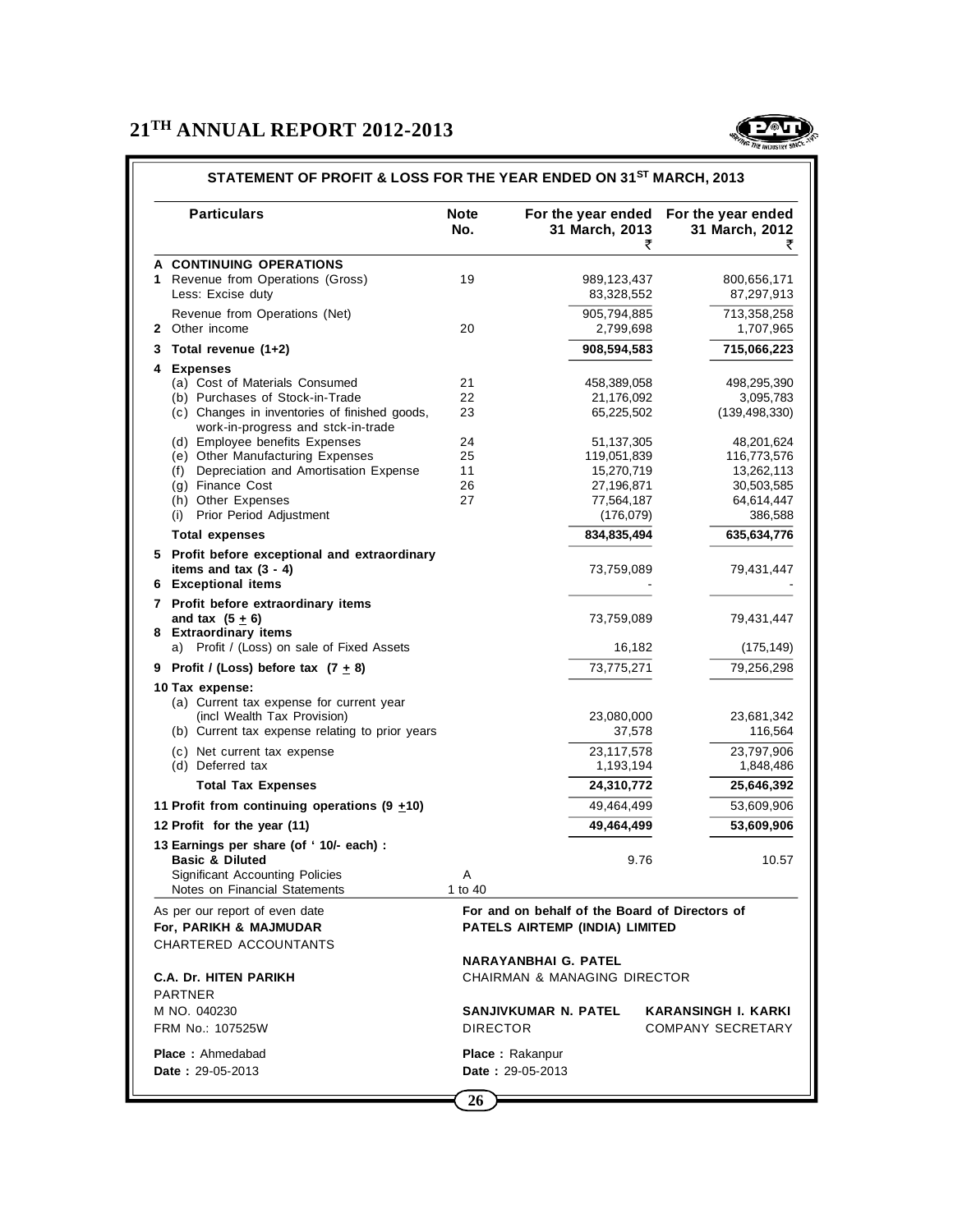

|   | CASH FLOW STATEMENT FOR THE YEAR ENDED 31ST MARCH 2013 |                |                |               |              |  |
|---|--------------------------------------------------------|----------------|----------------|---------------|--------------|--|
|   |                                                        |                | 2012-2013      | 2011-2012     |              |  |
|   |                                                        | ₹              | ₹              | ₹             | ₹            |  |
|   | <b>CASH FLOW FROM OPERATING ACTIVITIES</b>             |                |                |               |              |  |
|   | Net Profit before Tax and Extra Ordinary Items         |                | 73,583,010     |               | 79,818,035   |  |
|   | Adjustments for:                                       |                |                |               |              |  |
|   | Depreciation                                           | 15,270,719     |                | 13,262,113    |              |  |
|   | Interest expenses                                      | 27,196,871     |                | 30,503,585    |              |  |
|   | Interest Income                                        | (2,799,698)    |                | (1,696,753)   |              |  |
|   |                                                        |                | 39,667,892     |               | 42,068,945   |  |
|   | OPERATING PROFIT BEFORE WORKING                        |                |                |               |              |  |
|   | <b>CAPITAL CHANGES</b>                                 |                | 113,250,902    |               | 121,886,980  |  |
|   | Adjustment for:                                        |                |                |               |              |  |
|   | Trade and other receivables                            | 48,650,701     |                | 96,218,250    |              |  |
|   | Inventories                                            | 89,853,559     |                | (153,606,096) |              |  |
|   | <b>Trade Payable</b>                                   | (107,084,230)  |                | 53,052,834    |              |  |
|   |                                                        |                | 31,420,030     |               | (4,335,012)  |  |
|   | CASH GENERATED FROM OPERATIONS                         |                | 144,670,932    |               | 117,551,968  |  |
|   | Direct Taxes paid /Payable                             | (23, 117, 578) |                | (23,797,906)  |              |  |
|   |                                                        |                | (23, 117, 578) |               | (23,797,906) |  |
|   | CASH FLOW BEFORE EXTRAORDINARY ITEMS                   |                | 121,553,354    |               | 93,754,062   |  |
|   | Extraordinary items:                                   |                |                |               |              |  |
|   | Prior period adjustments                               | 176,079        | 176,079        | (386, 588)    | (386, 588)   |  |
|   | NET CASH FROM OPERATING ACTIVITIES                     |                | 121,729,433    |               | 93,367,474   |  |
|   |                                                        |                |                |               |              |  |
| В | <b>CASH FLOW FROM INVESTING ACTIVITIES:</b>            |                |                |               |              |  |
|   | <b>Purchase of Fixed Assets</b>                        | (13,588,074)   |                | (36,665,702)  |              |  |
|   | (Net of Modvat benefit)                                |                |                |               |              |  |
|   | Sale of Fixed Asset                                    | 170,000        |                | 271,582       |              |  |
|   | <b>Interest Received</b>                               | 2,799,698      |                | 1,696,753     |              |  |
|   |                                                        |                | (10,618,376)   |               | (34,697,367) |  |
|   | <b>NET CASH USED IN INVESTING ACTIVITIES</b>           |                | (10,618,376)   |               | (34,697,367) |  |
|   |                                                        |                |                |               |              |  |
|   |                                                        |                |                |               |              |  |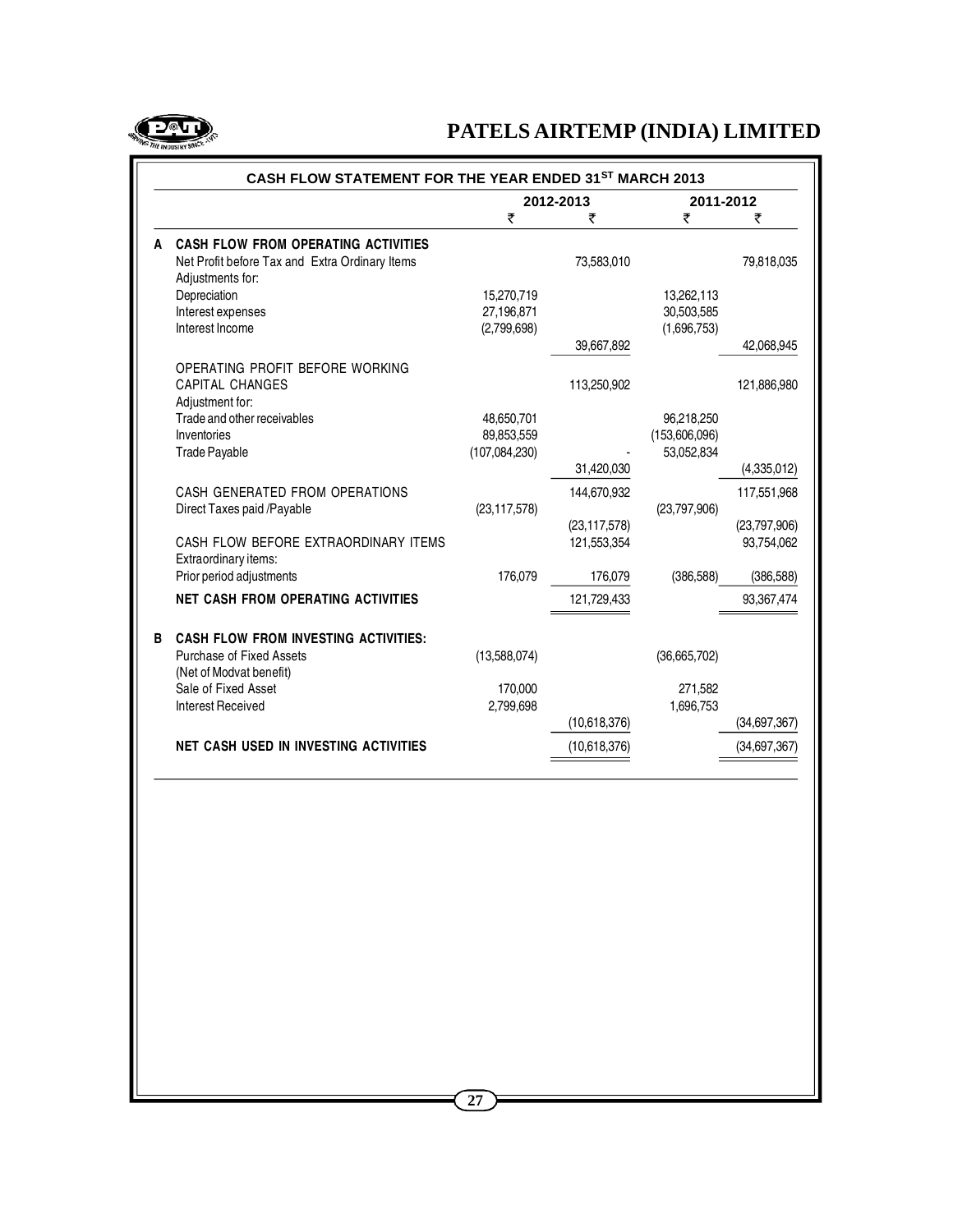

| <b>CASH FLOW FROM FINANCING ACTIVITIES:</b><br>C.<br>Proceeds/(Repayment) from secured<br><b>Borrowings</b> |                                |              |                                |              |
|-------------------------------------------------------------------------------------------------------------|--------------------------------|--------------|--------------------------------|--------------|
| Proceeds/(Repayment) from Unsecured<br><b>Borrowings</b>                                                    | 6.967.659                      |              | 700.156                        |              |
| Proceeds from Bank borrowings for<br><b>Working Capital Facilities</b>                                      | (24, 815, 847)                 |              | 3,118,419                      |              |
| Deferred payment credits against vehicles<br>(Net of repayment)                                             | 832,342                        |              | 2,564,447                      |              |
| Corporate Dividend Paid & Dividend Tax<br><b>Interest Paid</b>                                              | (11,785,519)<br>(27, 196, 871) |              | (11,785,519)<br>(30, 503, 585) |              |
|                                                                                                             |                                | (55,998,236) |                                | (35,906,082) |
| <b>NET CASH USED IN FINANCING ACTIVITIES</b>                                                                |                                | (55,998,236) |                                | (35,906,082) |
| NET INCREASE/(DECREASE) IN CASH AND CASH<br>CASH AND CASH EQUIVELANTS AS AT                                 |                                | 55,112,821   |                                | 22,764,025   |
| THE BEGINING OF THE YEAR                                                                                    |                                | 67,468,655   |                                | 44,704,630   |
| CASH AND CASH EQUIVELANTS AS AT<br>THE CLOSING OF THE YEAR                                                  |                                | 122,581,475  |                                | 67,468,655   |
| Note: Cash and Cash Equivalents Includes:                                                                   |                                |              |                                |              |
| a) Cash on hand                                                                                             |                                | 1,130,106    |                                | 804,374      |
| b) Balance with Banks in Current account                                                                    |                                | 68,638,076   |                                | 40,402,683   |
| c) Balance with Banks in Margin Money account                                                               |                                | 51,435,557   |                                | 25,029,558   |
| d) Balance in Dividend Account                                                                              |                                | 1,377,736    |                                | 1,232,040    |
|                                                                                                             |                                | 122,581,475  |                                | 67,468,655   |

**Note :** The above Cash Flow Statement has been prepared under the ' Indirect Method' as set out in Accounting Standard 3 on " Cash Flow Statement " issued by The Institute of Chartered Accountants of India.

CHARTERED ACCOUNTANTS

PARTNER M NO. 040230 **SANJIVKUMAR N. PATEL KARANSINGH I. KARKI**

**Place :** Ahmedabad **Place : Rakanpur Date :** 29-05-2013 **Date :** 29-05-2013

#### As per our report of even date **For and on behalf of the Board of Directors of For, PARIKH & MAJMUDAR PATELS AIRTEMP (INDIA) LIMITED**

**NARAYANBHAI G. PATEL C.A. Dr. HITEN PARIKH** CHAIRMAN & MANAGING DIRECTOR

FRM No.: 107525W **DIRECTOR** DIRECTOR COMPANY SECRETARY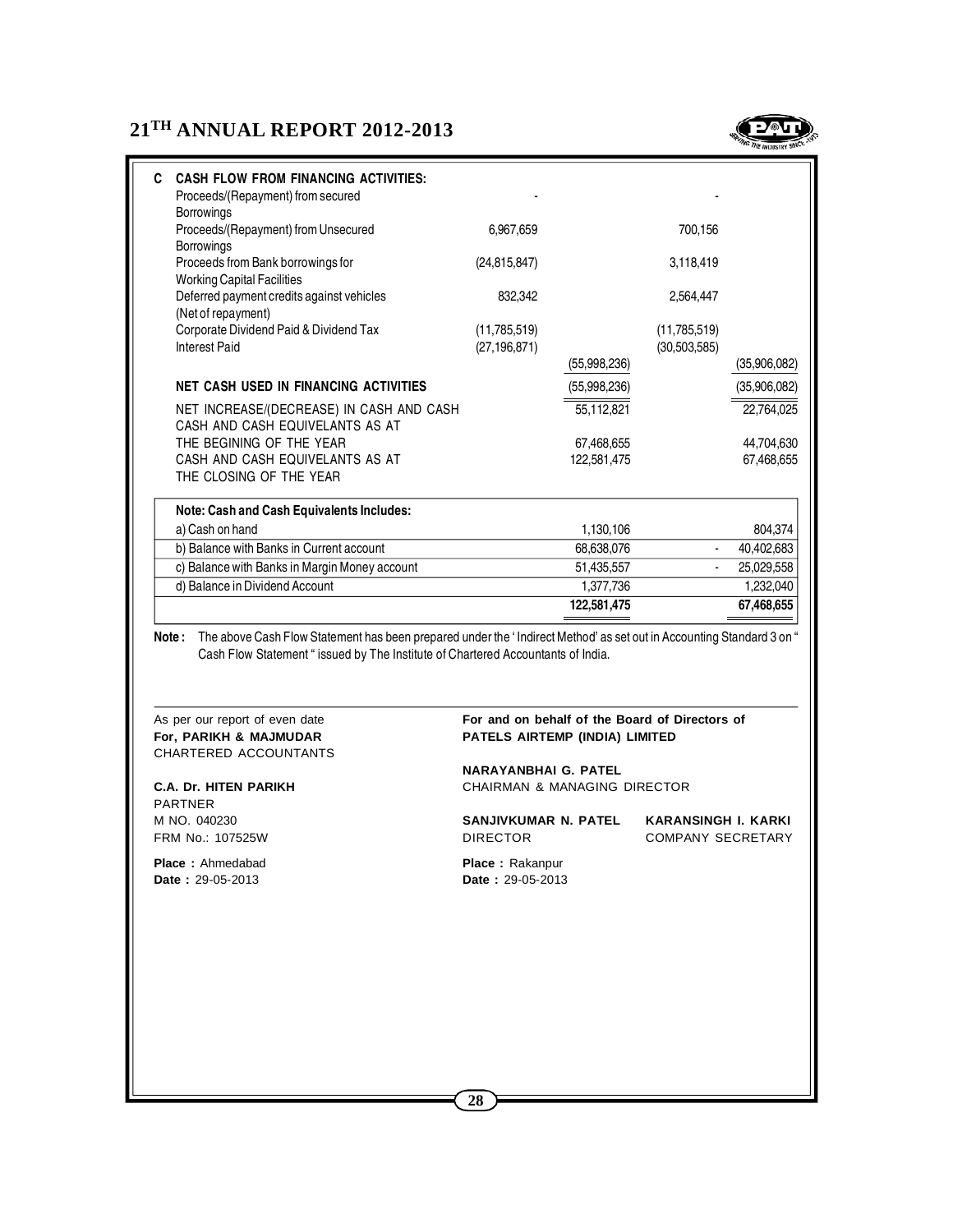

# **SIGNIFICANT ACCOUNTING POLICIES**

### **A. SIGNIFICANT ACCOUNTING POLICIES**

#### **i) METHOD OF ACCOUNTING**

The financial statements are prepared under the historical cost convention in accordance with generally accepted Accounting Principles in India & the Provisions of the Companies Act, 1956 and the applicable accounting standards notified under the Companies Accounting Standards Rule, 2006.

#### **ii) USE OF ESTIMATES**

The preparation of the financial statements in conformity with GAPP requires the Management to make estimates and assumptions that affect the reported balances of assets and liabilities and disclosures relating to contingent liabilities as at the date of the financial statements and reported amounts of income and expenses during the period. Accounting estimates could change from period to period. Actual results could differ from those estimates. Appropriate changes in estimates are made as the Management becomes aware of changes in circumstances surrounding the estimates. Changes in estimates are reflected in the financial statements in the period in which changes are made and, if material, their effects are disclosed in the notes to the financial statements.

#### **iii) RECOGNITION OF INCOME & EXPENDITURE**

Revenues/Incomes and costs / expenditures are generally accounted on accrual, as they are earned or incurred. Sales are inclusive of excise duty but exclusive of Sales Tax / VAT collected. With regard to sale of product, Sales are recognised, net of returns and trade discounts, on transfer of significant risks and rewards of ownership to the buyer, which generally coincides with the delivery of goods to customers.

#### **iv) EXCISE DUTY**

Excise duty is accounted on the bases of both, payment made in respect of goods cleared and also provision made for goods lying in bonded warehouses. Excise duties in respect of Finished Goods lying in stock are shown separately as an item of Other Expenses.

### **v) FIXED ASSETS**

- (a) Fixed assets are stated at cost (net off of Cenvat & VAT), less accumulated depreciation (other than land and goodwill where no depreciation is charged).
- (b) Capital Work in Progress is stated at cost.
- (c) Intangible assets are recorded at the consideration paid for acquisition.

#### **vi) INVESTMENTS**

Current investment if any are carried at the lower of cost or quoted/fair value. Long Term Investments are stated at cost of acquisition. Provision for diminution in the value of long term investment is made only if such a decline is other than temporary.

#### **vii) VALUATION OF INVENTORIES**

- (a) Raw materials are valued at lower of cost or net realizable value .
- (b) Work in progress is valued at cost of materials and labour charges together with relevant factory overheads.
- (c) Finished Goods are valued at lower of cost or net realizable value . (Inclusive of Excise Duty).
- (d) Goods in transit are valued at cost.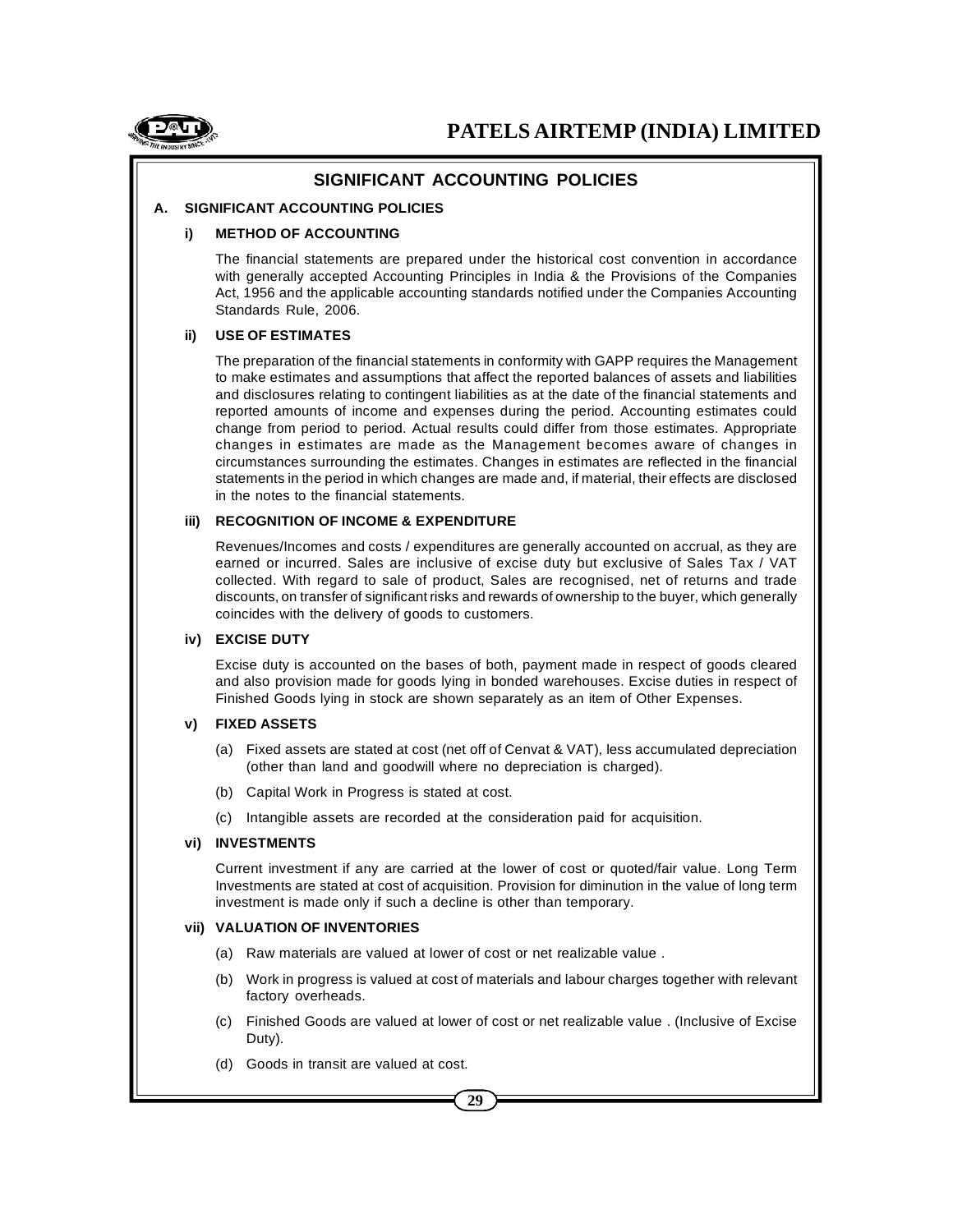

- (a) Depreciation on fixed assets (other than land & goodwill where no depreciation is provided) has been provided on straight line method in accordance with the provisions of section 205(2)(b) of the Companies Act, 1956, at the rates specified in Schedule XIV to the Companies Act, 1956.
- (b) Depreciation in respect of fixed assets put to use during the year/period is charged on pro-rata basis with reference to the installation of the assets.
- (c) No depreciation has been provided on the assets where the accumulated depreciation has exceeded 95% of its original cost.
- (d) No depreciation has been provided in respect of Capital Work In Progress.
- (e) No depreciation has been provided on self generated intangible assets.

#### **ix) FOREIGN CURRENCY TRANSACTIONS**

Transactions in the foreign currency which are covered by forward contracts are accounted for at the contracted rate; the difference between the forward rate and the exchange rate at the date of transaction is recognized in the Statement of profit & loss over the life of the contract. Foreign currency denominated monetary assets and liabilities are translated into the relevant functional currency at exchange rates in effect at the Balance Sheet date. The gains or losses resulting from such translations are included in the Statement of Profit and Loss. Non-monetary assets and non-monetary liabilities denominated in a foreign currency and measured at fair value are translated at the exchange rate prevalent at the date when the fair value was determined. Non-monetary assets and non-monetary liabilities denominated in foreign currency and measured at historical cost are translated at the exchange rate prevalent at the date of transaction.Revenue, expense and cash-flow items denominated in foreign currencies are translated into the relevant functional currencies using the exchange rate in effect on the date of the transaction. Transaction gains or losses realized upon settlement of foreign currency transactions are included in determining net profit for the period in which the transaction is settled.

#### **x) IMPAIRMENT OF ASSETS**

The Management periodically assesses using, external and internal sources, whether there is an indication that an asset may be impaired. An impairment loss is recognized wherever the carrying value of an asset exceeds its recoverable amount. The recoverable amount is higher of the asset's net selling price and value in use, which means the present value of future cash flows expected to arise from the continuing use of the asset and its eventual disposal. An impairment loss for an asset other than goodwill is reversed if, and only if, the reversal can be related objectively to an event occurring after the impairment loss recognized. The carrying amount of an asset other than goodwill is increased to its revised recoverable amount that would have been determined (net of any accumulated amortization or depreciation) had no impairment losses been recognized for the asset in prior years.

#### **xi) TAXATION**

- **- Income-tax expense comprise of current tax, wealth tax and deferred tax charge or credit.**
- Provision for current tax is made on the basis of the assessable income at the tax rate applicable for the relevant assessment year.
- The deferred tax asset and deferred tax liability is calculated by applying tax rate and tax laws that have been enacted or substantively enacted by the balance sheet date. Deferred tax assets arising mainly on account of brought forward losses and unabsorbed depreciation under tax laws, are recognized, only if there is a virtual certainty of its realization, supported by convincing evidence. Deferred tax assets on account of other timing differences are recognized only to the extent there is a reasonable certainty of its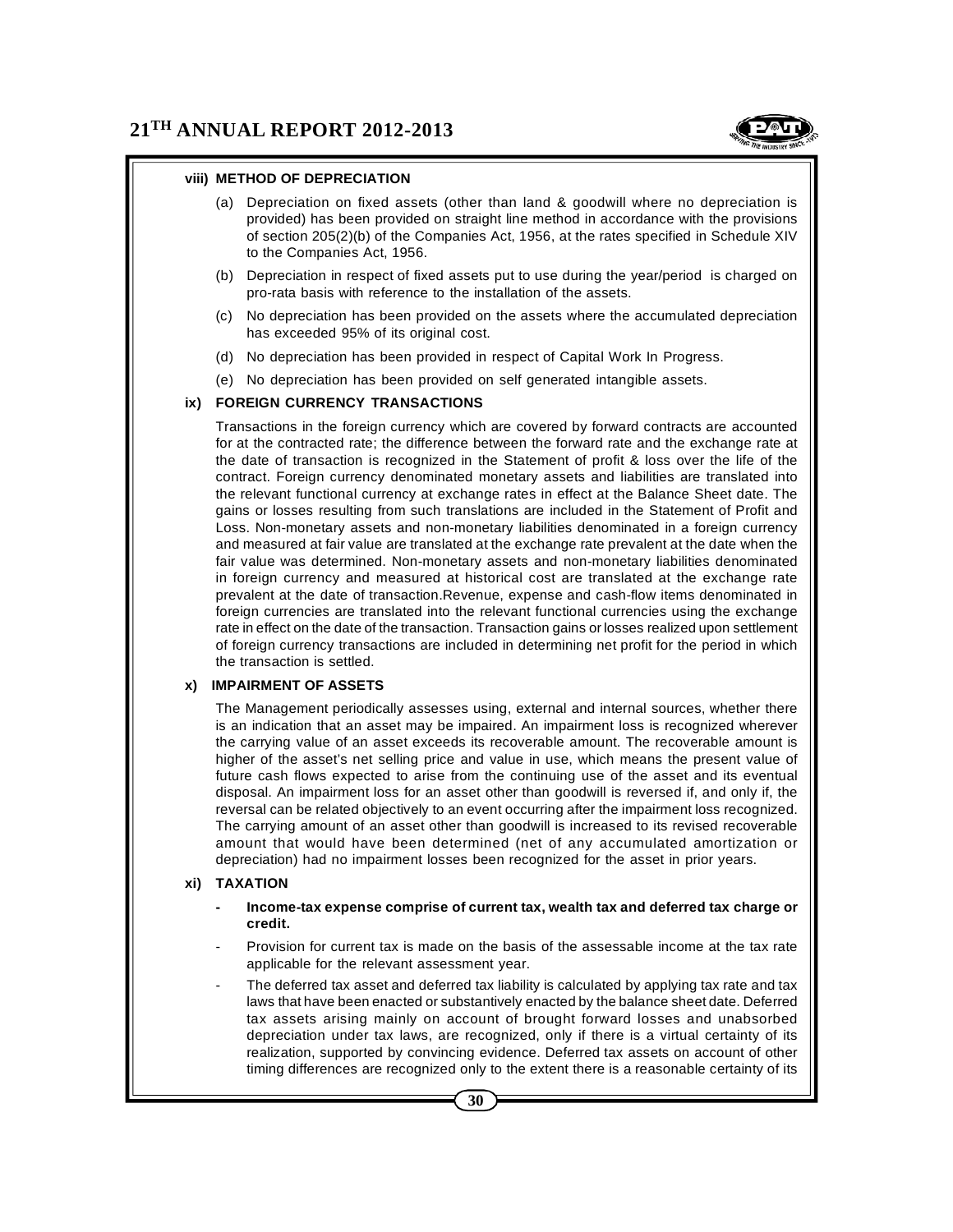

realization. At each balance sheet date, the carrying amounts of deferred tax assets are reviewed to reassure realization.

#### **xii) RETIREMENT BENEFITS**

#### **(a) Short Term**

Short term employee benefits are recognized as an expense at the undiscounted amount expected to be paid over the period of services rendered by the employees to the company.

#### **(b) Long Term**

The company has both defined contribution and defined benefit plans, of which some have assets in approved funds. These plans are financed by the Company in the case of defined contribution plans.

#### **(c) Defined Contribution Plans**

These are the plans in which the Company pays pre-defined amounts to separate funds and does not have any legal or informal obligation to pay additional sums. These comprise of contribution to Employees Provident Fund. The Company's payments to the defined contribution plans are reported as expenses during the period under which an employee perform the services that the payment covers.

#### **(d) Defined Benefit Plans**

Expenses for defined benefit gratuity payment plans are calculated as at the balance sheet date by independent actuaries in the manner that distributes expenses over the employees working life. These commitments are valued at the present value of the expected future payments, with consideration for calculated future salary increase, using a discounted rate corresponding to the interest rate estimated by the actuary having regard to the interest rate on Government Bonds with a remaining terms i.e. almost equivalent to the average balance working period of employees.

#### **(e) Leave Encashment**

The company is providing for Leave Encashment on the basis of unavailed leave by the employees.

#### **xiii) CONTINGENT LIABILITES/ CONTINGENT ASSETS**

- (a) Contingent liabilities are disclosed by way of note in the Balance Sheet.
- (b) Contingent Assets are neither recognized nor disclosed in the Financial Statements.

#### **xiv) CASH FLOW STATEMENT**

Cash flows are reported using the indirect method, whereby profit before tax is adjusted for the effects of transactions of a non-cash nature, any deferrals or accruals of past or future operating cash receipts or payments and item of income or expenses associated with investing or financing cash flows. The Cash flows from operating, investing and financing activities of the Group are segregated.

Cash and Cash equivalents presented in the Cash Flow Statement consist of cash on hand and demand deposits with banks.

#### **xv) EARNING PER SHARE**

Basic earning per share is calculated by dividing the net profit after tax for the year attributable to Equity Shareholders of the Company by the weighted average number of Equity Shares in issue during the year. Diluted earning per Share is calculated by dividing net profit attributable to equity Shareholders (after adjustment for diluted earnings) by average number of weighted equity shares outstanding during the year.

#### **xvi) PROPOSED DIVIDEND & CORPORATE DIVIDEND TAX**

Dividend proposed by the Board of Directors along with corporate dividend tax if any,is provided in the books of accounts. Approval in the General Meeting is pending for the same.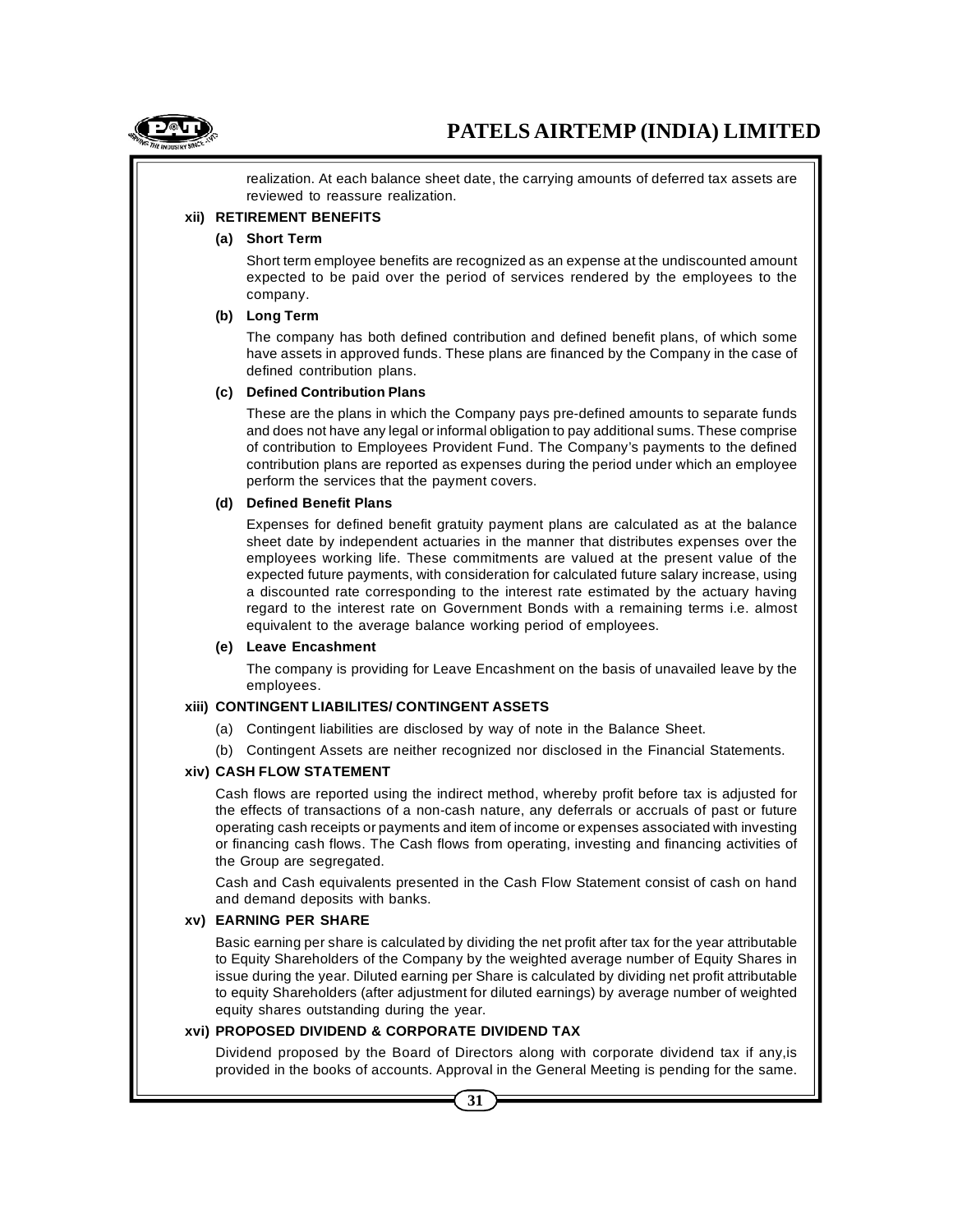

### **NOTES FORMING PART OF THE FINANCIAL STATEMENTS**

#### **Note 1 Share capital**

| <b>PARTICULARS</b>                                                                                          | As at 31 March, 2013       |            | As at 31 March, 2012       |            |
|-------------------------------------------------------------------------------------------------------------|----------------------------|------------|----------------------------|------------|
|                                                                                                             | Number of<br><b>Shares</b> | ₹          | Number of<br><b>Shares</b> | ₹          |
| (a) Authorised<br>7000000 (P. Y. 7000000)<br>Equity shares of<br>Rs. 10/- each                              | 7,000,000                  | 70,000,000 | 7,000,000                  | 70,000,000 |
| (b) Issued 5070240 (P. Y. 5070240)<br>Equity shares of<br>Rs. 10/- each<br>(c) Subscribed and fully paid up | 5,070,240                  | 50,702,400 | 5,070,240                  | 50,702,400 |
| 5070240 (P. Y. 5070240)<br>Equity shares of<br>Rs. 10/- each                                                | 5,070,240                  | 50,702,400 | 5,070,240                  | 50,702,400 |
| Total                                                                                                       | 5,070,240                  | 50,702,400 | 5,070,240                  | 50,702,400 |

#### **Note 1 Share capital (contd.)**

| <b>Particulars</b>                                                                                                                        | Opening<br><b>Balance</b> | issue                            |  | Fresh   Bonus   ESOP   Conversion | Buy<br>back | Other<br>changes<br>(give<br>details) | <b>Closing</b><br><b>Balance</b> |
|-------------------------------------------------------------------------------------------------------------------------------------------|---------------------------|----------------------------------|--|-----------------------------------|-------------|---------------------------------------|----------------------------------|
| Equity shares with<br>voting rights<br>Year ended<br>31 March, 2013<br>- Number of shares<br>- Amount (₹)<br>Year ended<br>31 March, 2012 | 5,070,240<br>50,702,400   | $\blacksquare$<br>$\blacksquare$ |  | $\blacksquare$                    |             |                                       | 5,070,240<br>50,702,400          |
| - Number of shares<br>- Amount (₹)                                                                                                        | 5,070,240<br>50,702,400   | $\blacksquare$                   |  | $\blacksquare$                    | ۰           |                                       | 5,070,240<br>50,702,400          |

#### **Note 1 Share capital (contd.)**

Details of shares held by each shareholder holding more than 5% shares:

| Class of shares /                | As at<br>31 March, 2013 |                                                                                                       | As at<br>31 March, 2012 |        | As at<br>31 March, 2011                 |
|----------------------------------|-------------------------|-------------------------------------------------------------------------------------------------------|-------------------------|--------|-----------------------------------------|
| Name of shareholder              | Number of               | % holding in Number of  % holding in<br>shares held that class of shares held that class of<br>shares |                         | shares | % holding in<br>that class of<br>shares |
| Equity shares with voting rights |                         |                                                                                                       |                         |        |                                         |
| Therm Flow Engineers Pvt. Ltd.   | 815,154                 | 16.08                                                                                                 | 713,750                 | 14.08  | 14.00                                   |
| Devidas Chelaram Narumalani      | 290,145                 | 5.72                                                                                                  | 290,145                 | 5.72   | 5.72                                    |
| Prakashbhai Narayanbhai Patel    | 280,000                 | 5.52                                                                                                  | 280.000                 | 5.52   | 5.52                                    |
| Narendrabhai Gopalbhai Patel     | 268,500                 | 5.30                                                                                                  | 268,500                 | 5.30   | 5.30                                    |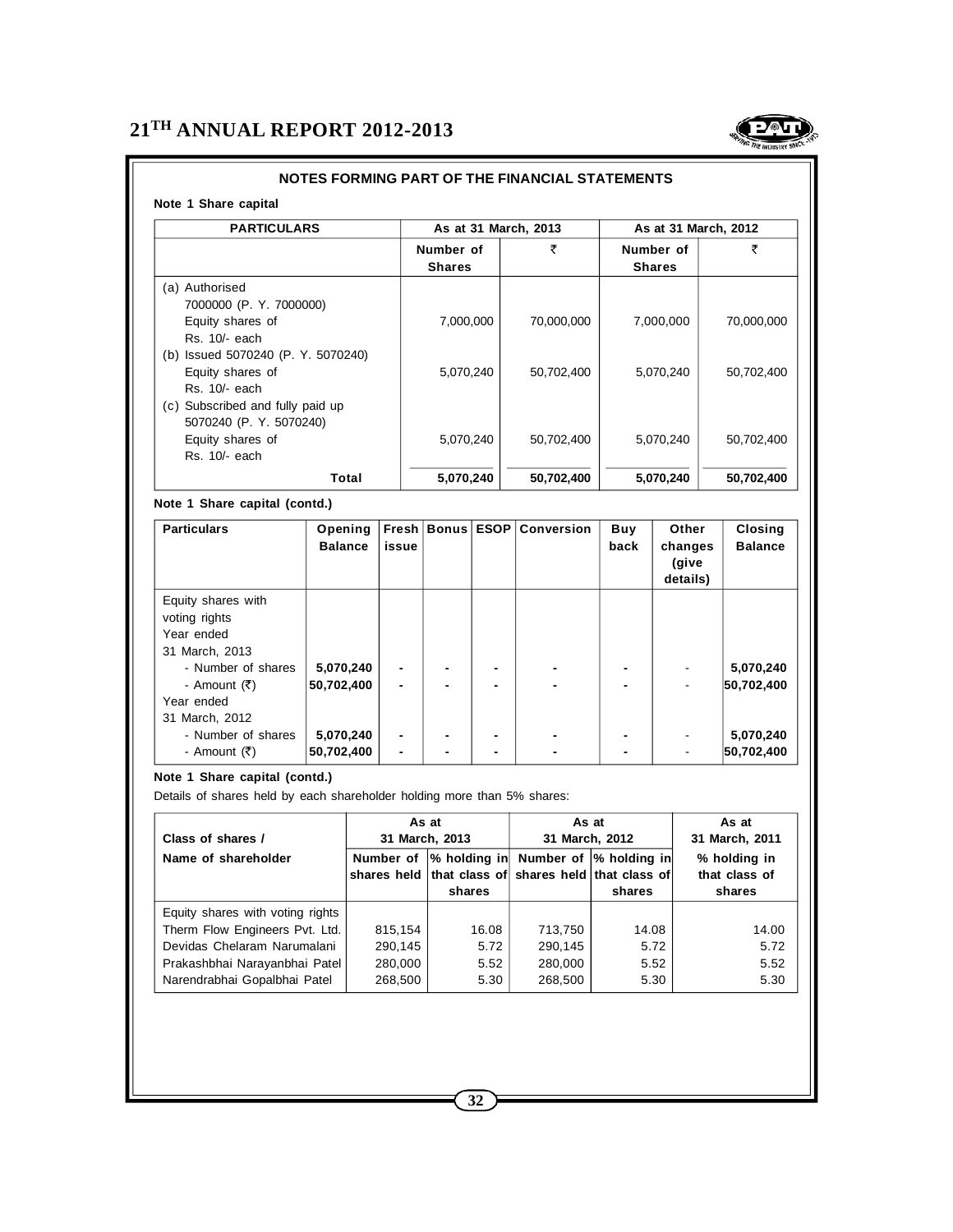

# **PATELS AIRTEMP (INDIA) LIMITED**

| <b>PARTICULARS</b>                                                                                                                                           | As at<br>31-3-2013<br>₹   | As at<br>31-3-2012<br>₹   |
|--------------------------------------------------------------------------------------------------------------------------------------------------------------|---------------------------|---------------------------|
| Note 2 Reserves and surplus                                                                                                                                  |                           |                           |
| (a) General reserve<br>Opening balance<br>Add: Transferred from surplus in Statement of Profit and Loss<br>Less: Utilised / transferred during the year for: | 45,500,000<br>9,000,000   | 36,500,000<br>9,000,000   |
| Closing balance<br>(b) Other reserves-CAPITAL INVESTMENT SUBSIDY                                                                                             | 54,500,000                | 45,500,000                |
| Opening balance<br>Add: Additions / transfers during the year<br>Less: Utilisations / transfers during the year                                              | 1,500,000                 | 1,500,000                 |
| Closing balance<br>(c) Surplus / (Deficit) in Statement of Profit and Loss                                                                                   | 1,500,000                 | 1,500,000                 |
| Opening balance<br>Add: Profit / (Loss) for the year<br>Less: Final dividend                                                                                 | 322,164,168<br>49,464,499 | 289,339,782<br>53,609,906 |
| Dividends proposed to be distributed to equity shareholders                                                                                                  |                           |                           |
| [(Rs. 2/- per share) $(31^{st}$ March 2012, Rs. 2/- per Share)]                                                                                              | 10,140,480                | 10,140,480                |
| Tax on dividend<br>Transferred to:                                                                                                                           | 1,645,039                 | 1,645,039                 |
| General reserve                                                                                                                                              | 9,000,000                 | 9,000,000                 |
| Closing balance                                                                                                                                              | 350,843,148               | 322,164,168               |
| Total                                                                                                                                                        | 406,843,148               | 369,164,168               |
| Note 3 Long-term borrowings                                                                                                                                  |                           |                           |
| (a) Term loans                                                                                                                                               |                           |                           |
| Vehicle Loan From Bank (Refer Note 1 below)                                                                                                                  |                           | 2,393,162                 |
|                                                                                                                                                              |                           | 2,393,162                 |
| (b) Loans and advances from related parties<br>Inter Corporate Deposits: Unsecured                                                                           | 53,067,815                | 46,100,156                |
| [Includes dues to Company in which directors are interested]                                                                                                 | 53,067,815                | 46,100,156                |
| Total                                                                                                                                                        | 53,067,815                | 48,493,318                |
| Note : 1 (Vehicles acquired under hire purchase scheme are secured against vehicles purchased under the agreement)                                           |                           |                           |
| Note No. 4 - Notes forming part of the financial statements                                                                                                  |                           |                           |
| Deferred tax (liability) / asset (Refer note 34)<br>Deferred tax liability                                                                                   |                           |                           |
| On Depreciation Difference<br>Deferred tax asset                                                                                                             | 24,388,202                | 23,105,842                |
| Disallowances under Section 43B of the Income Tax Act, 1961                                                                                                  | 920,744                   | 831,578                   |
| Net deferred tax (liability) / asset                                                                                                                         | 23,467,458                | 22,274,264                |
| Note 5 Other long-term liabilities<br>(a) Trade Payables: *                                                                                                  |                           |                           |
| Creditors<br>(i)                                                                                                                                             | 2,887,032                 | 1,548,934                 |
| (b) Others:<br>(i)<br>Others: Long term payables                                                                                                             | 1152994                   | 1,152,994                 |
| Total                                                                                                                                                        | 4,040,026                 | 2,701,928                 |
|                                                                                                                                                              |                           |                           |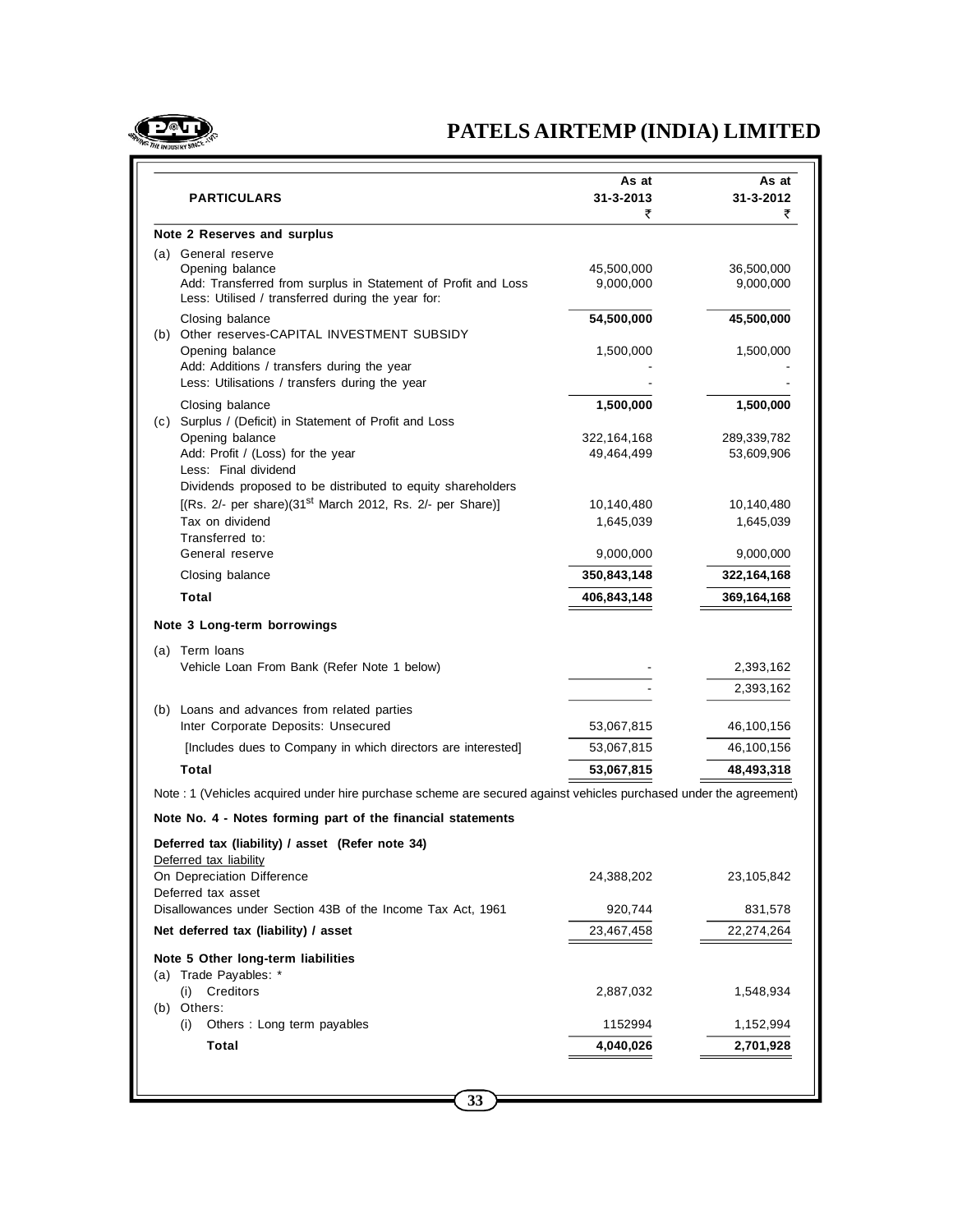# **21TH ANNUAL REPORT 2012-2013**



|                                          | As at           | As at       |
|------------------------------------------|-----------------|-------------|
| <b>PARTICULARS</b>                       | $31 - 3 - 2013$ | 31-3-2012   |
|                                          | ₹               | ₹           |
| Note 6 Long-term provisions              |                 |             |
| Provision for employee benefits:<br>(a)  |                 |             |
| Provision for Leave encashment<br>(i)    | 1,586,143       | 1,464,449   |
|                                          | 1,586,143       | 1,464,449   |
| Total                                    | 1,586,143       | 1,464,449   |
| Note 7 Short-term borrowings             |                 |             |
| Loans repayable on demand<br>(a)         |                 |             |
| From Bank of Baroda (Refer Note 1 below) |                 |             |
| Secured                                  | 86,732,880      | 111,548,727 |
| Total                                    | 86,732,880      | 111,548,727 |

**Notes:** Working Capital facilities from Bank of Baroda is secured by way of hypothecation of raw-materials, stores and spares, work-in-progress of finished goods and book debts of the company both present and future and first charge on company's plant & machinery, other movable assets of the comapany as well as secured by mortgage of companies factory land and building situated at Plot no. 805, 806, 807, and 810 at Rakanpur, Tal. Kalol, Dist. Gandhinagar and also equitable mortgage on plot no 811 of the company setuated at village Rakanpur Taluka Kalol Dist Gandhinagar as collateral security and is also personally guaranteed by the Promoters of the company.

| Note 8 Trade payables                                 |             |             |
|-------------------------------------------------------|-------------|-------------|
| Trade payables:                                       |             |             |
| Other than Acceptances                                | 100,994,128 | 186,141,506 |
| {Refer Note No. 35}                                   |             |             |
| <b>Total</b>                                          | 100,994,128 | 186,141,506 |
| Note 9 Other current liabilities                      |             |             |
| Current maturities of long-term debt<br>(a)           | 3,717,380   | 491,876     |
| Unpaid dividends<br>(b)                               | 1,377,736   | 1,232,040   |
| <b>Statutory Liabilities</b><br>(c)                   | 2,557,968   | 2,203,632   |
| Payables on purchase of fixed assets<br>(d)           | 348,204     | 1,844,031   |
| Advances from customers<br>(e)                        | 12,380,217  | 37,455,567  |
| <b>Total</b>                                          | 20,381,505  | 43,227,146  |
| Note 10 Short-term provisions                         |             |             |
| Provision for employee benefits:<br>(a)               |             |             |
| For bonus<br>(i)                                      | 1,251,718   | 1,130,689   |
|                                                       | 1,251,718   | 1,130,689   |
| Provision - Others:<br>(b)                            |             |             |
| (i)<br>Provision for tax (net of Advance Tax and TDS) | 2,563,479   |             |
| (ii)<br>Provision for proposed equity dividend        | 10.140.480  | 10,140,480  |
| (iii)<br>Provision for tax on proposed dividends      | 1,645,039   | 1,645,039   |
| (iv)<br>Provision - others (Wealth tax)               | 80,000      | 90,000      |
|                                                       | 14,428,998  | 11,875,519  |
| <b>Total</b>                                          | 15,680,716  | 13,006,208  |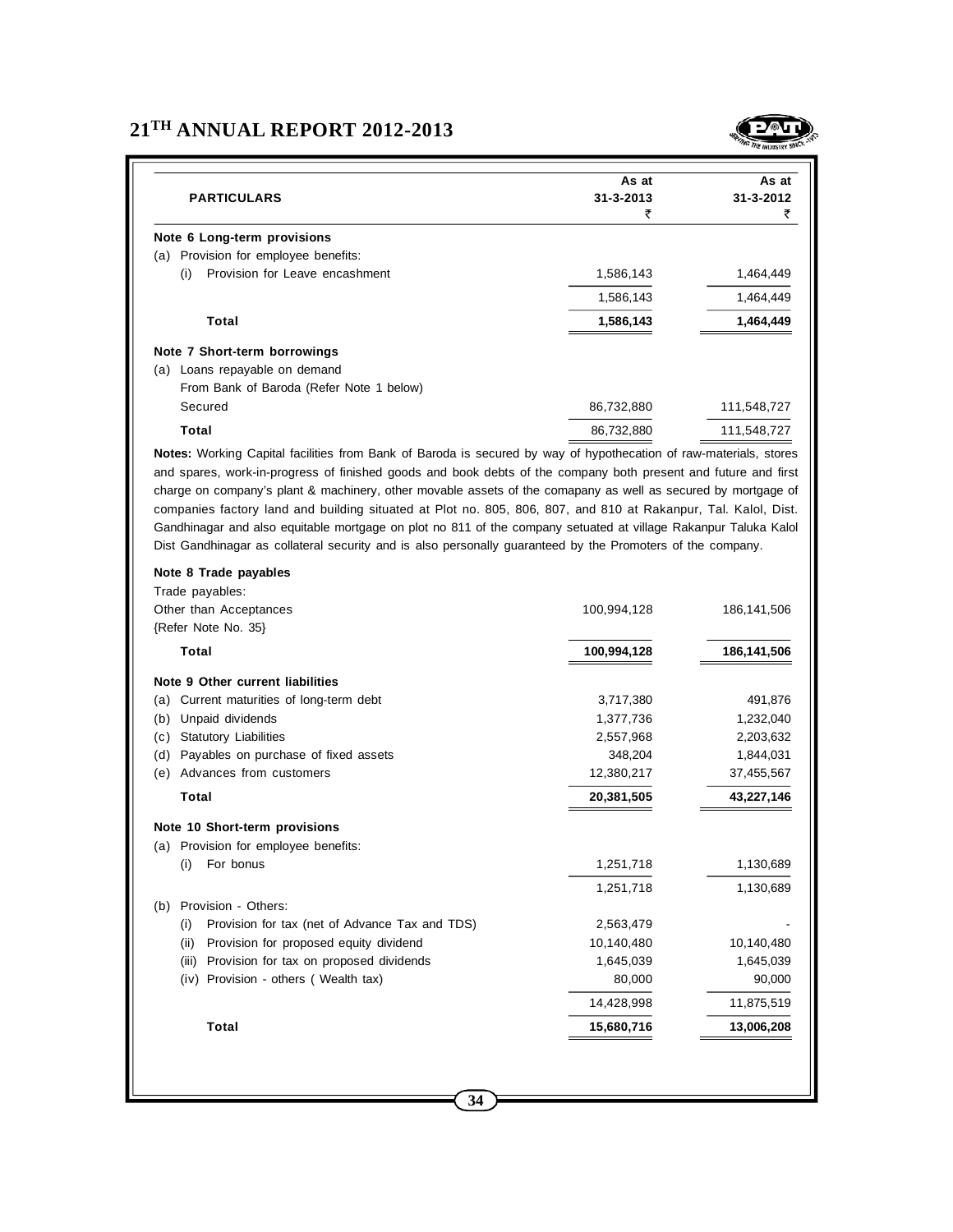

| Note 11 Fixed assets                        |               |                                         |                          |             |                |                               |                |                | (in ₹)                  |
|---------------------------------------------|---------------|-----------------------------------------|--------------------------|-------------|----------------|-------------------------------|----------------|----------------|-------------------------|
| A. Tangible assets                          |               |                                         |                          |             |                | Gross block                   |                |                |                         |
|                                             |               | <b>Balance</b><br>as at                 | <b>Additions</b>         |             |                | <b>Disposals</b>              |                |                | <b>Balance</b><br>as at |
|                                             |               | 1 April, 2012                           |                          |             |                |                               |                |                | 31 March, 2013          |
| (a) Land                                    |               |                                         |                          |             |                |                               |                |                |                         |
| - Freehold                                  |               | 2,642,034                               |                          |             |                |                               |                |                | 2,642,034               |
| (b) Buildings                               |               | 57,215,333                              |                          | 3,235,394   |                |                               |                |                | 60,450,727              |
| (c) Plant and Equipment                     |               | 193,464,447                             |                          | 5,148,358   |                |                               | $\blacksquare$ |                | 198,612,805             |
| (d) Furniture and Fixtures                  |               | 14,259,675                              |                          | 1,048,782   |                |                               |                |                | 15,308,457              |
| (e) Vehicles                                |               | 19,645,491                              |                          | 4,155,540   |                | 798,507                       |                |                | 23,002,524              |
| Total                                       |               | 287,226,980                             |                          | 13,588,074  |                | 798,507                       |                |                | 300,016,547             |
| Previous year                               |               | 256,536,962                             |                          | 33,746,322  |                | 3.056.304                     |                |                | 287,226,980             |
| A. Tangible assets                          |               | Accumulated depreciation and impairment |                          |             |                |                               |                |                | <b>Net Block</b>        |
| <b>Balance</b>                              |               | Depreciation/                           |                          | Eliminated  |                | <b>Balance</b>                |                |                | <b>Balance</b>          |
|                                             | as at         | amortisation                            |                          | on disposal |                | as at                         |                |                | as at                   |
|                                             | 1 April, 2012 | expense for                             |                          | of assets   |                | 31 March, 2013 31 March, 2013 |                |                |                         |
|                                             |               | the year                                |                          |             |                |                               |                |                |                         |
| (a) Land                                    |               |                                         |                          |             |                |                               |                |                | 2,642,034               |
| (b) Buildings                               | 16,726,812    | 1,688,633                               |                          |             |                | 18,415,445                    |                |                | 42,035,282              |
| (c) Plant and Equipment                     | 65,242,075    | 9,281,607                               |                          |             |                | 74,523,682                    |                |                | 124,089,123             |
| (d) Furniture and Fixtures                  | 6,326,936     | 1,190,092                               |                          |             |                | 7,517,028                     |                |                | 7,791,429               |
| (e) Vehicles                                | 4,989,077     | 2,124,527                               |                          | 644,689     |                | 6,468,915                     |                |                | 16,533,609              |
| Total                                       | 93,284,900    | 14,284,860                              |                          | 644,689     |                | 106,925,071                   |                |                | 193,091,476             |
| Previous year                               | 83,144,058    | 12.750.422                              |                          | 2,609,573   |                | 93,284,900                    |                |                | 193.942.072             |
| Note 11 Fixed assets (contd.)               |               |                                         |                          |             |                |                               |                |                |                         |
| <b>B</b> Intangible assets                  |               |                                         |                          |             |                | Gross block                   |                |                |                         |
|                                             |               |                                         | <b>Balance</b>           |             |                | <b>Additions</b>              |                |                | <b>Balance</b>          |
|                                             |               |                                         |                          | as at       |                |                               |                |                | as at                   |
|                                             |               |                                         | 1 April, 2012            |             |                |                               |                |                | 31 March, 2013          |
| (a) Goodwill                                |               |                                         |                          | 37,040      | $\blacksquare$ |                               |                | 37,040         |                         |
| (b) Computer software                       |               |                                         |                          | 4,929,295   |                |                               |                |                | 4,929,295               |
| Total                                       |               |                                         |                          | 4,966,335   |                |                               | $\mathbf{r}$   |                | 4,966,335               |
| Previous year                               |               |                                         |                          | 2,044,758   |                | 2,921,577                     |                |                | 4,966,335               |
| <b>B</b> Intangible assets                  |               | Accumulated depreciation and impairment |                          |             |                |                               |                |                | <b>Net Block</b>        |
|                                             |               | <b>Balance</b>                          | Depreciation/            |             |                | <b>Balance</b>                |                |                | <b>Balance</b>          |
|                                             |               | as at 1                                 |                          |             |                |                               |                |                |                         |
|                                             |               |                                         | amortisation             |             |                | as at                         |                |                | as at                   |
|                                             |               | April, 2012                             | expense for              |             |                | 31 March, 2013                |                |                | 31 March, 2013          |
|                                             |               |                                         | the year                 |             |                |                               |                |                |                         |
| (a) Goodwill                                |               |                                         |                          |             |                |                               |                |                | 37,040                  |
| (b) Computer software                       |               | 1,104,808                               |                          | 985,859     |                | 2,090,667                     |                |                | 2,838,628               |
| Total                                       |               | 1,104,808                               |                          | 985,859     |                | 2,090,667                     |                |                | 2,875,668               |
| Previous year                               |               | 593,117                                 |                          | 511,691     |                | 1,104,808                     |                |                | 3,861,527               |
| Note 12 Non-current investments             |               |                                         |                          |             |                |                               |                |                |                         |
|                                             |               | Quoted                                  | Unquoted                 | Total       |                | Quoted Unquoted               |                |                | Total                   |
| <b>B.</b> Other investments                 |               |                                         |                          |             |                |                               |                |                |                         |
| (b) Investment in equity instruments        |               |                                         |                          |             |                |                               |                |                |                         |
| (iv) of controlled special purpose entities |               |                                         |                          |             |                |                               |                |                |                         |
| (i) 14,000 Equity Shares of M/s. Gujarat    |               |                                         |                          |             |                |                               |                |                |                         |
| State Financial Corporation of Rs.10/-      |               | 280,000                                 |                          | 280,000     |                | 280,000                       |                |                | 280,000                 |
| each purchased @ 20/- per share             |               | 280,000                                 |                          | 280,000     |                | 280,000                       |                |                | 280,000                 |
| Total - Other investments (B)               |               | 280,000                                 | $\overline{\phantom{a}}$ | 280,000     |                | 280,000                       |                | $\blacksquare$ | 280,000                 |
| Total                                       |               | 280,000                                 | $\blacksquare$           | 280,000     |                | 280,000                       |                | $\blacksquare$ | 280,000                 |
| Less: Provision for diminution in value     |               |                                         |                          |             |                |                               |                |                |                         |
| of investments                              |               |                                         |                          | 280,000     |                |                               |                |                | 280,000                 |
| Total                                       |               |                                         |                          |             |                |                               |                |                |                         |
| Aggregate amount of quoted investments      |               |                                         |                          | 280,000     |                |                               |                |                | 280,000                 |
| Market Value                                |               |                                         |                          |             | Not            |                               |                |                | 36,680                  |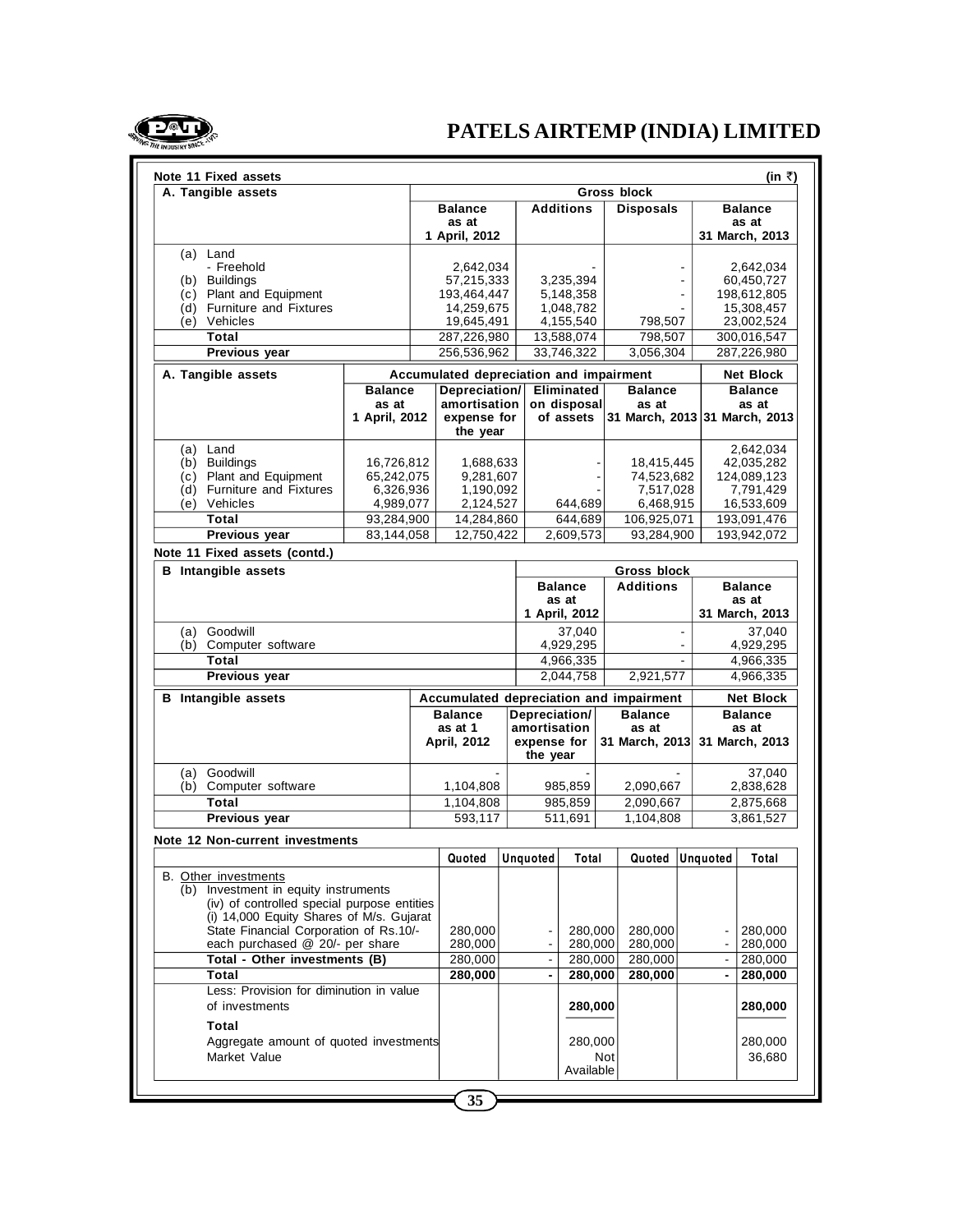# **21TH ANNUAL REPORT 2012-2013**



| <b>PARTICULARS</b>                                                     | As at<br>31-3-2013<br>₹ | As at<br>31-3-2012<br>₹ |
|------------------------------------------------------------------------|-------------------------|-------------------------|
| Note 13 Long-term loans and advances                                   |                         |                         |
| (a) Deposits                                                           | 2,538,665               | 2,743,523               |
| (b) Advance income tax                                                 | 234,006                 | 3,500,000               |
| (c) Other loans and advances                                           |                         |                         |
| Advance for Technical Knowhow                                          | 4,364,500               | 4,364,500               |
| Total                                                                  | 7,137,171               | 10,608,023              |
| Note 14 Other non-current assets                                       |                         |                         |
| (a) Long-term trade receivables                                        | 32,009,845              | 31,461,777              |
| (b) Accruals                                                           |                         |                         |
| (i)<br>Interest accrued on deposits                                    | 4,445,571               | 1,773,858               |
| Total                                                                  | 36,455,416              | 33,235,635              |
| Note 15 Inventories                                                    |                         |                         |
| (As taken, Valued and Certified by a Director)                         |                         |                         |
| (a) Raw materials (Including Goods in Transit of Rs. 329394            |                         |                         |
| (P. Y. Rs. 4581161)                                                    | 60,386,710              | 85,014,767              |
| (b) Work-in-progress                                                   | 140,267,015             | 205,526,506             |
| (c) Finished goods                                                     | 504,423                 | 504,423                 |
| (d) Stock-in-trade (acquired for trading)                              | 944,243                 | 910,254                 |
| Total                                                                  | 202,102,391             | 291,955,950             |
| Note 16 Trade receivables<br>(Unsecured Considered Good)               |                         |                         |
| Trade receivables outstanding for a period exceeding six months<br>(i) | 39,356,703              | 27,260,954              |
|                                                                        | 39,356,703              | 27,260,954              |
| Other Trade receivables<br>(ii)                                        | 149,825,975             | 206,519,729             |
|                                                                        | 149,825,975             | 206,519,729             |
|                                                                        |                         |                         |
| Total                                                                  | 189, 182, 678           | 233,780,683             |
| Note 17 Cash and cash equivalents                                      |                         |                         |
| (a) Cash on hand                                                       | 1,130,106               | 804,374                 |
| (b) Balances with banks                                                |                         |                         |
| (i)<br>In current accounts<br>In deposit accounts / Margin Money A\c   | 68,638,076              | 40,402,683              |
| (ii)<br>(Includes Rs 200000[P.Y Rs 10146825]                           | 51,435,557              | 25,029,558              |
| maturing after 12 Months from Reporting date)                          |                         |                         |
| In earmarked accounts<br>(iii)                                         |                         |                         |
| - Unpaid dividend accounts                                             | 1,377,736               | 1,232,040               |
| Total                                                                  | 122,581,475             | 67,468,655              |
|                                                                        |                         |                         |
| Note 18 Short-term loans and advances                                  |                         |                         |
| (a) Prepaid expenses                                                   | 1,514,421               | 1,897,082               |
| Balances with government authorities<br>(b)                            | 7,070,981               | 6,636,949               |
| (c)<br>Advance to Suppliers                                            | 1,204,542               | 5,006,825               |
| (d) Others Advances                                                    |                         | 50,713                  |
| <b>Total</b>                                                           | 9,789,944               | 13,591,569              |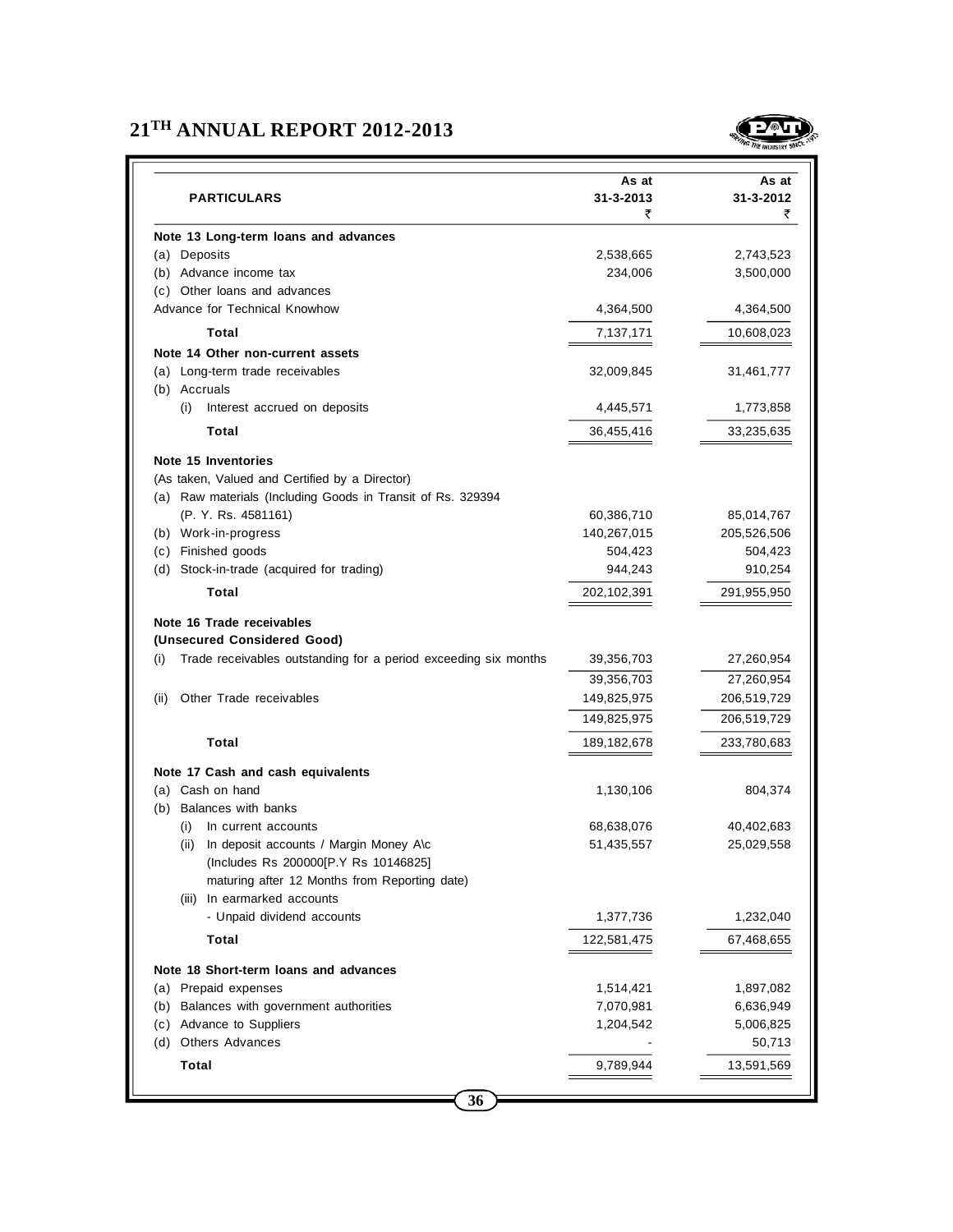

# **PATELS AIRTEMP (INDIA) LIMITED**

|     | PARTICULARS                                                                                                     | ended<br>31 March, 2013<br>₹ | ended<br>31 March, 2012<br>₹ |
|-----|-----------------------------------------------------------------------------------------------------------------|------------------------------|------------------------------|
|     | Note 19 Revenue from operations                                                                                 |                              |                              |
|     | (a) Sale of products (Refer Note (i) below)                                                                     |                              |                              |
|     | - Domestic                                                                                                      | 840,242,278                  | 760,616,568                  |
|     | - Export                                                                                                        | 122,513,796                  | 24,311,105                   |
|     |                                                                                                                 | 962,756,074                  | 784,927,673                  |
| (b) | Sale of services (Refer Note (ii) below)                                                                        | 5,017,414                    | 4,260,701                    |
| (c) | Other operating revenues (Refer Note (iii) below)                                                               | 21,349,949                   | 11,467,797                   |
|     |                                                                                                                 | 989,123,437                  | 800,656,171                  |
|     | <u>Less:</u>                                                                                                    |                              |                              |
| (d) | Excise duty                                                                                                     | 83,328,552                   | 87,297,913                   |
|     | Total                                                                                                           | 905,794,885                  | 713,358,258                  |
|     | (i)<br>Sale of products comprises (Net)                                                                         |                              |                              |
|     | Manufactured goods                                                                                              |                              |                              |
|     | Heat Exchanger & Accessories<br>1.                                                                              | 555,024,489                  | 512,132,869                  |
|     | 2.<br>Steam Coil / Heaters                                                                                      | 25,136,305                   | 29,102,307                   |
|     | 3.<br>Air Conditioning & Refrigeration                                                                          | 57,814,923                   | 5,517,116                    |
|     | 4.<br>Air Cooled Heat Exchanger & Accessories                                                                   | 54,487,872                   | 19,828,780                   |
|     | 5.<br>Presure Vessels & Accessories                                                                             | 138,380,063                  | 54,912,582                   |
|     | 6.<br>Finned Tubes / Fine Tube Bundles / Elements                                                               | 8,404,894                    | 29,634,344                   |
|     | 7.<br>Industrial Fan & Accessories                                                                              | 1,082,844                    |                              |
|     | 8.<br>Other Plants Equipments & Accessories<br>9.<br>Humidification Ventilation and Air Cooling Plant Equipment | 3,965,040<br>12,802,011      | 3,078,227<br>37,931,267      |
|     | <b>Trading Goods</b>                                                                                            |                              |                              |
|     | Window & Split AC<br>1                                                                                          | 22,329,081                   | 5,492,268                    |
|     | Total - Sale of manufactured goods                                                                              | 879,427,522                  | 697,629,760                  |
|     | Sale of services comprises:<br>(ii)                                                                             |                              |                              |
|     | Processing Charges (TDS RS 274356)                                                                              | 5,017,414                    | 4,260,701                    |
|     | <b>Total - Sale of services</b>                                                                                 | 5,017,414                    | 4,260,701                    |
|     | Other operating revenues comprise:<br>(iii)                                                                     |                              |                              |
|     | Insurance Charges Received<br><b>Transportation Charges</b>                                                     | 16,601,775                   | 118,507<br>5,765,767         |
|     | Inspection Charges Received                                                                                     | 605,372                      | 713,071                      |
|     | Octroi Charges Received                                                                                         |                              | 126,967                      |
|     | Packing Charges Received                                                                                        | 605,837                      | 283,447                      |
|     | Service Tax Set Off                                                                                             | 3,350,705                    | 4,460,038                    |
|     | <b>Custom Rebate</b>                                                                                            | 186,260                      |                              |
|     | Total - Other operating revenues                                                                                | 21,349,949                   | 11,467,797                   |
|     | <b>Total Revenue From Operations</b>                                                                            | 905,794,885                  | 713,358,258                  |
|     | Note 20 Other income                                                                                            |                              |                              |
|     | (a) Interest income (TDS of Rs.272522(P. Y. 149445/-)                                                           | 2,799,698                    | 1,696,753                    |
| (b) | Other non-operating income (net of expenses                                                                     |                              |                              |
|     | directly attributable to such income)                                                                           |                              | 11,212                       |
|     |                                                                                                                 | 2,799,698                    | 1,707,965                    |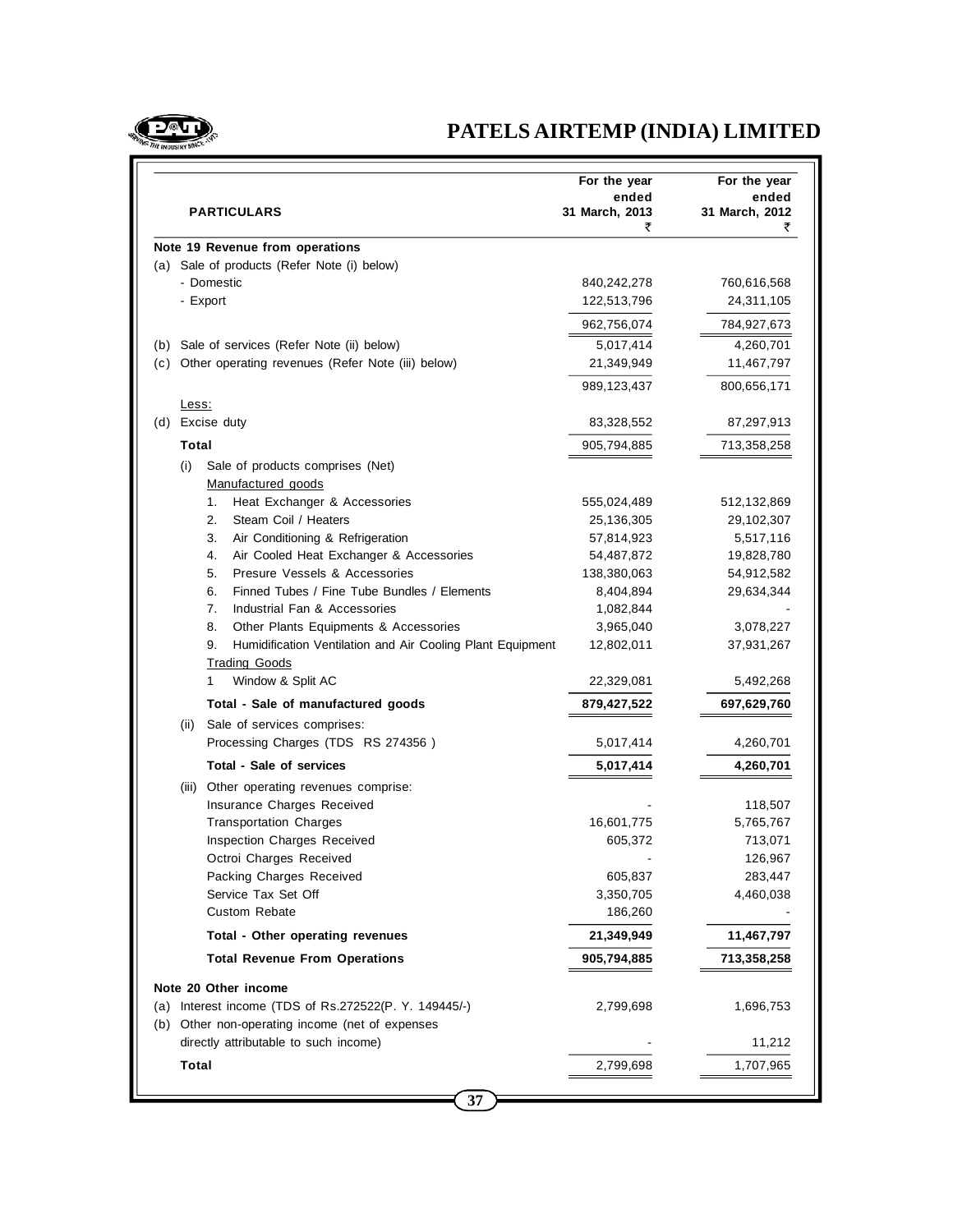# **21TH ANNUAL REPORT 2012-2013**



|                                                                                       | For the year        | For the year            |
|---------------------------------------------------------------------------------------|---------------------|-------------------------|
|                                                                                       | ended               | ended                   |
| <b>Note Particulars</b>                                                               | 31 March, 2013      | 31 March, 2012          |
|                                                                                       | ₹                   | ₹                       |
| Interest income comprises:<br>(i)                                                     |                     |                         |
| Interest from banks on:                                                               |                     |                         |
| deposits<br>Interest on Deposit with GEB                                              | 2,733,247<br>66,451 | 1,639,742<br>57,011     |
|                                                                                       |                     |                         |
| Total - Interest income                                                               | 2,799,698           | 1,696,753               |
| Note 21 Cost of materials consumed                                                    |                     |                         |
| Opening stock                                                                         | 85,014,767          | 70,907,001              |
| Add: Purchases                                                                        | 433,761,001         | 512,403,156             |
|                                                                                       | 518,775,768         | 583,310,157             |
| Less: Closing stock                                                                   | 60,386,710          | 85,014,767              |
| Cost of material consumed                                                             | 458,389,058         | 498,295,390             |
| Material consumed comprises:                                                          |                     |                         |
| Iron & Steel Flanges                                                                  | 138,848,498         | 194,519,419             |
| Non Ferrous (Copper / Brass Tubes)                                                    | 41,824,899          | 60,380,857              |
| Non Ferrous (Copper / Allu / Brass Plates)                                            | 43,732,780          | 36,932,455              |
| Pipes & Tubes                                                                         | 166,242,450         | 109,618,158             |
| Air Washer Equipments                                                                 | 8,721,500           | 22,891,650              |
| <b>Other Material</b>                                                                 | 122,480,540         | 136,736,689             |
| Less                                                                                  | 521,850,667         | 561,079,228             |
| Cenvat & VAT Setoff                                                                   | 63,461,609          | 62,783,838              |
| Total                                                                                 | 458,389,058         | 498,295,390             |
| Note 22 Purchase of traded goods                                                      |                     |                         |
| Traded goods                                                                          | 21,176,092          | 3,095,783               |
| Total                                                                                 | 21,176,092          | 3,095,783               |
| Trading Goods comprises:                                                              |                     |                         |
| Window & Split AC                                                                     | 21,176,092          | 3,095,783               |
| Total                                                                                 | 21,176,092          | 3,095,783               |
|                                                                                       |                     |                         |
| Note 23 Changes in inventories of finished goods, work-in-progress and stock-in-trade |                     |                         |
| Inventories at the end of the year:<br>Finished goods                                 | 504,423             | 504,423                 |
| Work-in-progress                                                                      | 140,267,015         | 205,526,506             |
| Stock-in-trade                                                                        | 944,243             | 910,254                 |
|                                                                                       | 141,715,681         | 206,941,183             |
|                                                                                       |                     |                         |
| Inventories at the beginning of the year:                                             | 504,423             |                         |
| Finished goods<br>Work-in-progress                                                    | 205,526,506         | 1,136,460<br>65,115,067 |
| Stock-in-trade                                                                        | 910,254             | 1,191,326               |
|                                                                                       |                     |                         |
|                                                                                       | 206,941,183         | 67,442,853              |
| Net (increase) / decrease                                                             | -65,225,502         | 139,498,330             |
| 23.a Details of Finished Goods                                                        |                     |                         |
| Oil Cooler                                                                            | 504,423             | 504,423                 |
|                                                                                       | 504,423             | 504,423                 |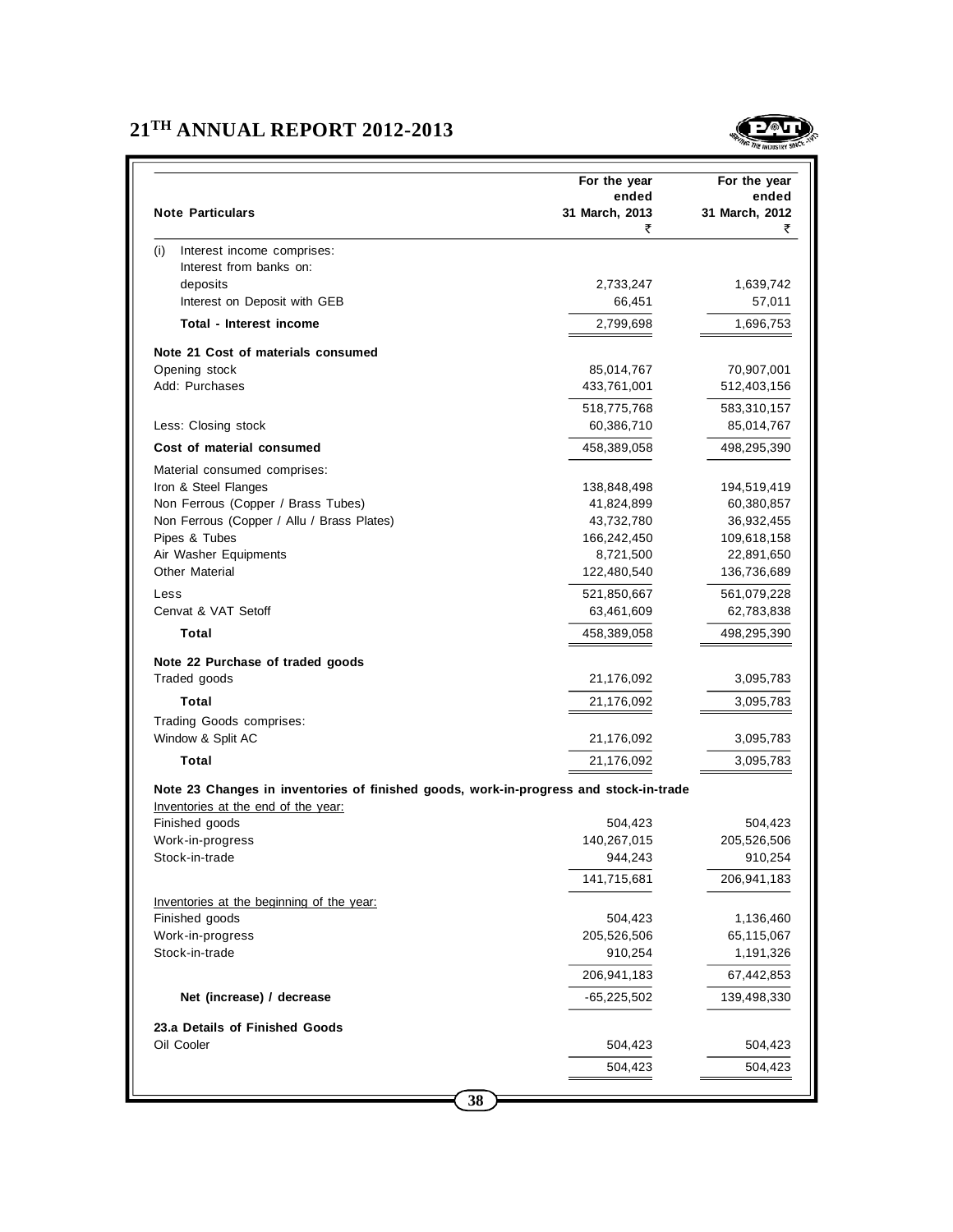

# **PATELS AIRTEMP (INDIA) LIMITED**

|                                                                             | For the year        | For the year         |
|-----------------------------------------------------------------------------|---------------------|----------------------|
|                                                                             | ended               | ended                |
| <b>PARTICULARS</b>                                                          | 31 March, 2013<br>₹ | 31 March, 2012<br>₹  |
| Note 24 Employee benefits expense                                           |                     |                      |
| Salaries and wages                                                          | 45,301,136          | 42,334,522           |
| Contributions to provident and other funds                                  | 3,869,063           | 4,011,947            |
| Staff welfare expenses                                                      | 1,967,106           | 1,855,155            |
| Total                                                                       | 51,137,305          | 48,201,624           |
| Note 25 Other Manufacturing Expense                                         |                     |                      |
| Labour Charges                                                              | 56,836,703          | 61,592,991           |
| <b>Factory Expenses</b>                                                     | 10,147,414          | 9,741,166            |
| Consumption of stores and welding Acessories                                | 18,602,645          | 18,801,502           |
| Consumption of loose tools                                                  | 20,725,686          | 15,313,618           |
| Consumption of packing materials                                            | 4,664,459           | 3,324,199            |
| Power and fuel                                                              | 8,074,932           | 8,000,100            |
| Total                                                                       | 119,051,839         | 116,773,576          |
| Note 26 Finance costs                                                       |                     |                      |
| (a) Interest expense on:                                                    |                     |                      |
| Borrowings<br>(i)                                                           | 18,767,235          | 20,810,912           |
| (ii)<br>Trade payables                                                      | 2,545,744           | 1,235,090            |
| (iii) Others<br>- Interest on delayed / deferred payment of income tax      | 794                 | 9,507                |
| - Others                                                                    | 3,161               | 49,152               |
| (b) Other financial charges                                                 | 5,029,485           | 7,304,205            |
| (c) Foreign Exchange Fluctuation                                            | 850,452             | 1,094,719            |
| Total                                                                       | 27,196,871          | 30,503,585           |
|                                                                             |                     |                      |
| Note 27 Other expenses<br>Increase / (decrease) of excise duty on inventory |                     |                      |
| Late Delivery Charges                                                       | 19,379,648          | -50,637<br>6,424,534 |
| Sitting Fees                                                                | 21,000              | 14,000               |
| Repairs and maintenance - Buildings                                         | 522,636             | 550,170              |
| Repairs and maintenance - Machinery                                         | 12,483,608          | 6,757,965            |
| Repairs and maintenance - Others                                            | 1,400,546           | 2,114,978            |
| Insurance                                                                   | 116,753             | 186,996              |
| Rates and taxes                                                             | 89,762              | 235,803              |
| Communication and Telephone Expenses                                        | 2,435,586           | 1,911,990            |
| Travelling and conveyance                                                   | 7,471,445           | 6,142,262            |
| Printing and stationery                                                     | 1,914,158           | 1,757,749            |
| Freight and forwarding                                                      | 19,527,351          | 15,809,556           |
| Sales Tax Expenses                                                          | 398,271             | 713,973              |
| Service Tax Expenses                                                        | 107,733             | 2,917,911            |
| Sales commission                                                            | 16,850              | 622,739              |
| <b>Business promotion</b>                                                   | 794,155             | 624,336              |
| Donations and contributions                                                 | 107,501             |                      |
| Legal and professional                                                      | 5,135,762           | 10,076,403           |
| Payments to auditors                                                        | 89,888              | 67,416               |
| Bad trade and other receivables, written off                                | 181,820             | 2,427,245            |
| Miscellaneous expenses                                                      | 5,369,714           | 5,309,058            |
| Total                                                                       | 77,564,187          | 64,614,447           |
| Payments to the auditors comprises<br>(i)                                   |                     |                      |
| As auditors - statutory audit                                               | 79,388              | 56,916               |
| - Tax Audit                                                                 | 10,500              | 10,500               |
| <b>Total</b>                                                                | 89,888              | 67,416               |
|                                                                             |                     |                      |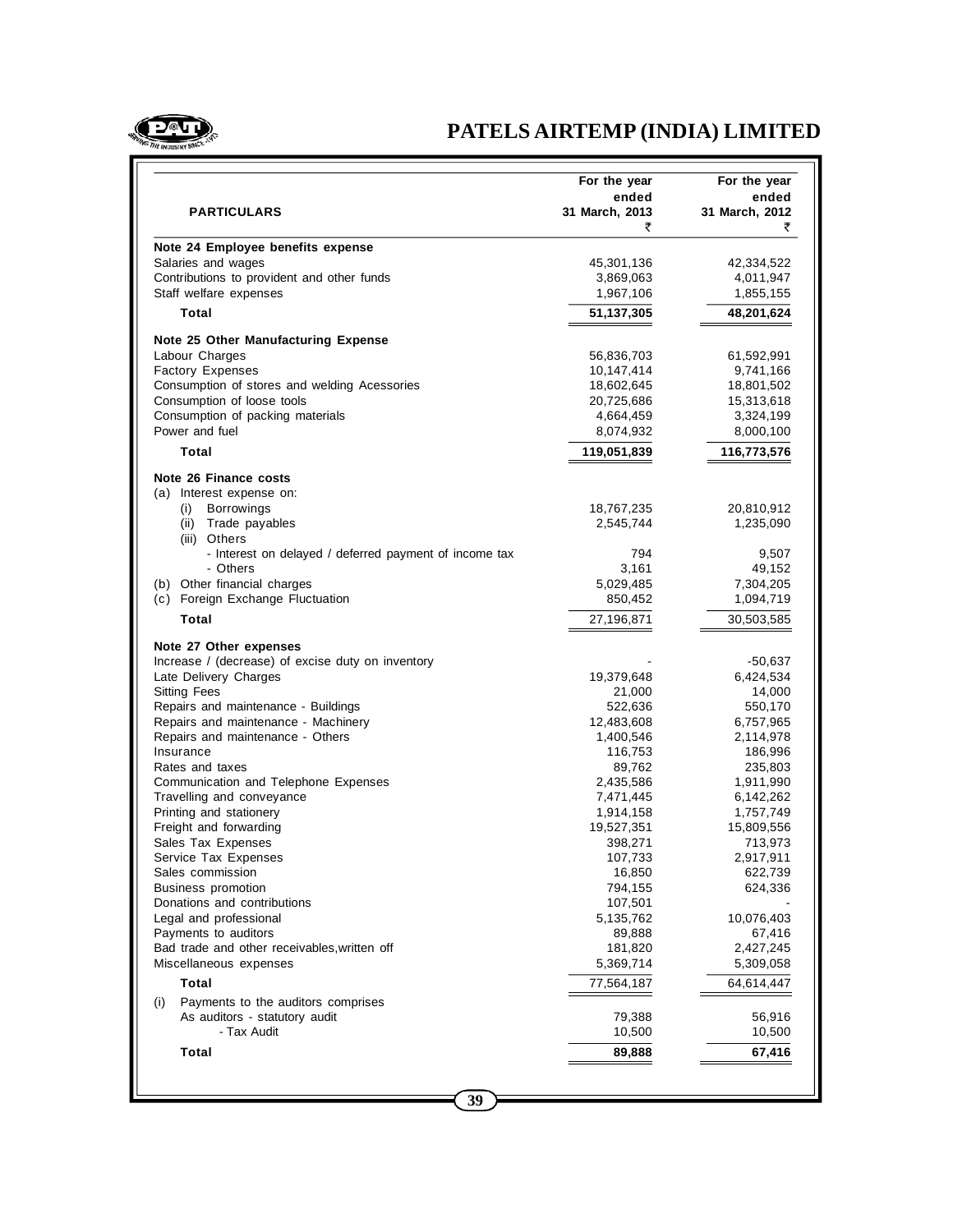# **28. CAPITAL COMMITMENTS & CONTINGENT LIABILITIES NOT PROVIDED FOR :**

Contingent Liabilities

|                                            |                  | $\cdots$         |
|--------------------------------------------|------------------|------------------|
|                                            | As at 31/03/2013 | As at 31/03/2012 |
| <b>Outstanding Bank Guarantees</b>         | 2.245.25         | 2,088.76         |
| <b>Outstanding Foreign Bank Guarantees</b> | US\$ 362,721.91  | NIL              |
| Outstanding Inland Letter of Credit        | 47.70            | 262.73           |
| Outstanding Income Tax Demand (Gross)      | Nil              | 45.69            |

# **29. RELATED PARTY INFORMATION**

The company has transactions with following related parties

| <b>Associates</b>                    | Thermflow Engineers Pvt. Ltd. |
|--------------------------------------|-------------------------------|
| <b>Key Management Personal</b><br>b) | 1. Narayanbhai G. Patel       |
|                                      | 2. Narendrabhai G. Patel      |
|                                      | 3. Devidas C. Narumalani      |
|                                      | 4. Prakashbhai N. Patel       |
|                                      | 5. Sanjivkumar N. Patel       |

| Name of Party                          | Nature of<br>relationship | <b>Nature of Transaction</b>            | <b>Transactions</b><br>during the<br>year (in ₹) | <b>Balance</b><br>at the end<br>of the year |
|----------------------------------------|---------------------------|-----------------------------------------|--------------------------------------------------|---------------------------------------------|
| Narayanbhai G. Patel                   | Chairman &<br>M.D         | Remuneration &<br>Contribution to funds | 2,529,701<br>(2,575,044)                         | Nil                                         |
| Narendrabhai G. Patel<br>Director      |                           | $-$ do $-$                              | 2,448,788<br>(2,452,650)                         | Nil                                         |
| Devidas C. Narumalani<br>Director      |                           | $-$ do $-$                              | 2,487,650<br>(2,482,810)                         | Nil                                         |
| Prakashbhai N. Patel<br>Director       |                           | $-$ do $-$                              | 2,674,554<br>(2,519,445)                         | Nil                                         |
| Sanjivkumar N. Patel<br>Director       |                           | $-$ do $-$                              | 2,419,200<br>(2, 419, 200)                       | Nil                                         |
| <b>Themflow Engineers</b><br>Pvt. Ltd. | Associate<br>Concern      | Interest<br>Accrued                     | 5,697,400<br>(4,567,983)                         |                                             |
|                                        |                           | Loan taken                              | 11,900,000<br>(3,540,000)                        | 53,067,815<br>(46,100,156)                  |
|                                        |                           | Loan Repaid                             | 10,060,000<br>(2,900,000)                        |                                             |

**30.** As per the informations given by the management the Company has only one reportable business segment. And hence segment wise information is not given.



 $(\bar{\bar{\tau}}$  in lacs)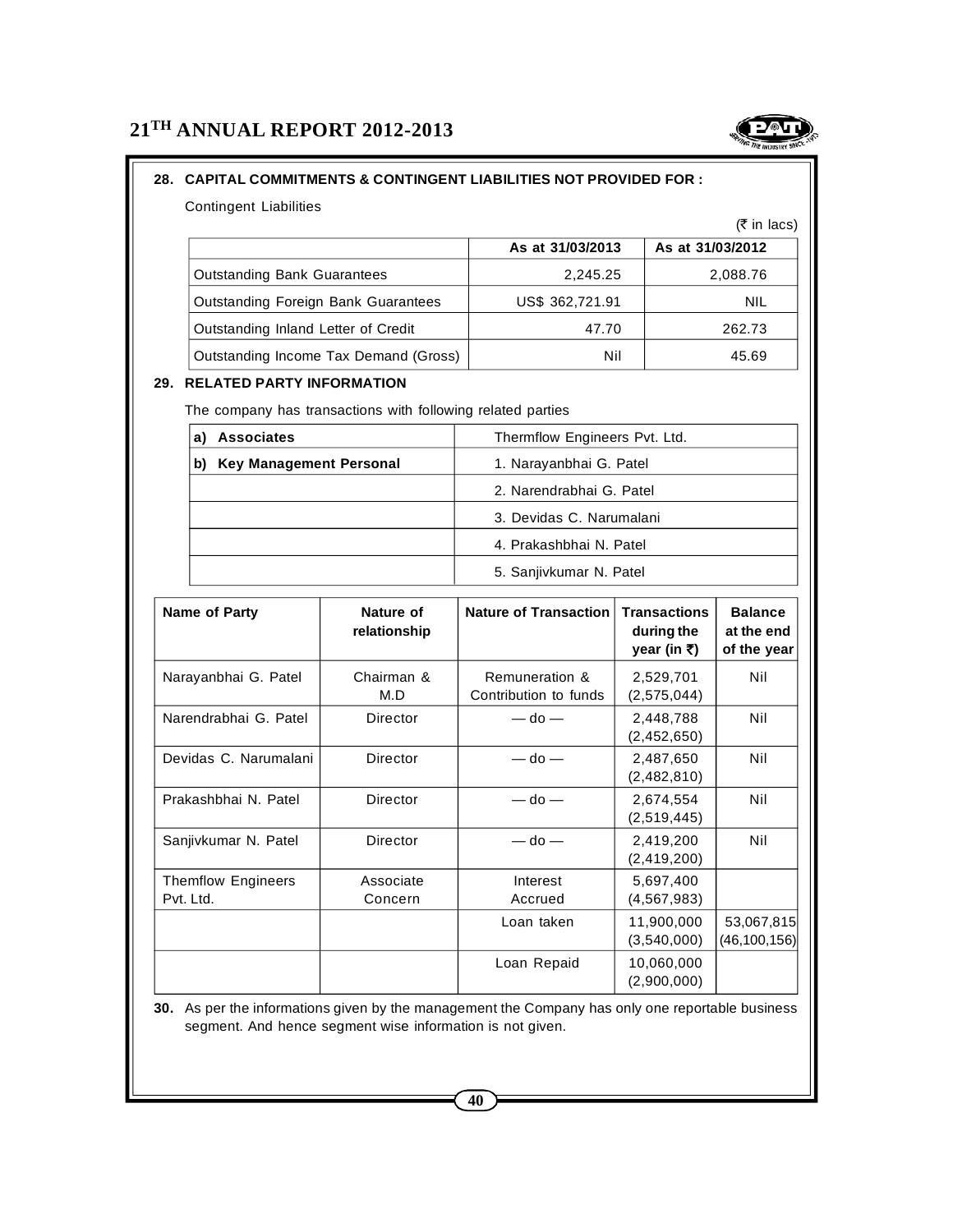# **PATELS AIRTEMP (INDIA) LIMITED**

#### **31. EARNING PER SHARE**

|                                                            | 31-03-2013 | 31-03-2012 |
|------------------------------------------------------------|------------|------------|
| - Net Profit for the year                                  | 49,464,499 | 53,609,906 |
| - Number of Equity Shares                                  | 5,070,240  | 5,070,240  |
| Basic & Diluted Earning per Share (Price per share Rs. 10) | 9.76       | 10.57      |

- **32.** In the opinion of the Board of Directors, the current assets, loans and advances are approximately of the value stated, if realized in the ordinary course of business. The provisions for depreciation and all known and ascertained liabilities are adequate and not in excess of the amounts reasonably necessary.
- **33.** Balances of Unsecured Loan, Trade Receivable and Payables & loans and advances are subject to confirmation from respective parties.

#### **34. EMPLOYEE BENEFIT OBLIGATION**

As per Accounting Standard 15 "Employee Benefits", the disclosures of Employee benefits as defined in the Accounting Standard are given below :

#### **Defined Contribution Plan:**

Contribution to Defined Contribution Plan, recognized as expense for the year is as under :

|                                           | 2012-13   | 2011-12   |
|-------------------------------------------|-----------|-----------|
| Employer's Contribution to Provident Fund | 2,362,958 | 2,212,978 |

The company has taken defined benefit plan i.e. Employee Group Gratuity Scheme from the Life Insurance Corporation (LIC) of India which provides Gratuity linked to the final salaries and is funded in a manner such that the contribution are set at a level that is expected to be sufficient to pay the benefits falling due in the same period. It is not practicable to determine the present value of the Company's obligation or the related current service cost as the LIC compute its obligation on its own basis that differ materially from the basis used in the Company's financial statements i.e. the company recognized / charged only the amount paid to the LIC as a contribution towards Gratuity Scheme. The expense recognized in the statement of Profit & Loss, which is equal to the contribution due / paid for the year.

#### **35. MICRO, SMALL & MEDIUM ENTERPRISE**

As per the Micro, Small & Medium Development Act, 2006 and to the extent of the information available, amounts unpaid as at the year end together with the interest paid / payable, is as follows:

| <b>Particulars</b>                           | 2012-13    | 2011-12    |
|----------------------------------------------|------------|------------|
| The Principal Amount                         | 15,758,122 | 18,977,630 |
| Interest Paid under MSMED Act, 2006          | NIL        | <b>NIL</b> |
| Interest due (Other than $23.3$ (b))         | NIL        | <b>NIL</b> |
| Interest accrued and unpaid                  | NIL        | <b>NIL</b> |
| Interest due and payable till actual payment | NIL        | NIL        |



 $(\bar{\tau})$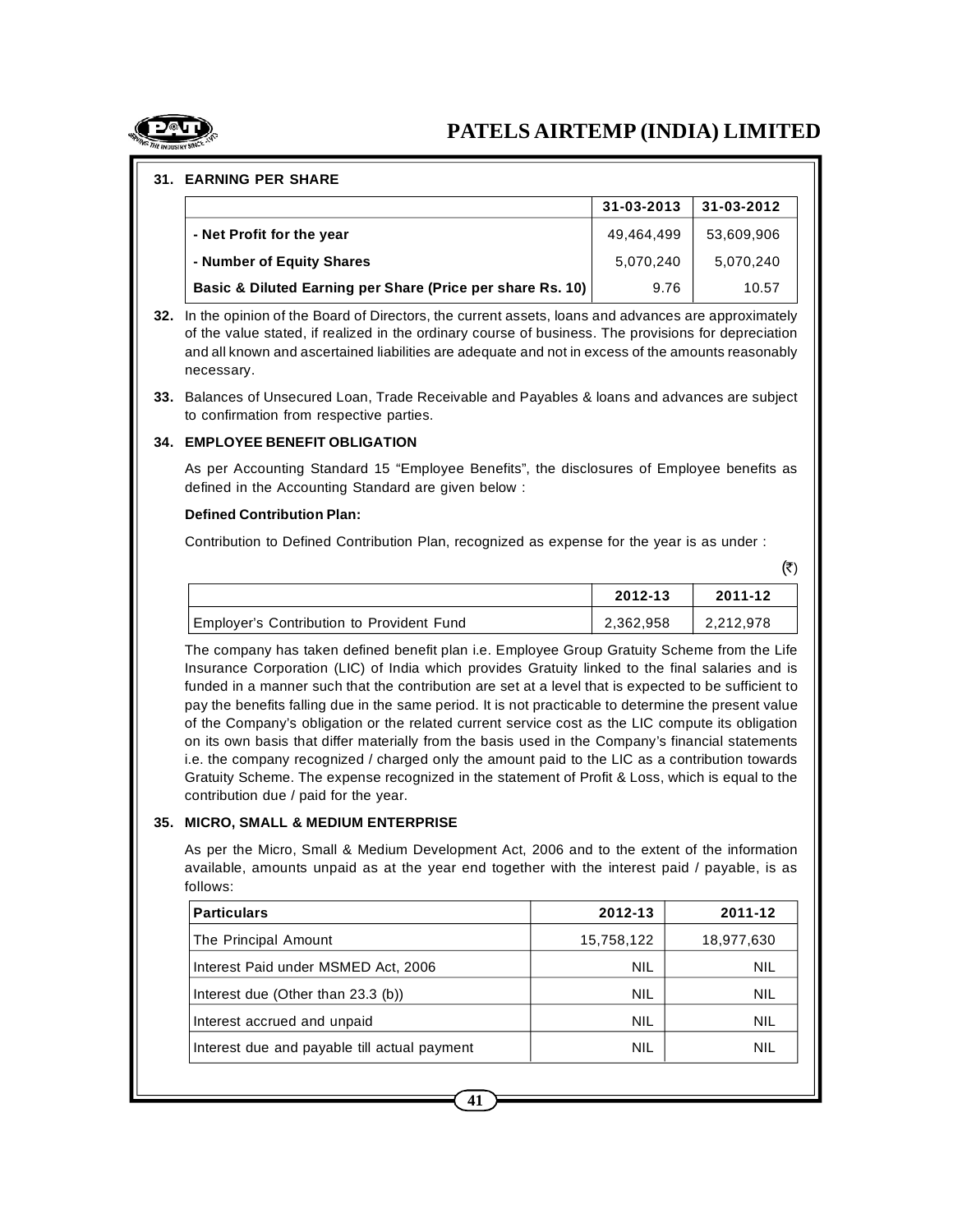# **36. Value of Imported And Indigenous - Materials, Stores And Spare Parts Consumed And Percentage Thereof.**

# **[1] MANUFACTURING ACTIVITY**

| <b>Raw Materials</b> |             | 2012-13 | 2011-12     |        |
|----------------------|-------------|---------|-------------|--------|
|                      | Value (₹)   | (%)     | Value $(3)$ | (%)    |
| a) Imported          | 4,567,483   | 1.00    | 45,323,642  | 9.10   |
| b) Indigenous        | 453,821,575 | 99.00   | 452,971,748 | 90.90  |
| <b>TOTAL:-</b>       | 458,389,058 | 100     | 498,295,390 | 100.00 |

### **[2] STORES & TOOL CONSUMED**

| <b>Particulars</b> |            | 2012-13 | 2011-12           |        |
|--------------------|------------|---------|-------------------|--------|
|                    | Value (₹)  | $(\%)$  | Value $(\bar{x})$ | (%)    |
| Imported<br>a)     | 589,603    | 1.50    | 294,206           | 0.86   |
| b) Indigenous      | 38,738,728 | 98.50   | 33,820,914        | 99.14  |
| <b>TOTAL:-</b>     | 39,328,331 | 100.00  | 34,115,120        | 100.00 |

### **[3] TRADING GOODS**

| <b>Particulars</b> |             | 2012-13 | 2011-12     |        |  |
|--------------------|-------------|---------|-------------|--------|--|
|                    | Value $(3)$ | $(\%)$  | Value $(3)$ | (%)    |  |
| a)<br>Imported     | -           | -       | –           |        |  |
| b)<br>Indigenous   | 21,176,092  | 100.00  | 3,095,783   | 100.00 |  |
| <b>TOTAL:-</b>     | 21,176,092  | 100.00  | 3,095,783   | 100.00 |  |

### **37. C.I.F. VALUE OF IMPORTS**

|                                                 | Year ended<br>31.03.2013 (₹) | Year ended<br>31.03.2012 (₹) |
|-------------------------------------------------|------------------------------|------------------------------|
| Capital Goods<br>i)                             | <b>NIL</b>                   | <b>NIL</b>                   |
| <b>Raw Materials</b><br>ii)                     | 7,474,988                    | 51,028,613                   |
| iii) Consumable Tools                           | 589,603                      | 294,206                      |
| <b>EXPENDITURE IN FOREIGN CURRENCY</b><br>38.   |                              |                              |
| i)<br><b>Subscription and Registration Fees</b> | 1,894,550                    | 2,266,122                    |
| Repairs to Plant & M/c.<br>ii)                  | 4,758,935                    | 1,077,567                    |
| iii) Foreign Travelling Expenditure             | 1,811,560                    | 589,932                      |
| iv) Software                                    | <b>NIL</b>                   | 58,089                       |
| v) Books & Periodicals                          | <b>NIL</b>                   | 18,795                       |
| vi) Trainee Fees                                | <b>NIL</b>                   | 188,289                      |
| vii) Inspection Fee                             | 28,551                       | NIL                          |

**(` in Lacs)**

**(` in Lacs)**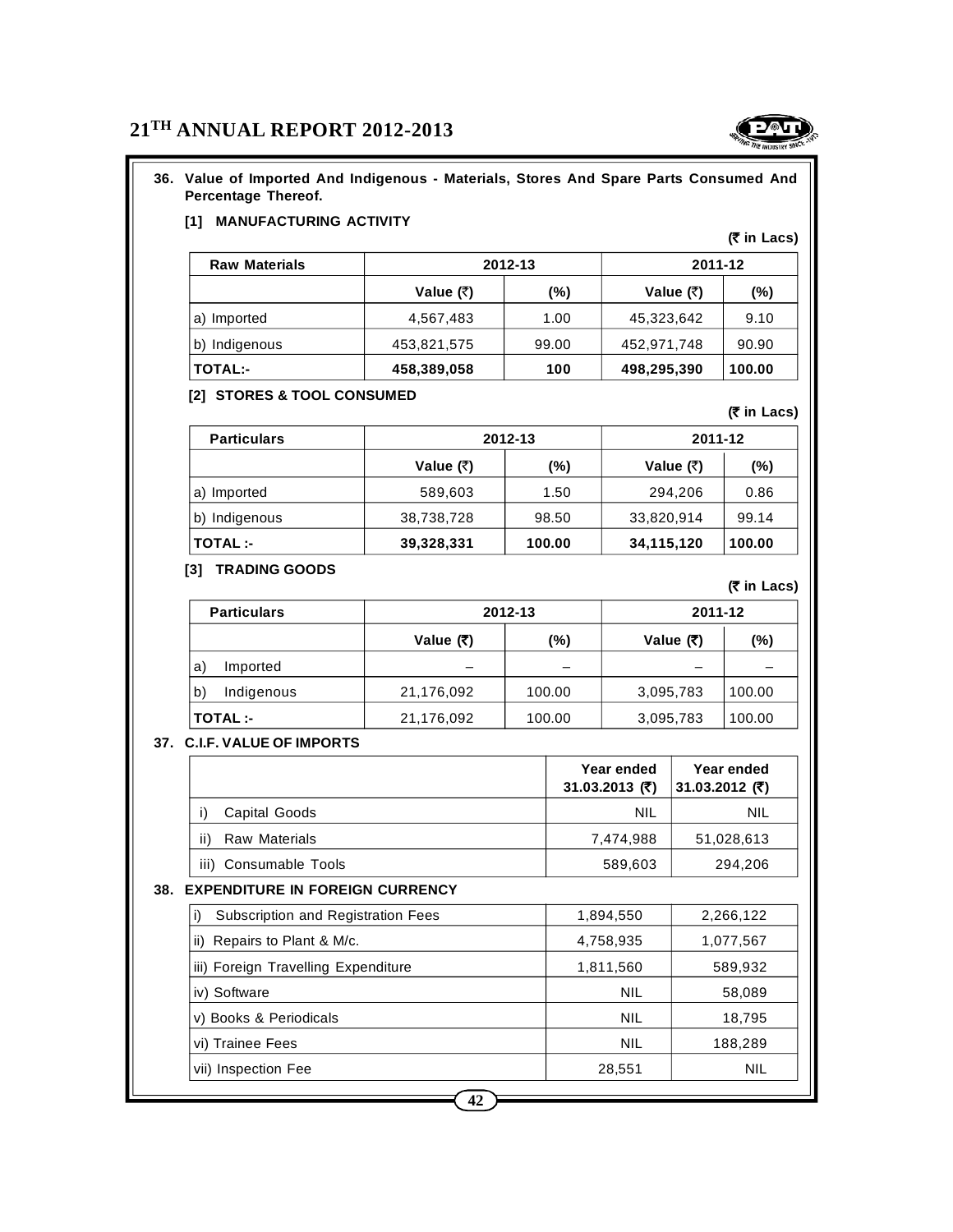

# **PATELS AIRTEMP (INDIA) LIMITED**

|  | 39. EARNING IN FOREIGN EXCHANGE                    |                                                   |                                                                                                                                                                                                                                                                                                                                                                                        |            |  |  |  |  |
|--|----------------------------------------------------|---------------------------------------------------|----------------------------------------------------------------------------------------------------------------------------------------------------------------------------------------------------------------------------------------------------------------------------------------------------------------------------------------------------------------------------------------|------------|--|--|--|--|
|  | Earning in foreign Exchange (FOB Value of Exports) |                                                   | 122,513,796                                                                                                                                                                                                                                                                                                                                                                            | 24,311,105 |  |  |  |  |
|  | current year's grouping.                           |                                                   |                                                                                                                                                                                                                                                                                                                                                                                        |            |  |  |  |  |
|  |                                                    | Significant Accounting Policies : A               |                                                                                                                                                                                                                                                                                                                                                                                        |            |  |  |  |  |
|  |                                                    | -: Notes on Financial Statement- 1 to 40 :-       |                                                                                                                                                                                                                                                                                                                                                                                        |            |  |  |  |  |
|  | <b>PLACE: AHMEDABAD</b><br>DATE: 29-05-2013        |                                                   |                                                                                                                                                                                                                                                                                                                                                                                        |            |  |  |  |  |
|  |                                                    | <b>PARTNER</b><br>M. No. 40230<br>FRN No. 107525W | 40. Previous year's figures have been re-grouped/rearranged wherever necessary so as to confirm to<br><b>FOR PARIKH &amp; MAJMUDAR</b><br>CHARTERED ACCOUNTANTS<br><b>C.A. Dr. HITEN PARIKH</b><br>FOR PATELS AIRTEMP (INDIA) LIMITED<br><b>NARAYANBHAI G. PATEL</b><br>CHAIRMAN & MANAGING DIRECTOR<br>SANJIVKUMAR N. PATEL<br><b>KARANSINGH I. KARKI</b><br><b>COMPANY SECRETARY</b> |            |  |  |  |  |
|  | <b>PLACE: RAKANPUR</b><br>DATE: 29-05-2013         |                                                   |                                                                                                                                                                                                                                                                                                                                                                                        |            |  |  |  |  |
|  |                                                    |                                                   |                                                                                                                                                                                                                                                                                                                                                                                        |            |  |  |  |  |
|  |                                                    | <b>DIRECTOR</b>                                   |                                                                                                                                                                                                                                                                                                                                                                                        |            |  |  |  |  |
|  |                                                    |                                                   |                                                                                                                                                                                                                                                                                                                                                                                        |            |  |  |  |  |
|  |                                                    |                                                   |                                                                                                                                                                                                                                                                                                                                                                                        |            |  |  |  |  |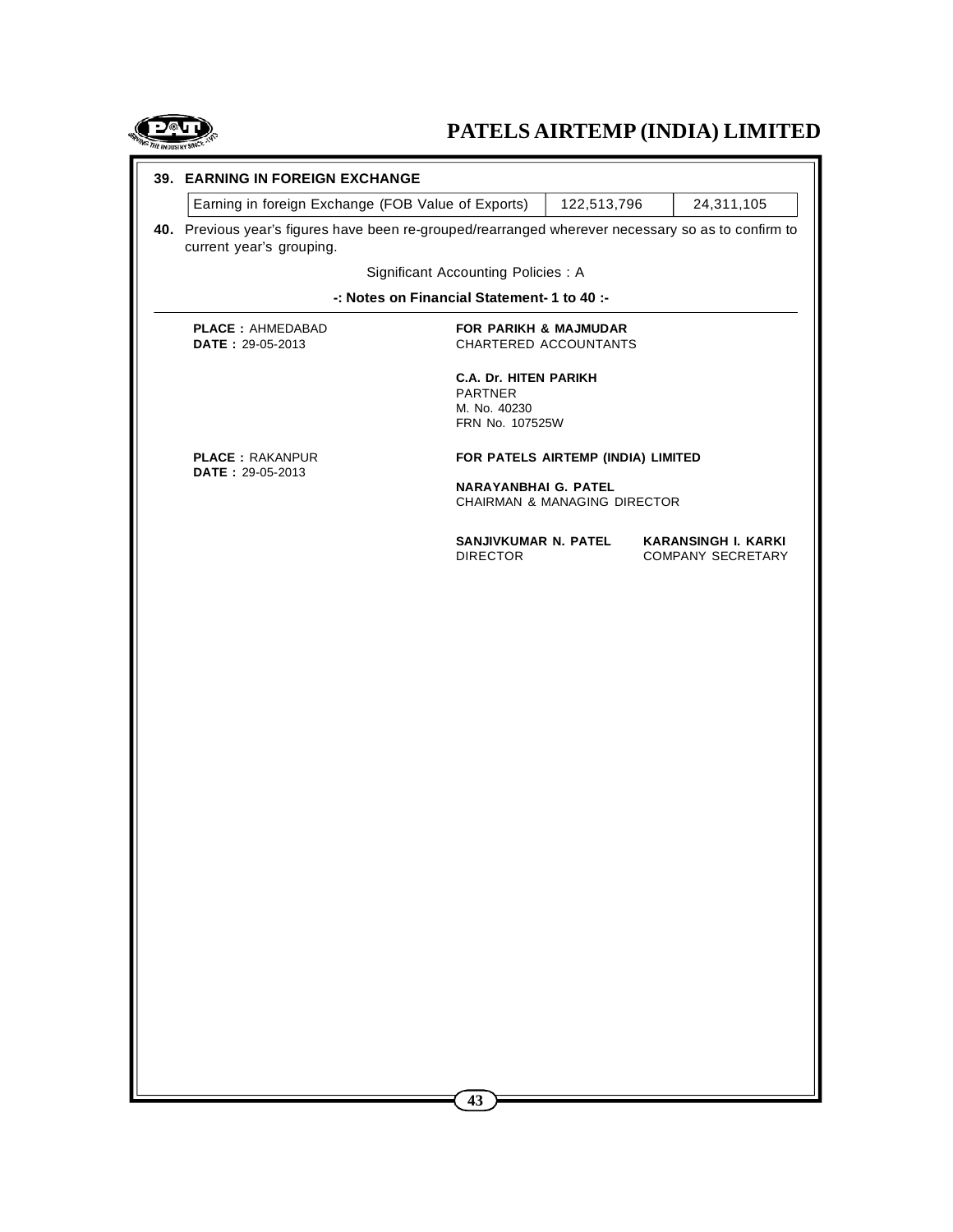

# **GREEN INITIATIVE**

Dear Shareholder,

#### **Green Initiative in Corporate Governance : Go Paperless**

The Ministry of Corporate Affairs (MCA) has taken a "Green Initiative in Corporate Governance" (Circular No.17/2011 dated 21.04.2011 and Circular No. 18/2011 dated 29.04.2011) allowing paperless compliances byCompanies through electronic mode. This move by the Ministry is welcome since it will benefit the society atlarge through reduction in paper consumption and contribution towards a Greener Environment. It will alsoensure prompt receipt of communication and avoid loss in postal transit.

In the spirit of the above circulars issued by MCA, Shareholders who have not registered their email address are requested to register their email addresseswith their concerned Depository Participant (DP with whom you maintain your Demat Account) to receive communication through electronic mode. Shareholders can also register their email address with M/S. Bigshare Services Private Limited, R & T or by email us at share@patelsairtemp.com quoting your Folio No. /Client ID -DP ID/No of Shares held.

#### **Alternatively, Shareholders may also write to our R & T at the following Address:**

# **M/S. Bigshare Services Private Limited (Unit: PatelsAirtemp India Limited)**

E-2/3, Ansa Industrial Estate, Sakivihar Road, Saki Naka, Andheri (E), Mumbai-400 072 Tel: 022-28470652 Fax No: 022-2875207 Email:investor@bigshareonline.com Website: www.bigshareonline.com

Please note that these documents will also be available on the Company's website: www.patelsairtemp.com. Any physical copies of the same will also be available at the Registered Office in Ahmedabad for inspectionduring office hours. Please also note that as a shareholder, you are entitled to receive all these documents free of cost upon receiptof a requisition from you in physical form.

We are sure, that as a responsible citizen, you will whole-heartedly support this initiative and cooperate withthe Company to make it a success.

Thanking You,

Yours Faithfully,

**For, Patels Airtemp (India) Limited**

**Narayanbhai G. Patel Chairman and Managing Director**

**44**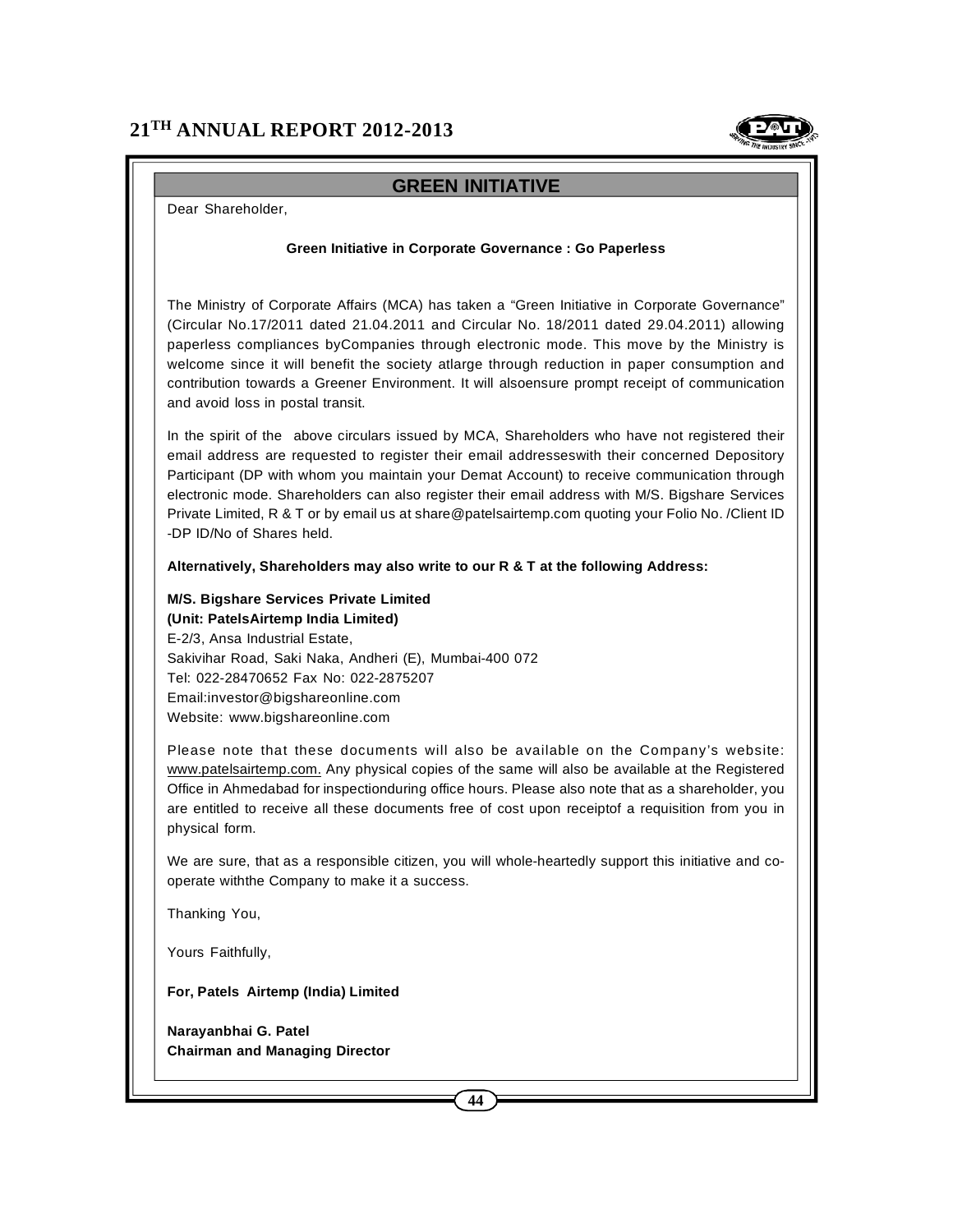

## **NECS MADATE FORM**

#### **PLEASE FILL UP THIS FORM AND ARRANGE TO SEND IT TO :**

**The following address if shares are held in physical Form OR To your DP if shares are held in demat Form**

To,

# **M/S. Bigshare Services Pvt. Ltd.**

Unit: **Patels Airtemp (India) Limited**

E-2/3, Ansa Industrial Estate,

Sakivihar Road, Saki Naka,

Andheri (E), Mumbai-400 072

Dear Sir,

#### **Sub: Payment of Dividend through NECS**

I/we hereby give my/our mandate to credit my/our Dividend on the shares held by me/us under the Folio mentioned directly to my/our Bank Account through the Electronic Clearing System (ECS)/ to prepare my/our dividend warrant with details of my/our Bank Account No. and Name of the Bank & Branch.

The Details of the Bank Account are given below.

| Name of First/Sole<br>Shareholder |                |  |  |            |  |  |                 |  |  |
|-----------------------------------|----------------|--|--|------------|--|--|-----------------|--|--|
| (IN BLOCK LETTERS)                |                |  |  |            |  |  |                 |  |  |
| Folio No./DP ID & Client          |                |  |  |            |  |  |                 |  |  |
| ID No.                            |                |  |  |            |  |  |                 |  |  |
| Name of Bank in Full              |                |  |  |            |  |  |                 |  |  |
| <b>Branch Name</b>                |                |  |  |            |  |  |                 |  |  |
| Address & Telephone               |                |  |  |            |  |  |                 |  |  |
| No. of the Bank                   |                |  |  |            |  |  |                 |  |  |
| 9 MICR Code No. of the            |                |  |  |            |  |  |                 |  |  |
| Bank & Branch as                  |                |  |  |            |  |  |                 |  |  |
| appearing on the Cheque           |                |  |  |            |  |  |                 |  |  |
| issued by the Bank                |                |  |  |            |  |  |                 |  |  |
| Type of Account with Code         | Saving Bank-10 |  |  | Current-11 |  |  | Cash Credit.-13 |  |  |
| A/c No. as Appearing on           |                |  |  |            |  |  |                 |  |  |
| Cheque Book                       |                |  |  |            |  |  |                 |  |  |
| PAN/GIR No.                       |                |  |  |            |  |  |                 |  |  |
| Address of the Shareholder        |                |  |  |            |  |  |                 |  |  |
|                                   |                |  |  |            |  |  |                 |  |  |
| *11-Digit IFSC Code               |                |  |  |            |  |  |                 |  |  |
| Signature of the First            |                |  |  |            |  |  |                 |  |  |
| Registered Shareholder            |                |  |  | Date:      |  |  |                 |  |  |
| (As per the specimen              |                |  |  |            |  |  |                 |  |  |
| signature with the                |                |  |  | Place:     |  |  |                 |  |  |
|                                   |                |  |  |            |  |  |                 |  |  |
| Company / DP)                     |                |  |  |            |  |  |                 |  |  |

branches of the banks, the IFSC Code will be utilized to remit the dividend either by National Electronic Funds Transfer (NEFT) or Real Time Gross Settlement (RTGS). The branch where you operate your bank account will assist you to provide the IFSC, a 11-digit code to enable the remittance through NEFT or RTGS.

\*\*I/We enclose a blank cancelled cheque.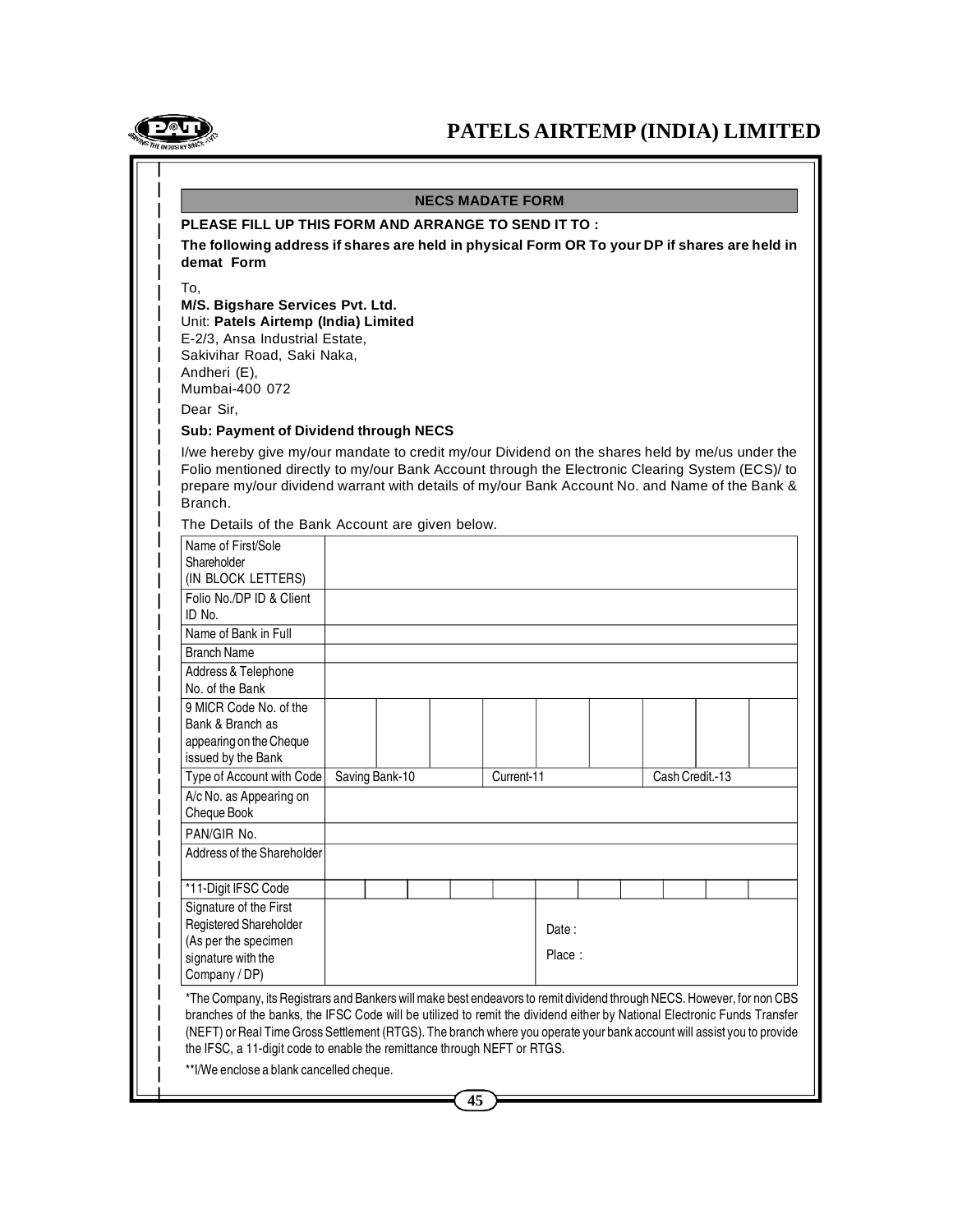|                                     |                                                                                                                                                                                                                                                                              | PATELS AIRTEMP (INDIA) LIMITED                                      |                                |          |  |  |
|-------------------------------------|------------------------------------------------------------------------------------------------------------------------------------------------------------------------------------------------------------------------------------------------------------------------------|---------------------------------------------------------------------|--------------------------------|----------|--|--|
|                                     | Regd. Office: 5 <sup>th</sup> Floor, Kalpana Complex, Nr. Memnagar Fire Station,                                                                                                                                                                                             |                                                                     |                                |          |  |  |
|                                     |                                                                                                                                                                                                                                                                              | Navrangpura, Ahmedabad - 380 009.                                   |                                |          |  |  |
|                                     | Client ID<br>the company of the company                                                                                                                                                                                                                                      |                                                                     | Folio No.                      |          |  |  |
| DP ID                               |                                                                                                                                                                                                                                                                              |                                                                     | Nos. of Shares held : ________ |          |  |  |
|                                     |                                                                                                                                                                                                                                                                              | <b>ATTENDANCE SLIP</b>                                              |                                |          |  |  |
|                                     | I hereby record my presence at the Twenty First Annual General Meeting of the Company held at the<br>Regd. Office: 5th Floor, Kalpana Complex, Nr. Memnagar Fire Station, Navrangpura, Ahmedabad-380<br>009 at 10.00 a.m. on Saturday, the 28th September, 2013.             |                                                                     |                                |          |  |  |
|                                     | FULL NAME OF MEMBER / PROXY                                                                                                                                                                                                                                                  |                                                                     |                                |          |  |  |
|                                     | (IN BLOCK LETTERS)                                                                                                                                                                                                                                                           |                                                                     |                                |          |  |  |
|                                     | <b>MEMBER'S / PROXY SIGNATURE</b>                                                                                                                                                                                                                                            |                                                                     |                                |          |  |  |
|                                     | Office of the Company at 5th Floor, Kalpana Complex, Nr. Memnagar Fire Station, Navrangpura, Ahmedabad - 380 009 not<br>less than 48 hours before the time fixed for holding the meeting<br>Regd. Office: 5 <sup>th</sup> Floor, Kalpana Complex, Nr. Memnagar Fire Station, | PATELS AIRTEMP (INDIA) LIMITED<br>Navrangpura, Ahmedabad - 380 009. |                                |          |  |  |
|                                     | Client ID                                                                                                                                                                                                                                                                    |                                                                     | Folio No.                      |          |  |  |
| DP ID<br>the company of the company |                                                                                                                                                                                                                                                                              | <b>PROXY FORM</b>                                                   | Nos. of Shares held :          |          |  |  |
|                                     |                                                                                                                                                                                                                                                                              |                                                                     |                                |          |  |  |
|                                     |                                                                                                                                                                                                                                                                              |                                                                     |                                |          |  |  |
|                                     | named Company hereby appoint___________                                                                                                                                                                                                                                      |                                                                     |                                |          |  |  |
|                                     |                                                                                                                                                                                                                                                                              |                                                                     |                                |          |  |  |
| in the district of ________         |                                                                                                                                                                                                                                                                              |                                                                     | as my /our Proxy to attend and |          |  |  |
|                                     | vote for me / us and on my / our behalf at the Twentieth Annual General Meeting of the Company to be                                                                                                                                                                         |                                                                     |                                |          |  |  |
|                                     | held on Saturday, the 28 <sup>th</sup> September, 2013 at 10.00 A.M. at the Registered Office of the Company and<br>at any adjournment thereof.                                                                                                                              |                                                                     |                                |          |  |  |
|                                     |                                                                                                                                                                                                                                                                              |                                                                     |                                |          |  |  |
|                                     |                                                                                                                                                                                                                                                                              |                                                                     |                                | Affix    |  |  |
|                                     |                                                                                                                                                                                                                                                                              |                                                                     |                                | Revenue  |  |  |
|                                     |                                                                                                                                                                                                                                                                              |                                                                     |                                | Stamp of |  |  |
|                                     |                                                                                                                                                                                                                                                                              |                                                                     | Signature _                    | ₹ 1/-    |  |  |

I NOTES:

I

1. The Proxy form must be deposited at the Registered Office of the Company not less than 48 hours before the time fixed for holding the Meeting.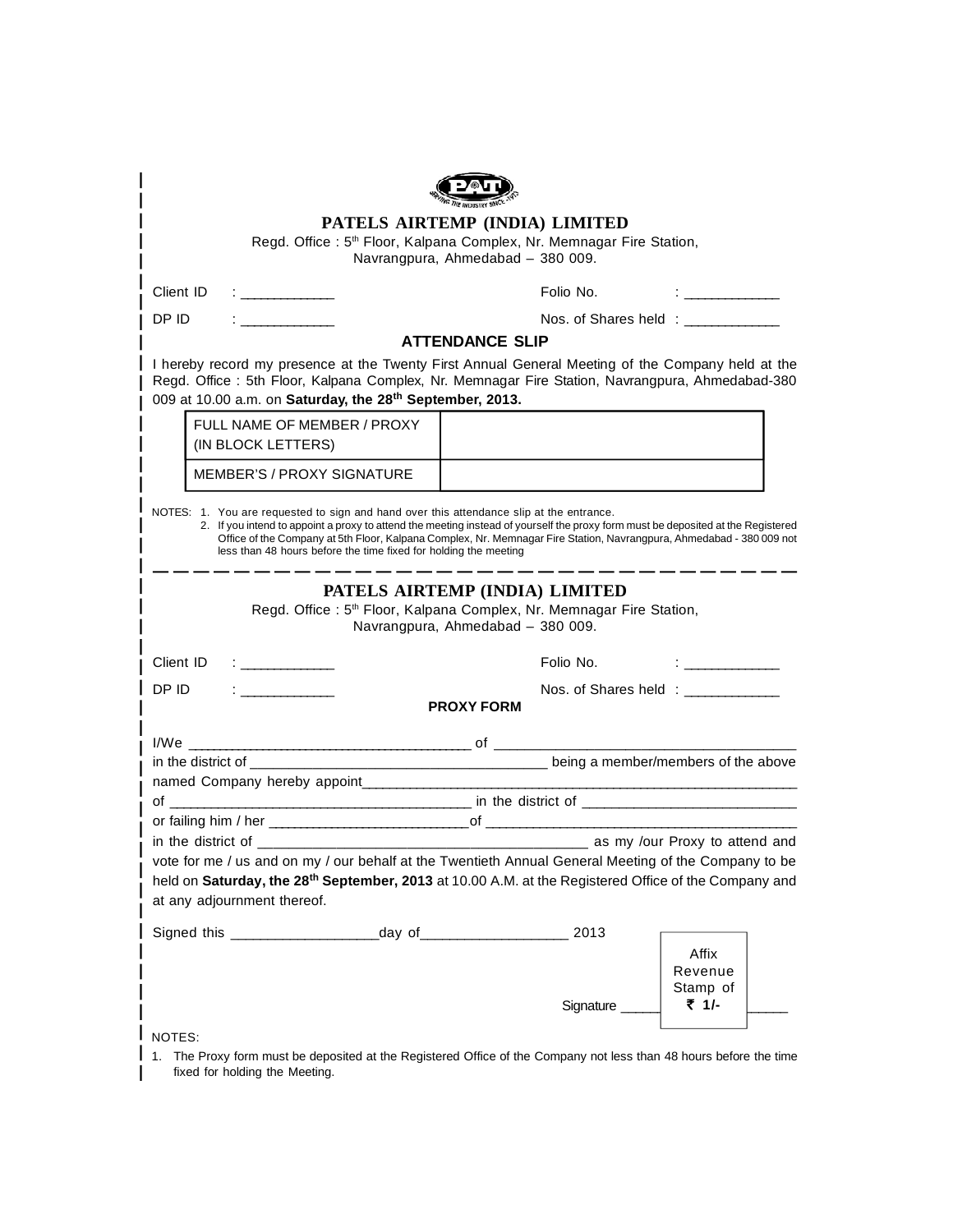ASME "U" / "U2" / "S" **NATIONAL BOARD "NB" / "R" Member of : HTRI - USA** 



**ISO 9001: 2008 COMPANY** 





# **Demethaniser Reflum Drum - Vessel ENGINEERING EXCELLENCE**

- Air Fin Coolers for :-Refineries, Oil & Gas Industries, Chemicals, Fertilizers, Steel & Power Plants
- . Steam Coil Air Pre Heaters, Surface Condensers, HP & LP Feed Water Heaters for: **Power Plants**
- Shell & Tube and Finned Tube Heat Exchangers :-Inter Coolers, After Coolers, Oil Coolers for Air & Gas Compressors
- Pressure Vessels :-Columns, LPG Bullets, Receivers, Separators & Filters
- G-Type, L-Type & Crimped Fin Tubes
- Air Conditioning & Refrigeration Equipments :-Condensers, Chillers, Cooling / Heating Coils, Fan Coil Units & Air Handling Units
- Pressurization, Ventilation, Humidification & Air Conditioning Systems
- . Window, Split & Packaged Air Conditioners, Ductable & VRF Air Conditioning

# **PATELS AIRTEMP (INDIA) LIMITED**

#### Regd. Office:

5th Floor, Kalpana Complex, Navrangpura, Ahmedabad - 380 009. Ph.: +91 79 27913694 / 95 / 96 E-mail: project@patelsairtemp.co.in

**Mumbai Office:** 310. Oberoi Chambers-II. Andheri (W), Mumbai - 400 053. Ph.: +91 22 26734162 / 63 E-mail: patbom@bom2.vsnl.net.in

#### Works:

805, 806, 807, 810, Rakanpur 382 721, Tal: Kalol, Dist.: Gandhinagar, Gujarat. Ph.: +91 2764 286634 / 35, 286480 / 81 E-mail: works@patelsairtemp.com

Website: www.patelsairtemp.com